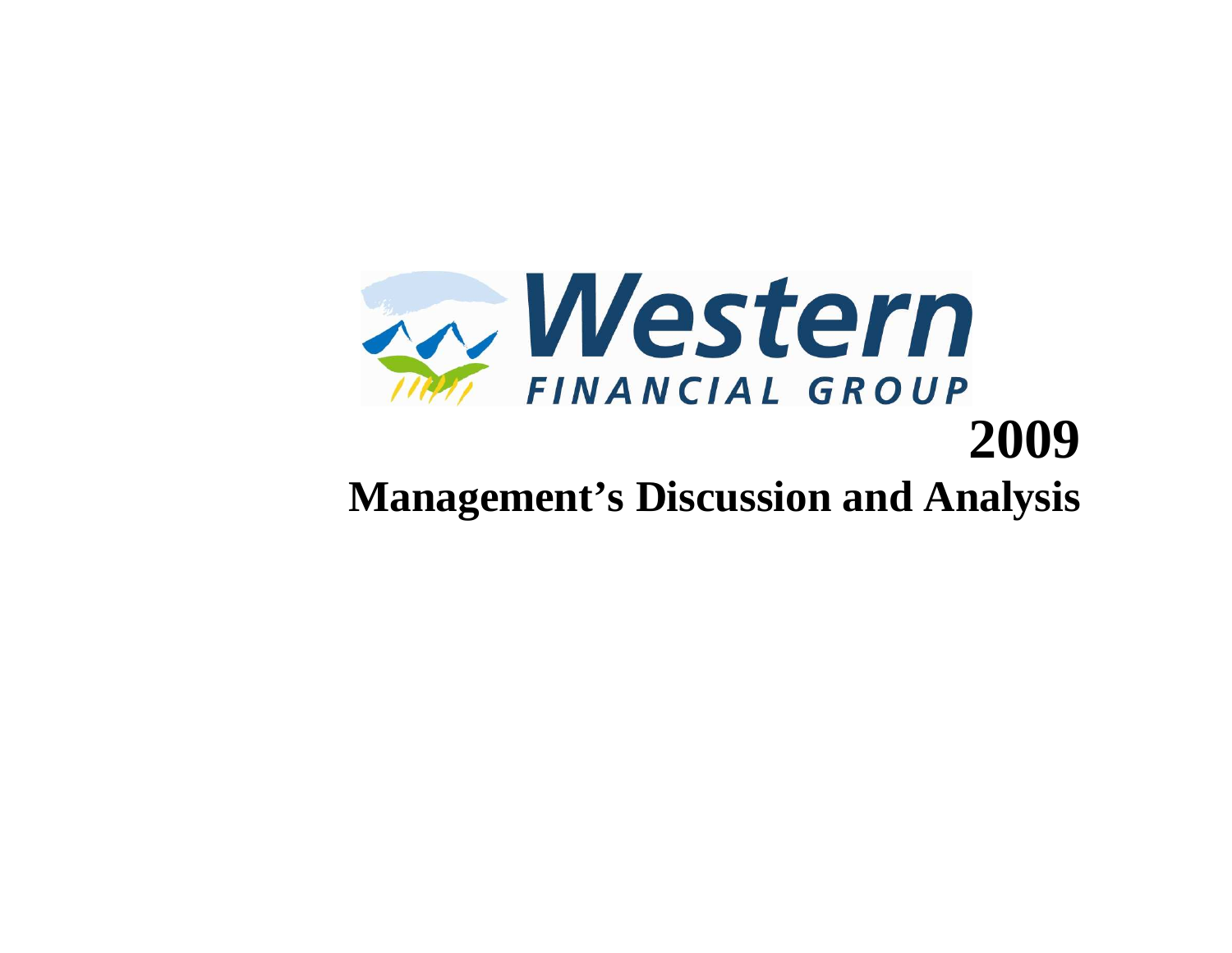# MANAGEMENT'S DISCUSSION AND ANALYSIS OF FINANCIAL CONDITION AND RESULTS OF OPERATIONS

# BUSINESS OF WESTERN FINANCIAL GROUP

We are a leader in providing insurance, financial services and banking services to more than 500,000 individuals and businesses in Western Canada throughthe Network, affiliated insurance brokers, Western Life, Bank West and SecuriCan.

We are one of only a few Canadian organizations operating in the banking, life and property and casualty insurance sectors. In addition we own and operate the largest insurance network of brokerages in Western Canada.

These combined operations provide our Company with a unique and powerful platform on which to expand sales to new customers in the West and develop sales momentum on cross sales to existing customers.

Our primary business has historically been the ownership and operation of the Western Financial Group (Network) Inc. ("Network"), which serves 100 communities with offices in British Columbia, Alberta, Saskatchewan and Manitoba. In addition, we have affiliated offices in 12 communities with 17 offices in British Columbia and Saskatchewan. These locations offer a broad variety of property and casualty insurance services including automobile insurance, homeand farm insurance, business and specialty insurance, life insurance products and in many locations, investment and financial services.

In October 2009 we completed the acquisition of Hayhurst Elias Dudek Inc. ("HED") which is now part of the Network. HED was one of the largest independently-owned insurance brokers in Canada, with approximately 190 employees nationwide. HED's head office and the majority of the employees are located in Winnipeg. HED specializes in progressive and unique commercial insurance and employee benefits products specifically designed for Canadian independent businesses and Government entities that are aligned with association or buying group.

In addition we completed the acquisition of SecuriCan General Insurance Company ("SecuriCan") October 1, 2009. SecuriCan is Canada's largest and most profitable underwriter of pet health insurance.

With the acquisition of HED and SecuriCan, we have a powerful new set of resources in place to continue the systematic growth of our business.

Bank West ("the Bank"), a Schedule I chartered bank, offers deposit and loan services, including Guaranteed Investment Certificates (GICs) and personal and commercial loans which are offered through its own broker network as well as through the Network locations. The Bank has been successful in developing a growing business in recreational vehicle, marine and auto dealership financing and in offering mortgage products. In January 2009 we acquired all of the outstanding shares of AgriFinancial Canada Corp. ("AgriFinancial") in Winnipeg, MB. AgriFinancial is a leading lender to agribusiness in Western Canada including more than 25,000 farmers who carry AgriFinancial's AgriCard, a specialty credit card accepted at more than 750 agricultural merchants. In addition to the AgriCard, AgriFinancial provides term loans to farmers for the purchase of farm equipment. AgriFinancial operates as a specialty unit within our banking subsidiary, Bank West.

Western Life Assurance Company was acquired effective February 28, 2005, and brings a wide range of quality life insurance products to the Network offices. These include term and permanent life insurance, group benefits, health and disability insurance and loss of employment insurance. Western Life also has a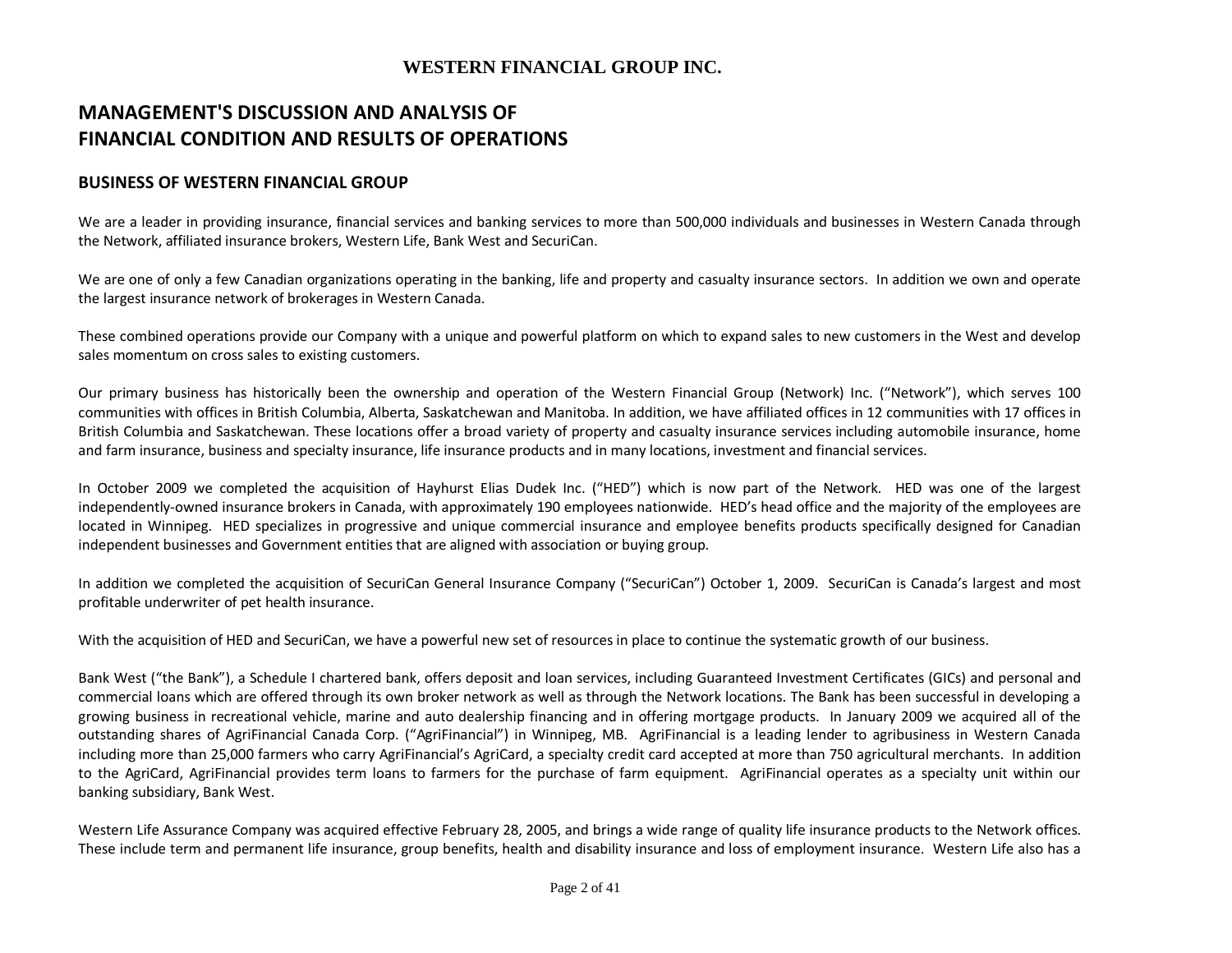network of over 2,000 brokers who sell its products. Since being acquired Western Life has worked closely to develop strategies to successfully introduce their product lines for sale through the Network.

Investment products are offered from a small number of Network locations on a referral basis to Jennings Capital, a full-service investment dealer with its head office in Calgary, Alberta, in which we have a 35.0% equity interest.

# 2009 HIGHLIGHTS

| January        | Acquisition of Bakes-Jarvie Insurance Brokers, Ltd.<br>Acquisition of AgriFinancial                                  |
|----------------|----------------------------------------------------------------------------------------------------------------------|
| April          | Completed offering of Convertible Subordinated debentures for gross proceeds of \$16.7 million                       |
| August         | Completed offering of first preferred shares series 5, for gross proceeds of \$30.0 million                          |
| September      | Completed additional offering of first preferred shares series 5, for gross proceeds of \$5.5 million                |
|                | Re-negotiated our credit facility with a Canadian chartered bank increasing the available facility to \$70.0 million |
| <b>October</b> | Acquisition of HED and SecuriCan                                                                                     |

# ACQUISITIONS AND INVESTMENTS

During the first quarter of 2009, we acquired all of the outstanding shares of Bakes-Jarvie Insurance Brokers Ltd. in Nanaimo, BC. In January 2009 we acquired all of the outstanding shares of AgriFinancial Canada Corp. ("AgriFinancial") in Winnipeg, MB.

In October 2009 we increased our investment in HED to 100% from 49% in 2008. The results of HED are included in our consolidated operating income subsequent to October 1, 2009. The results were previously recorded in income from equity investments as HED was classified as an equity investment.

During 2008, we acquired all of the outstanding shares of the following insurance brokerage businesses: Southern Insurance Management Inc., in Lethbridge, Alberta, Simpson Insurance Ltd., in Trochu, Alberta, Woodland Insurance Agencies, in Grande Cache, Alberta, Boyd Agencies Ltd. in Prince Albert, Saskatchewan, Vet's Insurance & Consultants Ltd. in Coleman, Alberta and Dunn Realty and Insurance Ltd. in Wolseley, Saskatchewan. In addition we increased our investment in Hayhurst Elias Dudek Inc. ("HED") to 49% from 25% which was acquired in August 2006.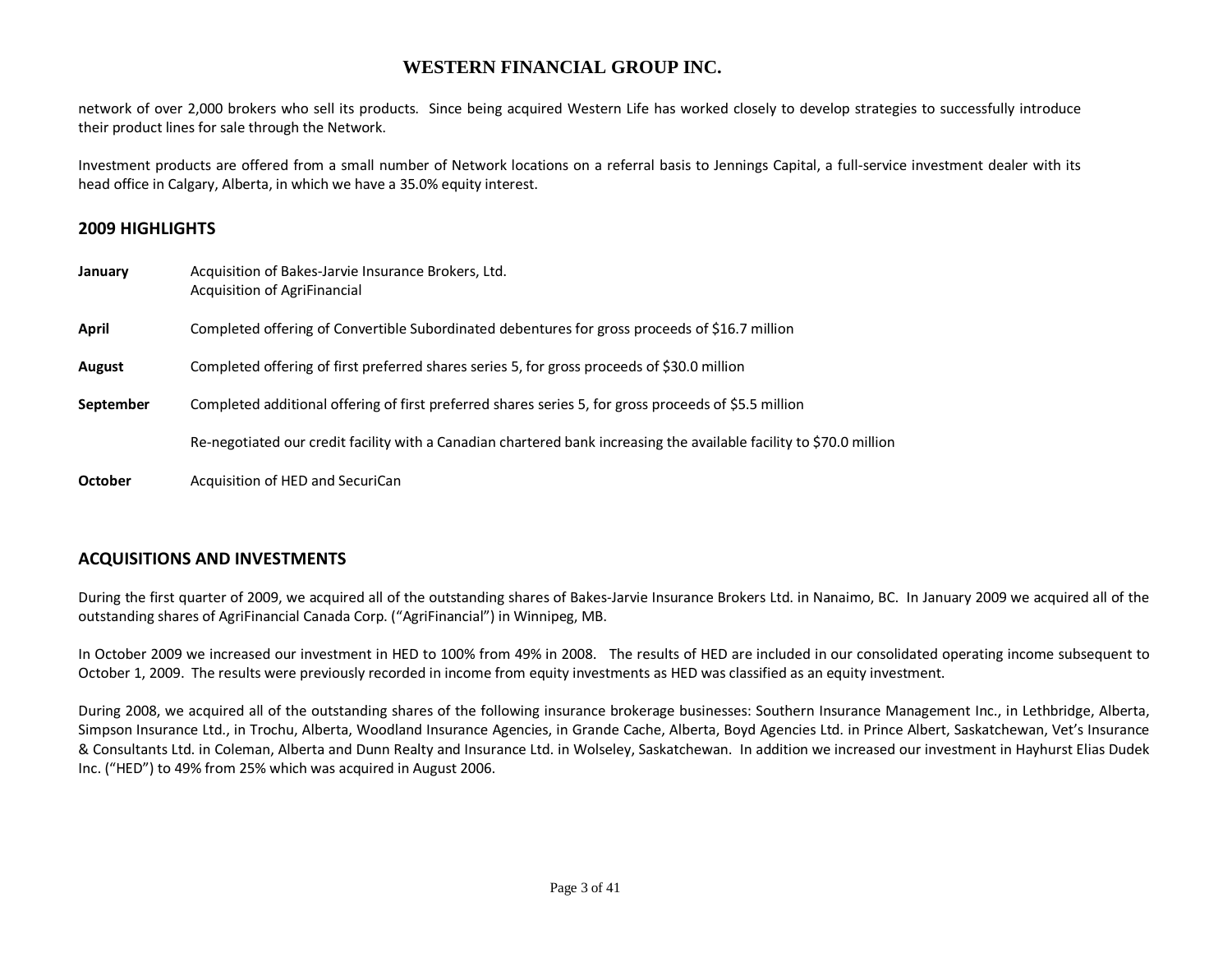In September 2008, we entered into a share purchase agreement with C.A. Bancorp Inc. to acquire Winnipeg based AgriFinancial Canada Corp. The acquisition closed in January 2009 as discussed above.

See note 10 in our audited financial statements for additional details regarding acquisitions.

The following discussion and analysis of our results of operations and financial condition should be read in conjunction with our audited consolidated financial statements and related notes as at and for the years ended December 31, 2009 and 2008.

# CURRENT OUTLOOK

We do not expect there to be significant changes to the financial services industry, in general, that would have a material negative impact on the growth of Bank West, the Network, Western Life, or SecuriCan. In fact, we are encouraged by developing positive trends in Western Canada including stable employment rates and commodity prices. We recognize that the recovery will be slow so we will monitor our business and market developments and continue to act prudently.

While Property and Casualty ("P&C") insurance rates at the Network in 2009 continued to be soft, we have started to see some personal insurance premium increases that will take effect over the next twelve months primarily on the property side of the business. In Alberta, the Rate Board has announced a 5% premium reduction on Alberta auto mandatory coverage effective November 1, 2009. Business insurance premiums have begun to stabilize. We expect to see a slight hardening of the commercial market although capacity to write business for most insurance companies remains high. We don't expect a dramatic shift like we saw in 2002. Over the past few years, the financial results of insurers have deteriorated especially in personal property insurance, as rising claims costs were not fully covered by increases in premiums. As a result of the continuing claims, especially in homeowner insurance, the high cost of repair and a reduction in investment income, we see insurance companies applying rate increases. As broker's revenues are derived from commissions, we expect to realize increased revenue at the Network as insurance premiums increase. We have not seen the expected rate increases in 2009 due to competition in the personal lines business and soft commercial market. We continue to track our same store sales and expect to see increases in premium rates in 2010.

With increased pricing we expect no adverse impact on customer retention as we will remain competitive in our market place. Our retention rates have remained consistent with 2008. We expect inflationary trends, particularly wage expenses, to abate somewhat.

Bank West will find opportunities for ongoing quality lending and acquisitions. We expect continued challenges in credit quality with residential mortgages, personal loans, and collections as we experienced increased specific loan loss provisions in 2009. Bank West will maintain disciplined underwriting practices along with diligent review of delinquencies and appropriate reserving levels. Our credit quality remained satisfactory in view of the ongoing economic challenges. Non-performing loans increase to 2.0 % compared to 1.1% at September 2009. Non-performing loans are expected to fluctuate as economic recovery is expected to be slow.

We anticipate that the life and health insurance industry will remain stable in the medium to long-term, especially in the communities where we operate. In 2009, we continued to develop new distribution channels and increased sales in the Network and our affiliated companies, resulting in improved diversification of our portfolio.

While the pet insurance industry is still enjoying double digit growth, 2009 was a tough year as we converted our brand from Petplan to Petsecure and as such we saw increased cancellations and fewer policy sales. We expect to see 2010 with growth rates similar to the industry and anticipate seeing good growth in premiums and new policy sales. Claims costs continue to be at anticipated levels and we don't anticipate any drastic changes through 2010. Even with only 1% penetration in the pet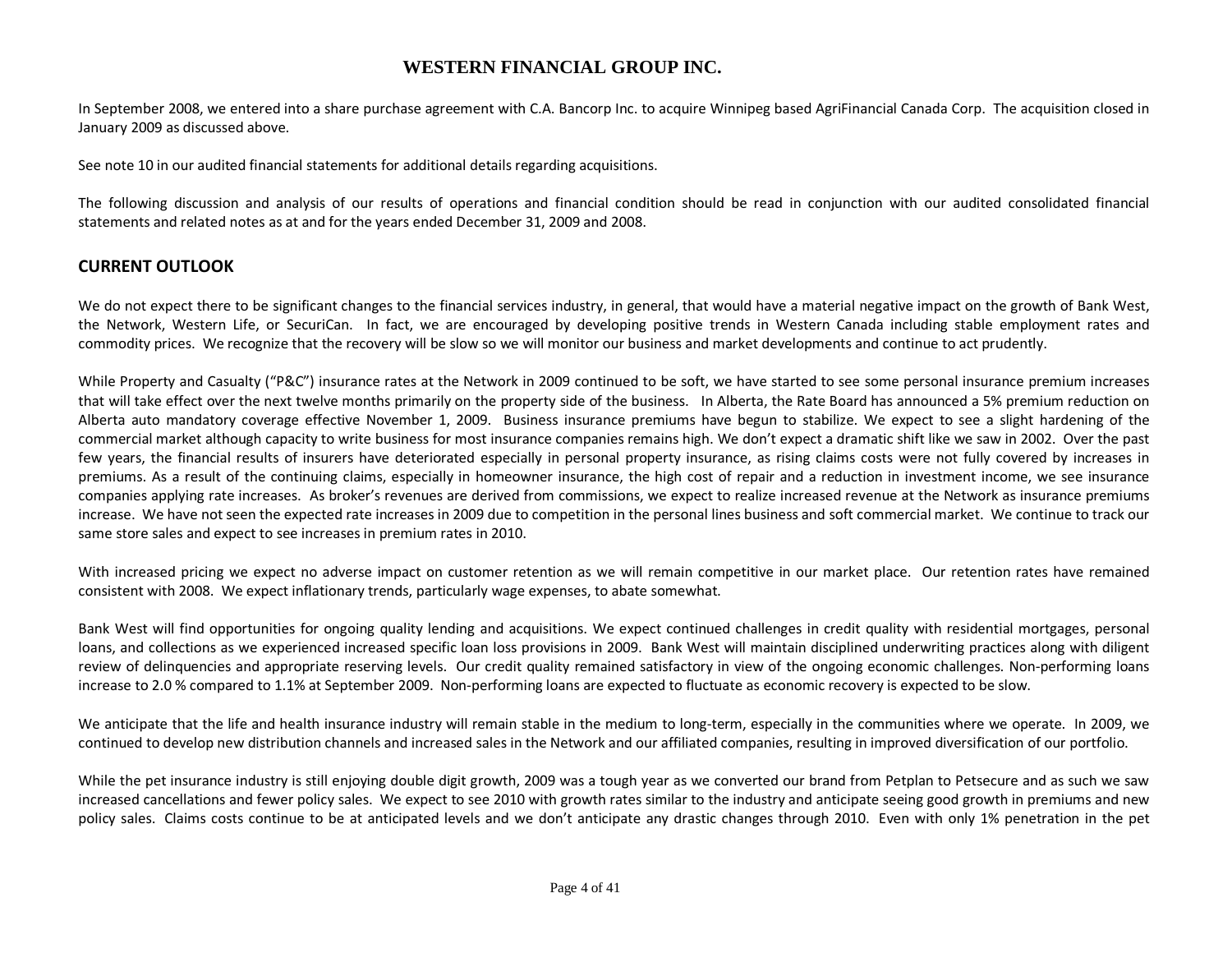insurance market in Canada the industry remains extremely competitive and we will be focusing on our core competencies to ensure that we maintain our number one position.

Our equity investments provide products and services similar to the Western Financial Group of companies except Jennings Capital Inc., which is an investment dealer. Revenues and earnings improved in the second quarter of 2009 and improvement continued throughout the year. The investment dealer industry was subject to a decrease in business with the economic environment. The challenging conditions in the capital markets resulted in lower profits in 2008.

This management's discussion and analysis is dated March 11, 2010 and provides forward-looking information and comments regarding our objectives, strategies, financial results, risk management and business outlook. Forward-looking information and statements involve numerous assumptions, risks and uncertainties, including the risk that prediction and other forward-looking statements may not prove to be accurate. We caution the reader not to place undue reliance on these statements, as a number of important factors could cause actual results to differ materially from the estimates and comments expressed in them. A variety of factors, many of which are beyond our control affect our operations, performance and results. Such factors may include, but are not limited to: changing and prolonged financial and economic uncertainty; regulatory and legal developments; competition industry trends and availability of capital resources; declining interest rates; credit quality; liquidity; movement in credit spreads; changes in accounting standards and policies; changes in tax laws; and our anticipated success in managing our risks. We caution readers that the foregoing list is not exhaustive. Except as required by law, we do not undertake to update any forward-looking statements, written or oral, that we may make from time to time regarding our operations and performance.

# NON-GAAP MEASURES

The financial statements are expressed in Canadian dollars and have been prepared in accordance with Canadian Generally Accepted Accounting Principles ("GAAP"). We use non-GAAP measures to discuss our business, operations and performance. Although our non-GAAP measures do not have standardized meanings prescribed by GAAP and are therefore unlikely to be comparable to similar measures presented by other issuers, these measures are determined by reference to our financial statements and management's discussion and analysis. We discuss these measures as we feel that they are some of the key indicators of the performance of our business.

**Operating income** refers to earnings, including investment income, before income from equity investment on equity investments, impairment on available for sale securities, the gain or loss on the sale of investments and capital assets, interest and financing costs on long-term debt, amortization of intangible assets, amortization of capital assets, and income tax expense.

Return on common equity refers to net income after preferred dividends divided by average common shareholders' equity.

Total long-term liabilities refer to customer deposits maturing after one year, and long-term debt less the current portion of long-term debt.

Same store revenue is the change from one year to the next in the revenues of the Network. ("the Network's") existing branches in the year excluding acquisitions in the year.

Same store customer accounts tracks the increase in our customers and policies in the Network's existing branches in the year excluding acquisitions in the year.

Products per customer account (PPCA) tracks the number of additional products we deliver to a customer.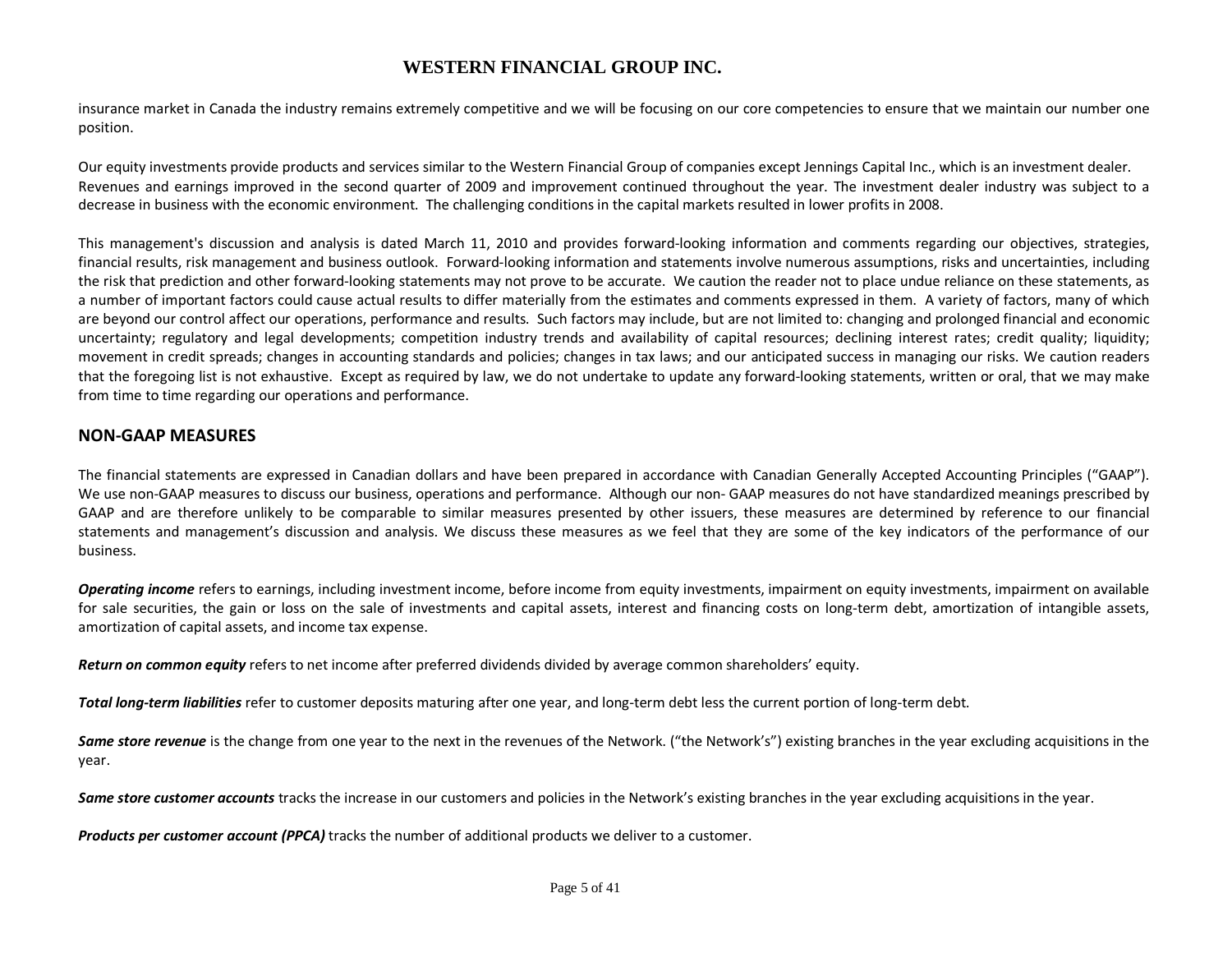# WESTERN FINANCIAL GROUP INC. **WESTERN FINANCIAL GROUP INC.**

Loss Ratios, assist in analyzing the underwriting at Western Life Assurance Company ("Western Life") by dividing the claims incurred by the net premiums written. Loss Ratios, assist in analyzing the underwriting at Western Life Assurance Company ("Western Life") by dividing the claims incurred by the net premiums written.

Regulatory capital refers to the total capital required to support credit, market and operational risk at Bank West, in accordance with OSFI requirements Regulatory capital refers to the total capital required to support credit, market and operational risk at Bank West, in accordance with OSFI requirements.

be tier1 and the remainder supplementary capital (tier 2). West. The current regulatory guidelines require banks to maintain a minimum ratio of capital to risk-weighed asset and off-balance sheet items of 10%, of which 7% is to Bank West, including operational risk and market risk based on OSFI requirements. Tier 1 and Tier 2 capital refers to the core capital that must be maintained at Bank Risk weighting of assets refers to the deemed credit risk of each asset and assets are assigned a rating which is then used as a calculation for the regulatory capital at be tier1 and the remainder supplementary capital (tier 2). West. The current regulatory guidelines require banks to maintain a minimum ratio of capital to risk-weighed asset and off-balance sheet items of 10%, of which 7% is to Bank West, including operational risk and market risk based on OSFI requirements. Risk weighting of assets refers to the deemed credit risk of each asset and assets are assigned a rating which is then used as a calculation for the regulatory capital at Tier 1 and Tier 2 capital refers to the core capital that must be maintained at Bank

used to protect depositors and promotes the stability and efficiency of financial institutions Capital adequacy ratio is a measure of the regulatory capital at Bank West and is expressed as a percentage of the bank's risk weighted credit exposures. This ratio is used to protect depositors and promotes the stability and efficiency of financial institutions. Capital adequacy ratio is a measure of the regulatory capital at Bank West and is expressed as a percentage of the bank's risk weighted credit exposures. This ratio is

Bank West loan book is used to measure the gross loan portfolio Bank West loan book is used to measure the gross loan portfolio.

Western Life policy/certificate count track the increase in individual and group policies written. Western Life policy/certificate count track the increase in individual and group policies written.

# **KEY BUSINESS DRIVERS** KEY BUSINESS DRIVERS

business, the Network. These drivers consist of both non-GAAP measures and operational indicators. Our management has identified certain key business drivers to assist it in managing and evaluating the progress of our business, especially the largest component of our business, the Network. These drivers consist of both non-GAAP measures and operational indicators. Our management has identified certain key business drivers to assist it in managing and evaluating the progress of our business, especially the largest component of our

products per customer account (PPCA). We also track the Network's year-to-date annualized percentage change in same-store customer account increase of financial service products through the Network, we expect the average number of products we sell to existing customers to increase. To analyze this, we track the important for us to track the revenues of the Network's existing branch offices. As we continue to add new products through the sale of P&C insurance and the addition For the Network, we track same-store revenue change, from one period to the next. As we continue to add branch offices to the Network through acquisitions it is products per customer account (PPCA)of financial service products through the Network, we expect the average number of products we sell to existing customers to increase. To analyze this, we track the important for us to track the revenues of the Network's existing branch offices. As we continue to add new products through the sale of P&C insurance and the addition For the Network, we track same-store revenue. We also track the Network's year-to-date annualized percentage change in change, from one period to the next. As we continue to add branch offices to the Network through acquisitions it is same-store customer account

looking at our return on common equity and the increase we are able to achieve over the next few years. With Western Life we track the increase in the policy and certificate count, and with Bank West we are focused on the growth of the loan book. Corporately we are looking at our With Western Life we track the increase in the return on common equity and the increase we are able to achieve over the next few years. policy and certificate count, and with Bank West we are focused on the growth of the loan book. Corporately we are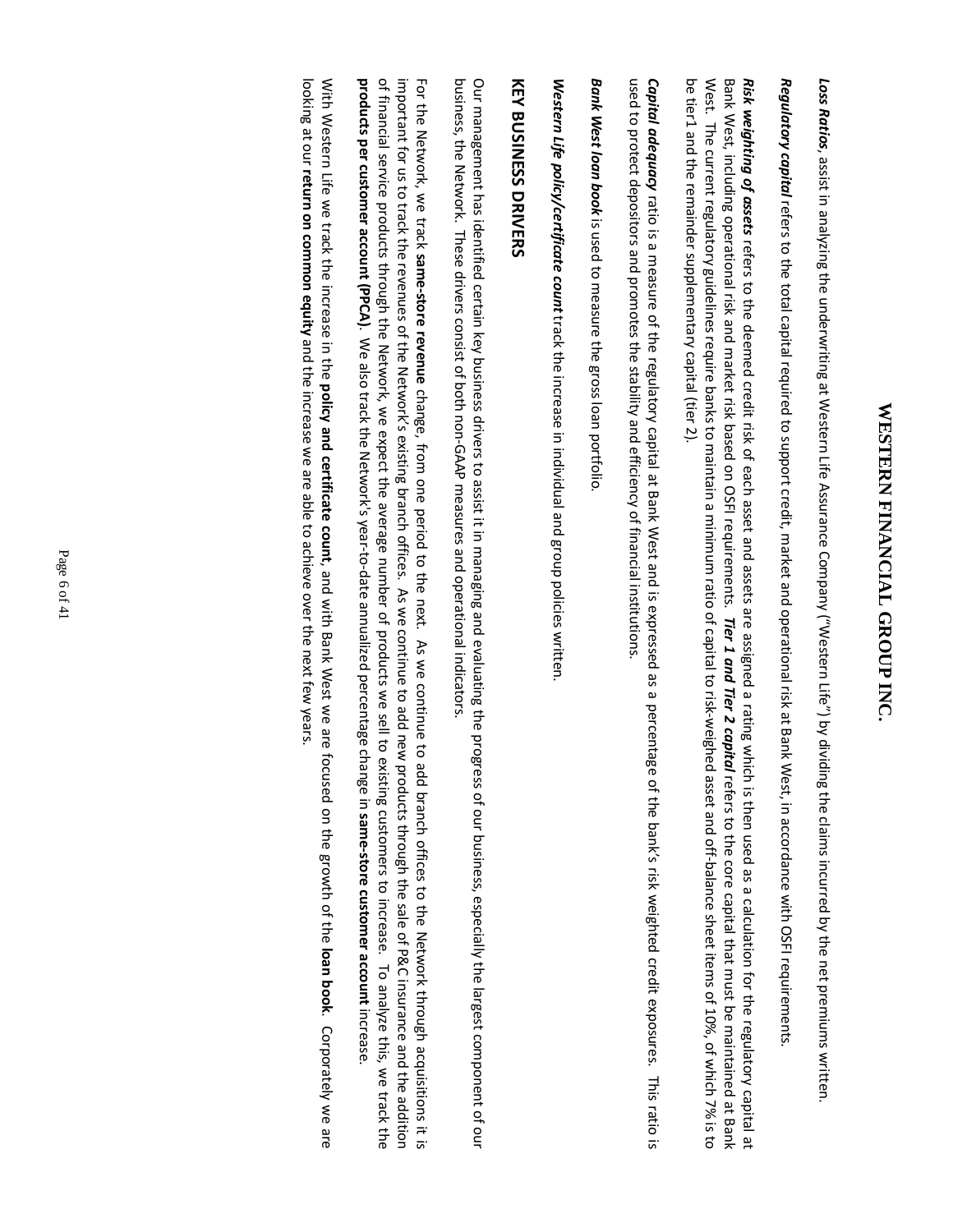The table below shows our key business drivers.

|                                                                        | 2009        | 2008    | 2007    | 2006    | 2005    | 2004    | 2003     |
|------------------------------------------------------------------------|-------------|---------|---------|---------|---------|---------|----------|
| Same-store Revenue (% change) (1)                                      | 4.2%        | $+8.9%$ | $+7.7%$ | $+6.9%$ | $+6.8%$ | $+6.6%$ | $+13.8%$ |
| Products per customer account<br>(PPCA)                                | 2.41        | 2.31    | 2.30    | 2.29    | 1.77    | 1.67    | 1.51     |
| Same-store Customer Count (year<br>to date annualized, % change) $(2)$ | $+1.1%$     | $+3.5%$ | $+4.3%$ | $+4.5%$ | $+2.8%$ | $+4.0%$ | $+4.0%$  |
| Western Life Policy/Certificate<br><b>Count</b>                        | 29,901      | 28,284  | 25,374  | 22,064  | 19,180  | 0       | 0        |
| Bank West Loan Book (\$ millions)                                      | \$<br>360.5 | \$273.4 | \$286.8 | \$149.4 | \$91.5  | \$43.4  | \$16.4   |
| Return on Common Equity (ROE)                                          | 7.0%        | 1.8%    | 8.1%    | 7.9 %   | 8.1%    | 8.3%    | 7.5%     |

#### Notes:

(1) Represents same-store revenue increase for the twelve months ended December 31, of the year over the corresponding period in the prior year.

(2) Represents year over year annualized increase.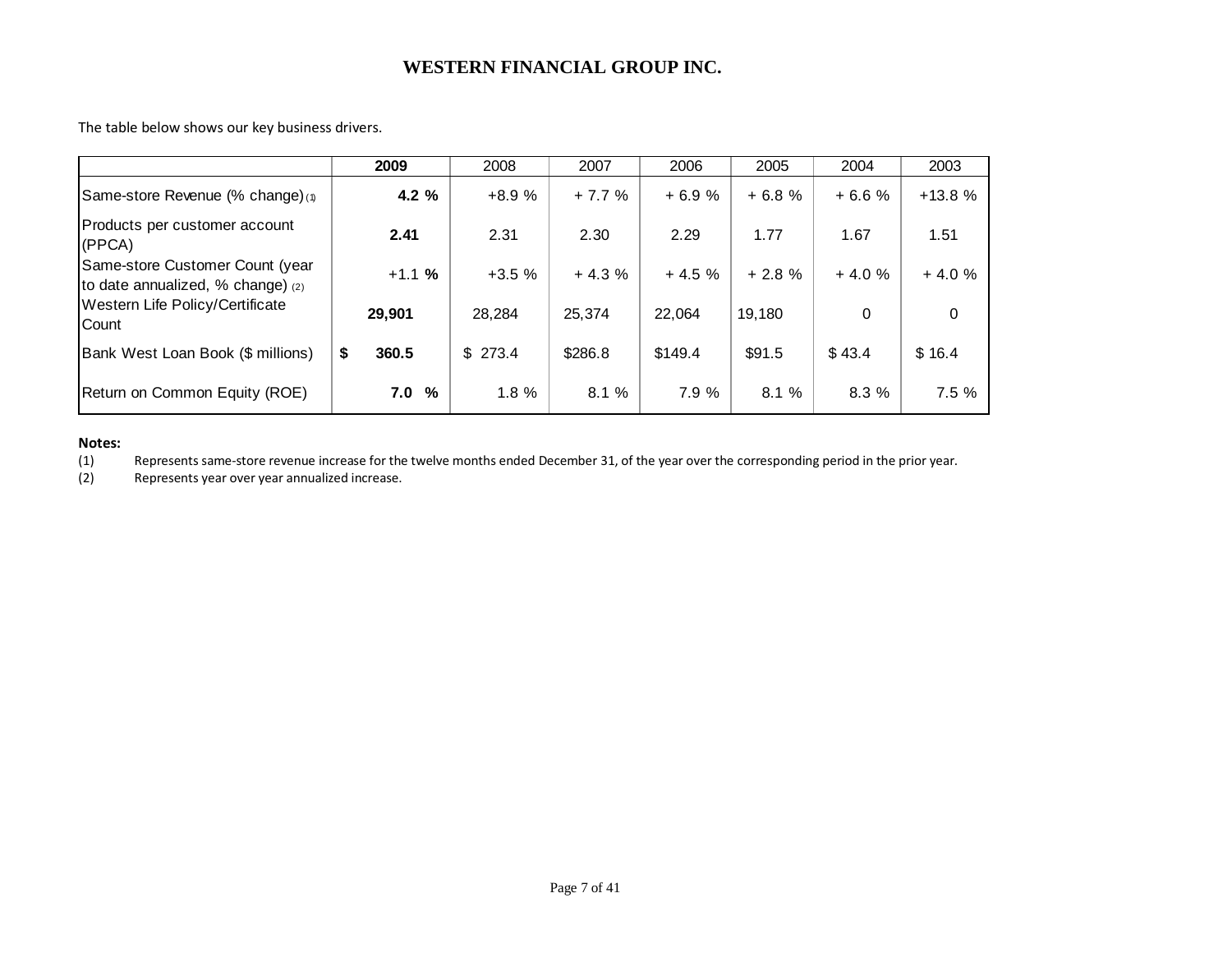#### THREE YEAR SUMMARY

| <b>YEARS ENDED DECEMBER 31</b>                 |    |            |     |            |    |            |
|------------------------------------------------|----|------------|-----|------------|----|------------|
| (in \$ thousands except for per share amounts) |    | 2009       |     | 2008       |    | 2007       |
| Total revenues                                 | \$ | 166,076    | \$  | 124,885    | \$ | 114,126    |
| <b>Net Income</b>                              | S  | 15,961     | S   | 6.548      | S  | 12,213     |
| Earnings per share - Basic                     | \$ | 0.22       | \$  | 0.05       | \$ | 0.24       |
| Earnings per share - Diluted                   | S  | 0.22       | \$. | 0.05       | \$ | 0.22       |
| Total assets                                   | S  | 816,326    | \$  | 677.620    | \$ | 622,701    |
| Total long-term liabilities                    | \$ | 249.475    | S   | 228.103    | \$ | 240,850    |
| Total cash dividends paid                      | S  | 6.119      | \$  | 5,898      | \$ | 2,074      |
| Per Common Share                               | S  | 0.04       | \$. | 0.04       | \$ | 0.03       |
| Per First Preferred Series 2                   | S  | 6.75       | \$. | 6.75       | \$ | 6.75       |
| <b>Per First Preferred Series 3</b>            |    | 6.75       | \$  | 6.75       | \$ | 3.38       |
| Per First Preferred Series 4                   | S  | 6.75       | \$. | 6.75       | \$ |            |
| <b>Per First Preferred Series 5</b>            | \$ |            | \$  |            | \$ |            |
| Issued common shares                           |    | 49,367,049 |     | 49,333,127 |    | 47,752,851 |

#### SEGMENTED DATA

Our financial results are divided into five reportable segments: insurance brokerage, banking services, life insurance, pet insurance, and corporate and all other which includes travel agencies and real estate assets. The insurance brokerage segment provides a variety of property, casualty, life and health, and investment products and services to customers across Western Canada through the Network. The banking segment commenced operations in January 2003 and provides premium financing to customers of the insurance segment as well as loans, mortgages and GICs to other customers through Bank West. The life segment offers a range of disability products along with group life and health, and loss of employment insurance through the Network and other distribution channels. The pet insurance segment offers a range of accident and illness insurance products for cats and dogs through SecuriCan.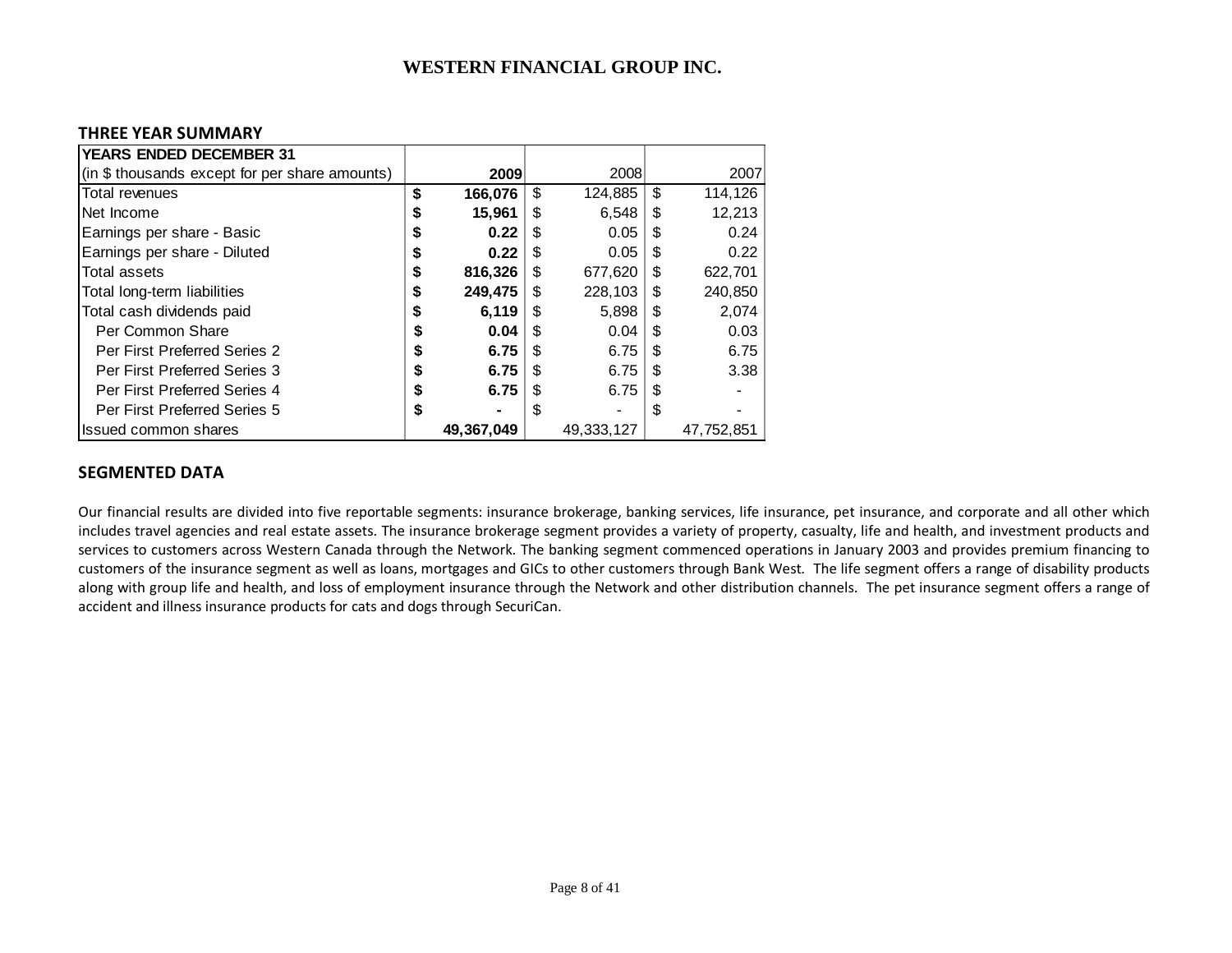#### **YEARS ENDED DECEMBER 31**

| (in \$ thousands except for per share amounts)                                         | 2009         |     | 2008     |
|----------------------------------------------------------------------------------------|--------------|-----|----------|
| <b>The Network</b>                                                                     |              |     |          |
| Commissions and other customer revenue                                                 | 89,144       | \$  | 75,424   |
| Operating expenses                                                                     | 63,261       |     | 54,709   |
|                                                                                        |              |     |          |
| Operating income (1)                                                                   | 25,883       | \$  | 20,715   |
|                                                                                        |              |     |          |
| <b>Bank West</b>                                                                       |              |     |          |
| Interest and investment income                                                         | 25,514       | \$  | 18,596   |
| Interest expense-customer deposits                                                     | 15,165       |     | 12,555   |
| Net interest and investment income                                                     | 10,349       |     | 6,041    |
| Provisions for credit losses                                                           | 2,645        |     | 936      |
| Operating expenses                                                                     | 8,249        |     | 3,867    |
|                                                                                        |              |     |          |
| Operating (loss) income $(1)$                                                          | $(545)$ \$   |     | 1,238    |
|                                                                                        |              |     |          |
| Western Life                                                                           |              |     |          |
| Premium and investment income                                                          | 40,691       | \$  | 32,923   |
| Policyholder benefits                                                                  | 20,123       |     | 14,789   |
| Operating expenses                                                                     | 15,565       |     | 13,907   |
|                                                                                        |              |     |          |
| Operating income $(1)$                                                                 | 5,003        | -\$ | 4,228    |
|                                                                                        |              |     |          |
| SecuriCan                                                                              |              |     |          |
| Premium and investment income                                                          | 9,077        |     |          |
| Policyholder benefits                                                                  | 3,951        |     |          |
| Operating expenses                                                                     | 3,052        |     |          |
|                                                                                        |              |     |          |
| Operating income (1)                                                                   | 2,074        |     |          |
|                                                                                        |              |     |          |
| Corporate and all other                                                                |              |     |          |
| Other revenues                                                                         | 1,650        | \$  | 1,959    |
| Operating expenses                                                                     | 9,692        |     | 9,223    |
|                                                                                        |              |     |          |
| Operating loss $(1)$                                                                   |              |     |          |
|                                                                                        | $(8,042)$ \$ |     | (7, 264) |
|                                                                                        |              |     |          |
| Total operating income $(1)$                                                           | 24,373 \$    |     | 18,915   |
| (1) Before Impairment on AFS (\$3,830) and Realized Loss on AFS assets (\$217) in 2008 |              |     |          |

**Notes:**

(1) See reconciliation to net income on Page 15. We use "operating income" in this chart to refer to earnings, before interest expense, income from long term investments, taxes, impairment from available for sale financial instruments, one-time gains (losses), depreciation and amortization of intangible and capital assets. Operating income (loss) is a non-GAAP measure we use to measure our corporate performance before the costs of capital and amortization of capital and intangible assets. This measure may not be comparable to similar measures presented by other issuers and investors are cautioned that it should not be used as an alternative to "net income" or other measures of financial performance calculated in accordance withGAAP.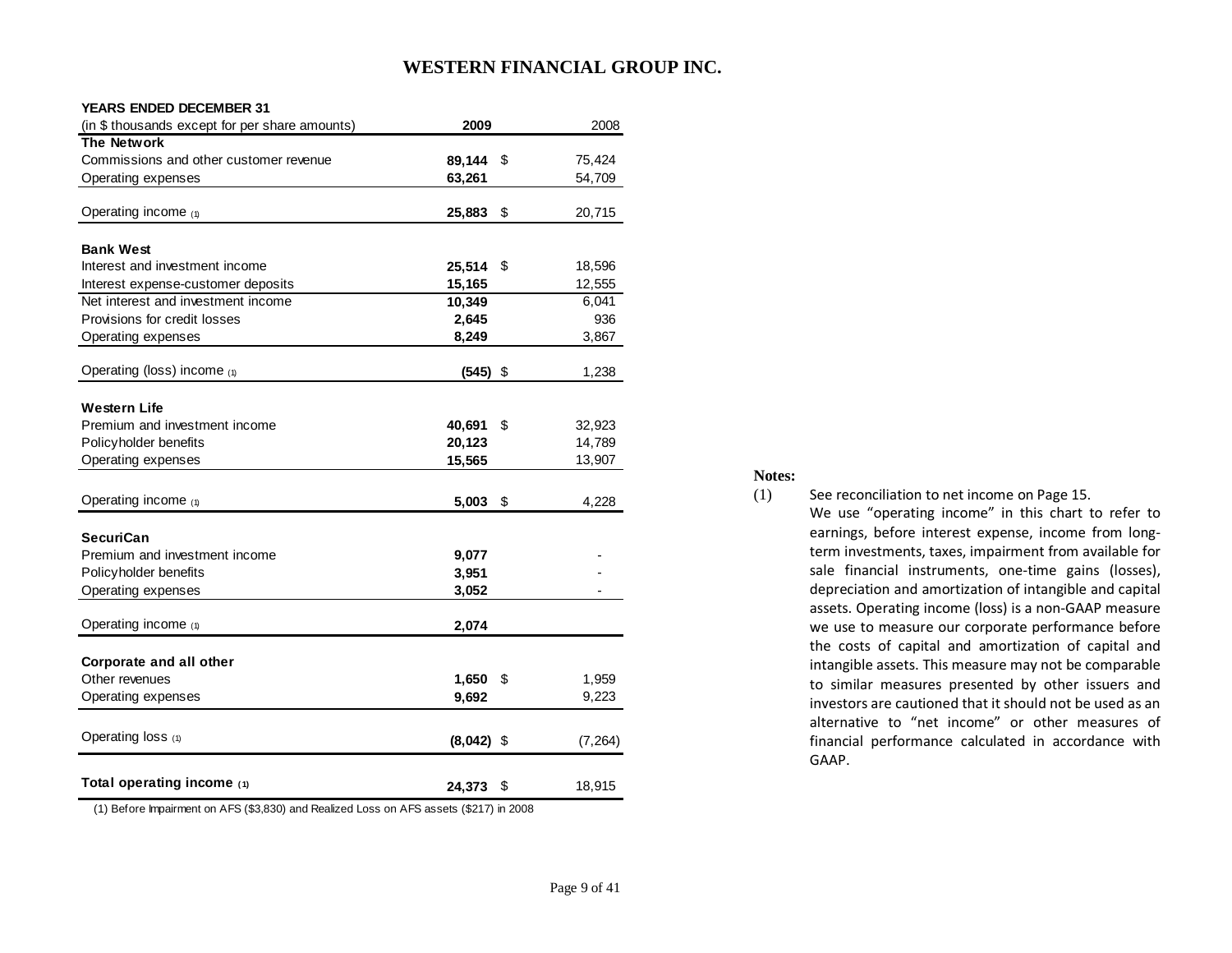# RESULTS OF OPERATIONS

#### YEAR ENDED DECEMBER 31, 2009 COMPARED TO THE YEAR ENDED DECEMBER 31, 2008

The operating results for HED and SecuriCan are included in the result of operations effective the acquisition date, October 1, 2009.

#### REVENUE

| <b>IYEARS ENDED DECEMBER 31</b> |             |               |      |                               |        |
|---------------------------------|-------------|---------------|------|-------------------------------|--------|
| Revenue (in \$ thousands)       | 2009        |               |      | 2008 Change from 2008 to 2009 |        |
| The Network                     | $89,144$ \$ | 75.424        | - \$ | 13.720                        | 18%    |
| <b>Bank West</b>                | 25,514      | 18.596 \$     |      | 6.918                         | 37%    |
| Western Life                    | 40,691      | $32.923$ \$   |      | 7.768                         | 24%    |
| <b>SecuriCan</b>                | 9,077       |               |      |                               |        |
| Corporate and all other         | 1.650       | 1.959         | - \$ | (309)                         | $-16%$ |
|                                 | 166.077     | \$<br>128,902 | S    | 28,098                        | 22%    |

The increase in revenue was a result of the acquisitions at the Network primarily HED which resulted in an increase of 19.7% in net premium income at Western Life contributing \$37.5 million to our revenue, the increase in the gross interest and investment income at Bank West of \$6.9 million with the acquisition of AgirFinancial, and \$9.1 million of revenue earned since October 1, 2009 with the acquisition of SecuriCan.

We have seen a slower 2009 than usual due to several conditions. First, with the continued down turn in economic conditions, the Network saw its same store sales increase at 4.2% compared to 8.9% in 2008. Our policy count continued to grow, we maintained our retention ratios, and our margins remained consistent with 2008. Adversely, commercial businesses reduced or removed coverage on their existing assets waiting for the economy to recover and the purchase of new homes and cars seemed to be on hold. At the Bank we are beginning to see our portfolio volumes increase with the acquisition of AgriFinancial. As we direct our capital to the assets managed by Agrifinance loans and AgriCard we have seen our annualized margins increase from 2.2% in 2008 to 2.9% in 2009. With Western Life we continue to see growth in premium sales consistent with 2008 and have seen an increase in our investment income with our bond portfolio.

| <b>YEARS ENDED DECEMBER 31</b> |   |           |               |      |                               |     |
|--------------------------------|---|-----------|---------------|------|-------------------------------|-----|
| Revenue (in \$ thousands)      |   | 2009      |               |      | 2008 Change from 2008 to 2009 |     |
| <b>The Network</b>             |   |           |               |      |                               |     |
| Property & Casualty Commission | S | 67,039 \$ | 55,712 \$     |      | 11.327                        | 20% |
| Government auto                |   | 14,433    | 13,363        |      | 1,070                         | 8%  |
| Contingent income              |   | 5,480     | 4.514         |      | 966                           | 21% |
| Other                          |   | 2.192     | 1,835         |      | 357                           | 19% |
|                                | S | 89,144    | \$<br>75,424  | - \$ | 13.720                        | 18% |
| <b>Premiums written</b>        |   | 395.357   | \$<br>343.683 |      |                               |     |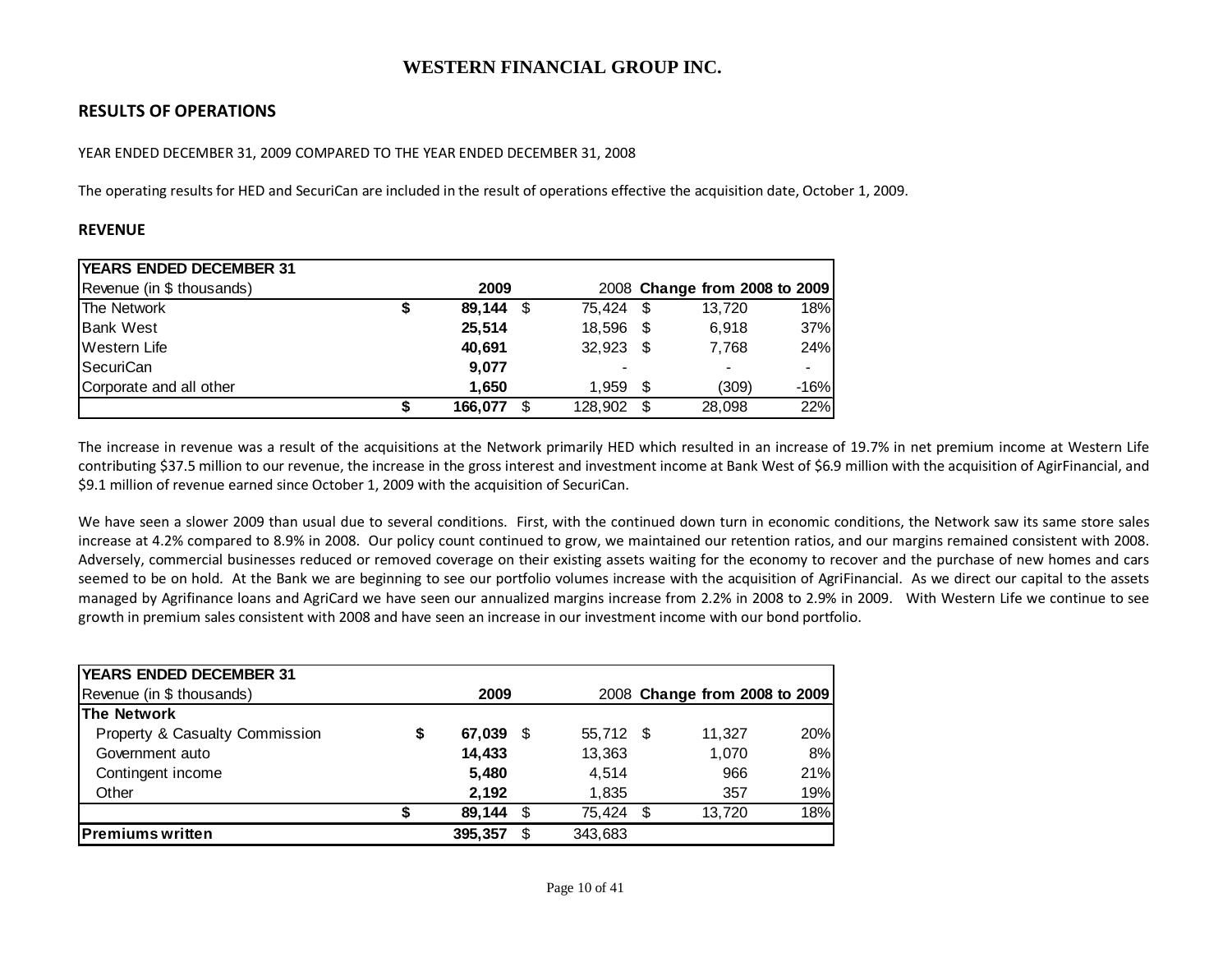The increase in Network revenue was primarily due to acquisitions contributing \$10.1 million. HED was acquired on October 1, 2009 contributing \$7.6 million to our revenue in the fourth quarter. The growth in same-store revenue of 4.2% represented an additional contribution of approximately \$2.0 million, and an increase in government auto of \$1.0 million. Finally we saw an increase in contingent income of \$1.0 million, and an increase in the sale of financial services products of \$600,000. Contingent profit agreements can vary by office, region and company and are not finalized by third party insurers until the following year, which may require an adjustment (positive or negative) to the amount previously estimated and recorded. Property and casualty commissions are earned on premiums written which vary by province and product and generally range from 5.0% to 25.0%.

| <b>YEARS ENDED DECEMBER 31</b> |        |     |           |   |                               |        |
|--------------------------------|--------|-----|-----------|---|-------------------------------|--------|
| Revenue (in \$ thousands)      | 2009   |     |           |   | 2008 Change from 2008 to 2009 |        |
| lBank West                     |        |     |           |   |                               |        |
| Interest income                | 24.556 |     | 17,398 \$ |   | 7.158                         | 41%    |
| Investment income              | 190    |     | 766       |   | (576)                         | $-75%$ |
| Other income                   | 768    |     | 432       |   | 336                           | 78%    |
|                                | 25.514 | \$. | 18.596    | S | 6.918                         | 37%    |

Bank West's loan portfolio before provisions increased 31.7% to \$360.5 million in 2009 from \$273.4 million in 2008. This increase is due to the acquisition of AgriFinancial which closed January 30, 2009. The AgriFinance portfolios are cyclical and there has been an adverse impact due to the late seeding season due to weather conditions in 2009 compared to 2008. New business volumes in both AgriCard and Agrifinance portfolio for 2009 were fairly consistent with 2008, but fell below expectations. Concerns over harvest conditions and commodity prices have caused producers to remain cautious regarding new purchases. With the acquisition we have changed the mix of our loan portfolio resulting in a better diversification by product and geographically. We decreased our residential mortgages and redeployed capital to the agricultural loans, leases, credit card portfolios, and other consumer loans. With the slower than anticipated growth in agricultural loans we had higher than expected cash balances throughout the year causing lower than expected profits due to the lower yields on surplus cash compared to lending assets. However we were still able to increase our margins to 3.0% annualized compared to 2.6% in 2008.

As a result, Bank West's net interest and other revenue after provisions for loan losses saw a 37.1% increase to \$8.3 million in 2009 compared to \$6.1 million in 2008. We recorded provisions for loan losses in 2009 of \$2.6 million compared to \$940,000 in 2008. Our credit quality remained sound but non-performing loans increased as expected in view of the ongoing economic challenges. We saw non-performing loans increase to 2.0% compared to 1.1% at September 2009. Non-performing loans are expected to fluctuate with expectations of returning to historical levels as the economy recovers. We recorded higher loan losses in the fourth quarter primarily in commercial equipment leases and dealer finance.

| <b>YEARS ENDED DECEMBER 31</b> |   |           |                |                               |     |
|--------------------------------|---|-----------|----------------|-------------------------------|-----|
| Revenue (in \$ thousands)      |   | 2009      |                | 2008 Change from 2008 to 2009 |     |
| <b>Western Life</b>            |   |           |                |                               |     |
| Premium income                 | S | 37.491 \$ | $31.309$ \$    | 6.182                         | 20% |
| Investment income              |   | 3.200     | 1.614          | 1.586                         | 98% |
|                                |   | 40.691    | 32.923<br>- \$ | 7.768                         | 24% |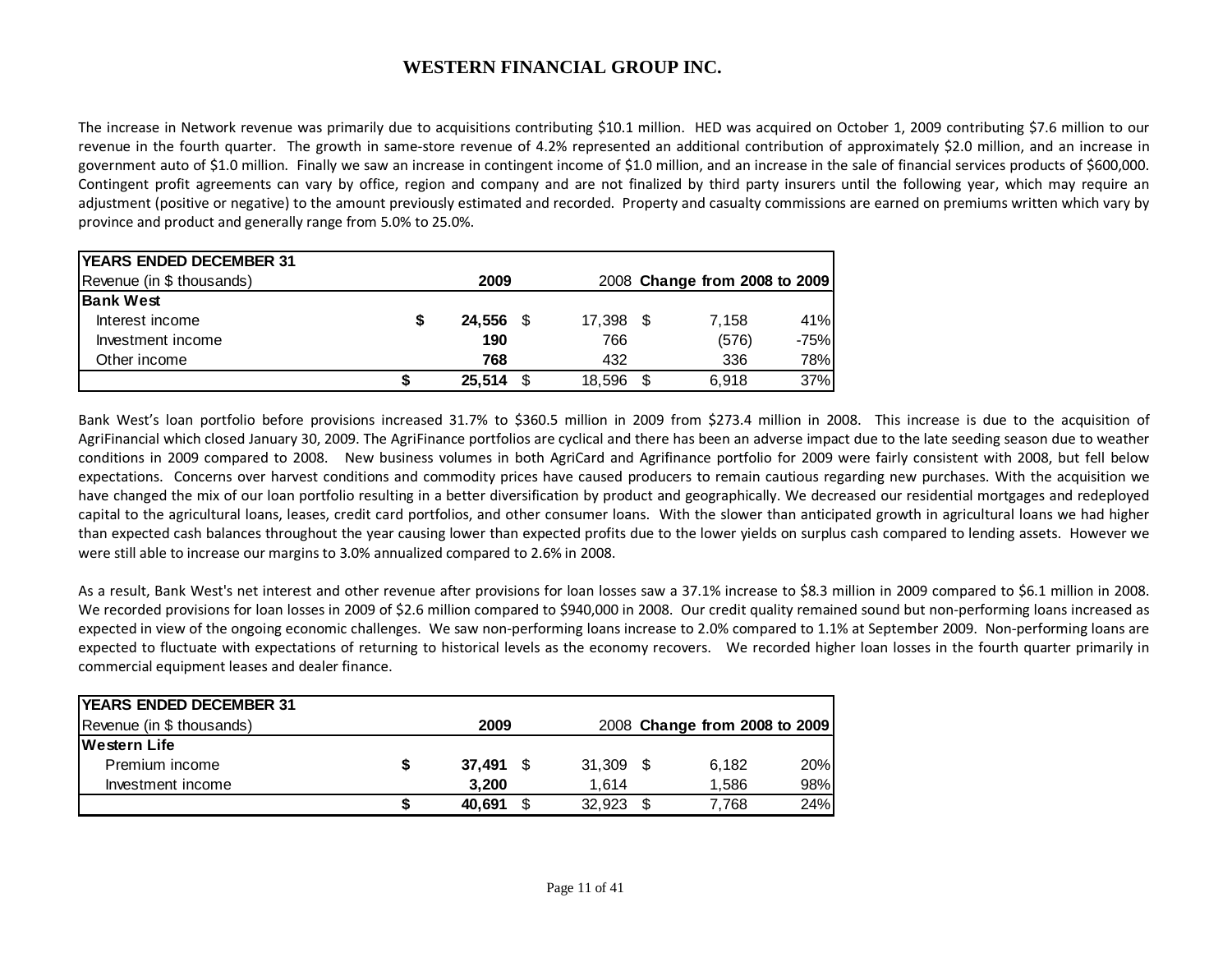Western Life contributed \$40.7 million in total revenue. We had \$37.5 million in net premium revenue as compared to \$31.3 million with investment income of \$3.2 million after recording realized losses of \$700,000 on disposal of a portion of our equity portfolio.

Direct sales from the Network of \$3.4 million in 2009 demonstrated the continued support and integration between Western Life and the Network year over year. In addition we began providing group business for clients of HED in the fourth quarter of 2008. In 2009 this added premiums of \$7.2 million compared to \$1.3 million in the fourth quarter of 2008.

| <b>YEARS ENDED DECEMBER 31</b> |       |      |                               |  |
|--------------------------------|-------|------|-------------------------------|--|
| Revenue (in \$ thousands)      | 2009  |      | 2008 Change from 2008 to 2009 |  |
| <b>SecuriCan</b>               |       |      |                               |  |
| Premium income                 | 8.975 |      |                               |  |
| Investment income (loss)       | 102   | $\,$ |                               |  |
|                                | 9.077 |      |                               |  |

SecuriCan was acquired October 1, 2009. In the fourth quarter they contributed \$9.1 million to our total revenue from the sale of pet health insurance.

| <b>YEARS ENDED DECEMBER 31</b>        |         |      |            |    |                               |
|---------------------------------------|---------|------|------------|----|-------------------------------|
| Revenue (in \$ thousands)             | 2009    |      |            |    | 2008 Change from 2008 to 2009 |
| Corporate and all other               |         |      |            |    |                               |
| Commission and other customer revenue | 1.075 S |      | $1,161$ \$ |    | $-7%$<br>(86)                 |
| Interest and investment income        | 418     |      | 412        |    | 2%<br>6                       |
| Dividend income                       | 157     |      | 386        |    | $-59%$<br>(229)               |
|                                       | 1,650   | - \$ | 1.959      | -S | $-16%$<br>(309)               |

Revenue in corporate and all other is derived mainly from our travel operations along with dividend and investment income at Corporate. Revenue from our corporate and all other segment decreased due to the decrease in our dividend income from our investments. Additionally we saw a decrease in interest and investment income with the decrease in interest rates resulting in a reduction in income from our daily cash balances offset by a realized gain on the sale of our preferred share investment portfolio of \$400,000 held at Corporate.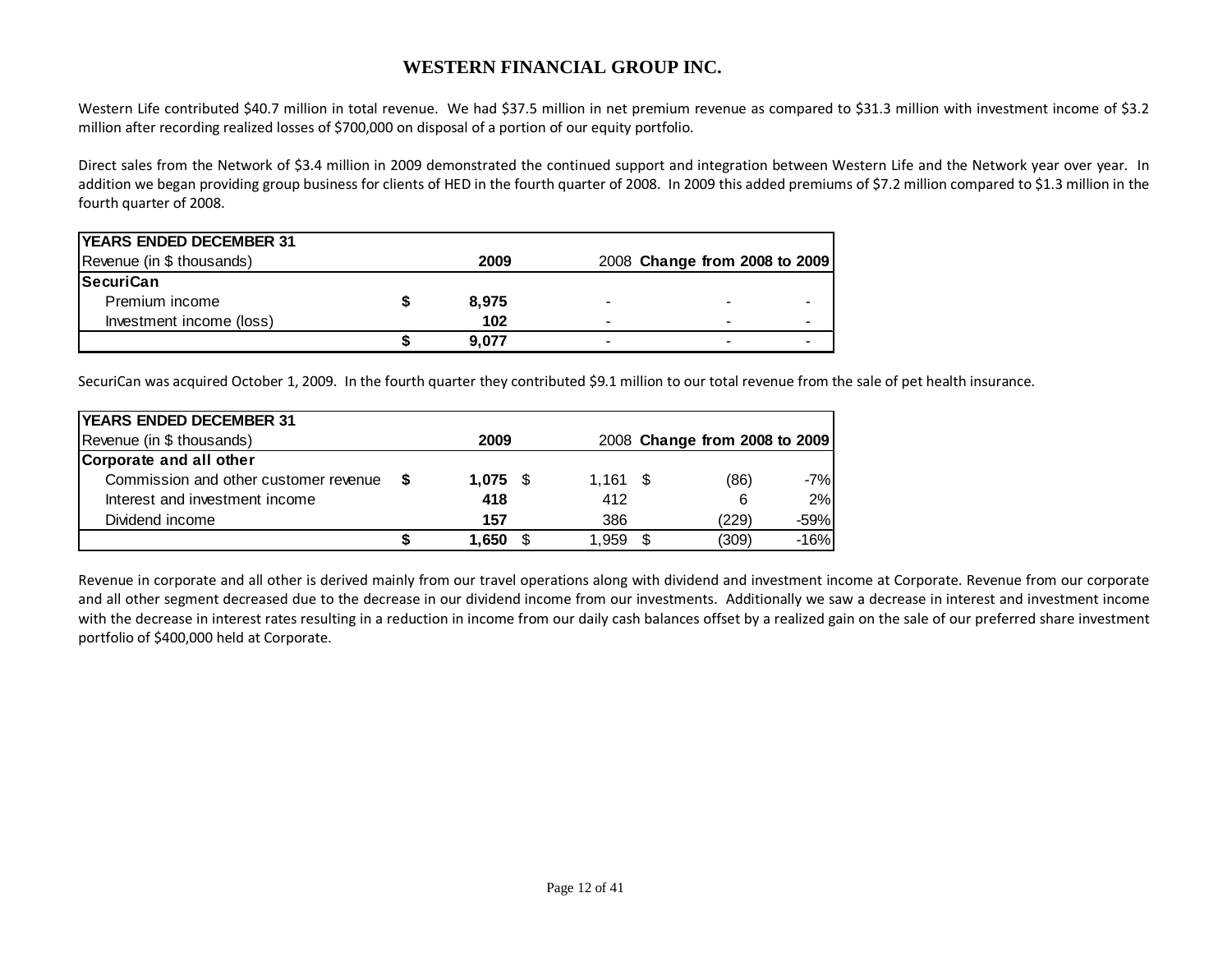#### OPERATING EXPENSES

| <b>YEARS ENDED DECEMBER 31</b>       |        |   |           |                               |      |
|--------------------------------------|--------|---|-----------|-------------------------------|------|
| Operating Expenses (in \$ thousands) | 2009   |   |           | 2008 Change from 2008 to 2009 |      |
| The Network                          | 63,261 | S | 54,710 \$ | 8.551                         | 16%  |
| <b>Bank West</b>                     | 8,249  |   | 3,868     | 4.381                         | 113% |
| Western Life                         | 15.565 |   | 13.907    | 1.658                         | 12%  |
| <b>SecuriCan</b>                     | 3,052  |   |           | $\overline{\phantom{0}}$      |      |
| Corporate and all other              | 9.692  |   | 9.222     | 470                           | 5%   |
|                                      | 99.819 | S | 81.707    | 15,060                        | 18%  |

The majority of the increase in total operating expenses is tied to operating expenses for the new acquisitions at the Network primarily HED, the acquisition of AgriFinancial at the Bank and, an increase in commissions and claims at Western Life due to the increase in premium sales, and the operating expenses of SecuriCan.

The Network's increases in expenses are normally the result of new acquisitions and the increase in activity levels as a result of new business. Acquisition activity increased our operating expenses by \$6.7 million which primarily came from the operating expenses of HED for the fourth quarter in 2009. We saw an increase in salaries and wages before acquisitions of \$2.4 million from performance increases, management's estimate for year-end bonuses, and we increased our employer benefits contribution from 50% matching to 75% matching in January 2009. As a percentage of revenue, salaries and wages including producer commissions increased to 52% compared to 51% in 2008. We expect salaries and wages as a percentage of revenue to generally run at approximately 50.0% on an annualized basis.

Bank West's operating expenses increased primarily with the acquisition of AgriFinance with \$4.2 million of general expenses to support revenue of \$9.4 million. We had an increase in salaries of \$300,000 which was due to one- time severance costs, and with the implementation of our new banking platform and running parallel systems we increased our computer expense by \$300,000 which was reduced beginning in the second quarter of 2009. We were able to partially off-set these costs by managing our expenses in other areas.

Western Life continues to demonstrate efficient control of expenses. Loss ratios increased slightly to 44.4% compared to 40.6% in 2008. This reflects the percentage of claims to new premiums written. Earlier in 2009 we experienced an increase in the number of health and dental claims mostly attributable to the uncertainty in the job markets at the time causing an increase in the utilization of health benefits and an the increase in our loss ratios. This trend seems to be now returning to levels seen prior to the economic downturn. Commission expenses correlate to the growth in premiums and accounted for \$1.2 million of the increase.

Corporate and all other segment operating expenses increased primarily due to advertising expenses of \$400,000 with our branding of Western Financial Group in the Network, and advertising through West magazine and media.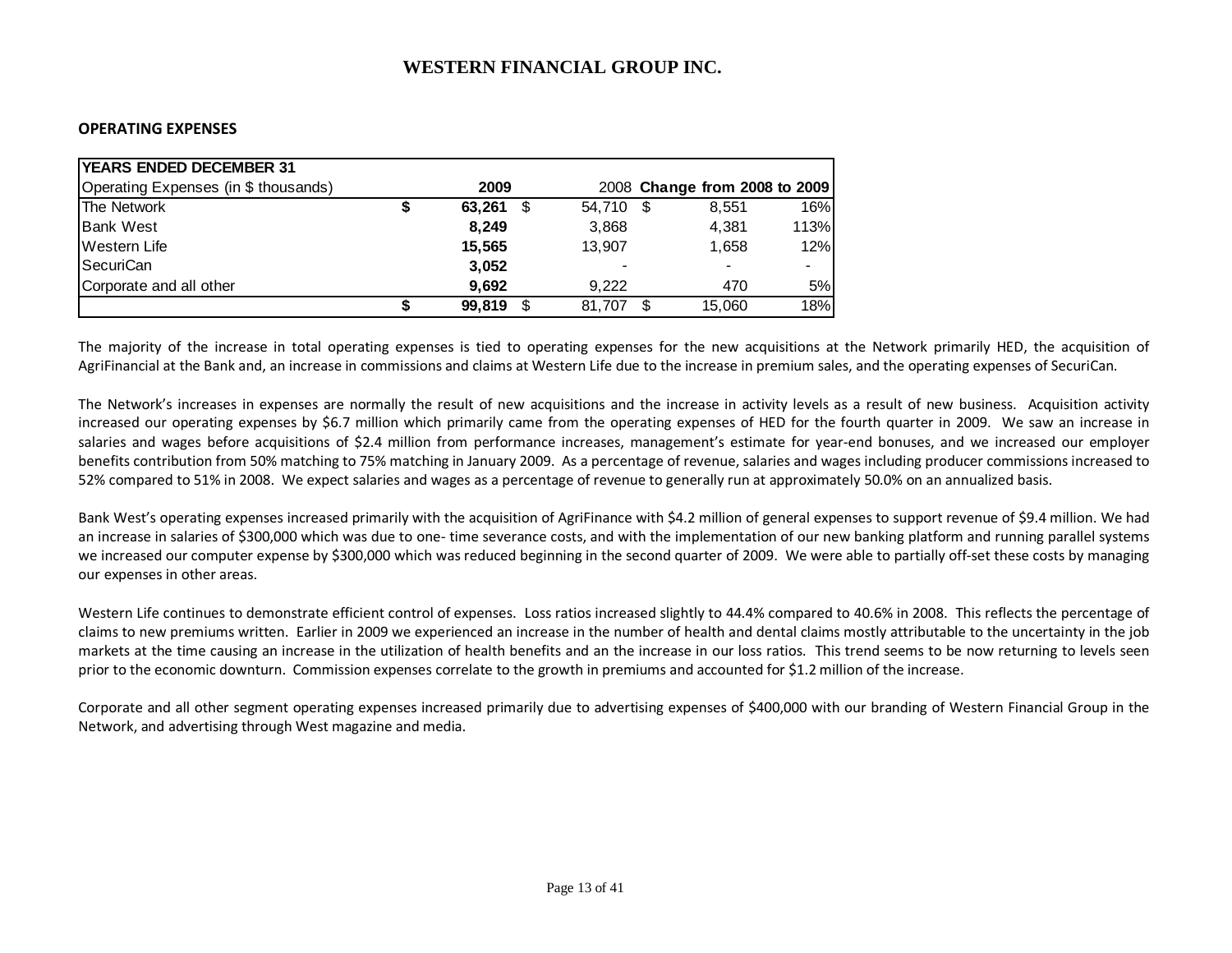#### INCOME FROM EQUITY INVESTMENTS

Income from equity investments increased year over year by \$690,000 which is in line with our expectations. These investments include Jennings Capital Inc., Harvard Western Ventures Inc., Falkins Insurance Group Limited, Hayhurst Elias Dudek Inc. which includes SecuriCan for the first nine months, and Archibald Clarke & Defieux Insurance Services Inc. Commencing in the fourth quarter HED and SecuriCan's results were consolidated and no longer included in income from equity investments.

#### (LOSS) GAIN ON SALE OF INVESTMENTS AND ASSETS, AND IMPAIRMENT ON EQUITY INVESTMENTS

| <b>YEARS ENDED DECEMBER 31</b>     |   |      |         |
|------------------------------------|---|------|---------|
| $\left  \right $ (in \$ thousands) |   | 2009 | 2008I   |
| Gain (loss) on sale of assets      | 2 | 298  | 1.263   |
| Impairment on investments          | S | ۰    | (2,053) |

In 2008 we realized a gain of \$1.2 million on certain licenses and other assets that we sold which were originally acquired through acquisitions at the Network.

In 2008 we disposed of shares in one of our investments which are accounted for by the equity method. Under this method, as we recognize our share of the income in our investment the carrying value of the investment increases. In this case, when the shares were sold the transactions were done at our average cost resulting in a loss of \$200,000 in 2008.

As at December 31, 2009 we reviewed the carrying value of our equity investment at Jennings Capital and determined that there had been no further impairment in value.

As at December 31, 2008 we reviewed the carrying value of our equity investment at Jennings Capital to determine whether there had been a decline in value that is other than temporary. As this investment is not publicly quoted management concluded that based on the current book value and expected future cash flows, that there was evidence of impairment at the balance sheet date and there had been a decline in the value of the investment that is other than temporary, resulting in an impairment loss of \$2.1 million, which was recorded in net income.

At each reporting date, and more frequently when conditions warrant, the Company evaluates its AFS securities with unrealized losses and its equity investments to determine whether those unrealized losses are other than temporary. This determination is based on consideration of several factors including the length of time or extent to which the fair value has been less than its amortized cost, the significance of the decline below cost, the cause of the impairment and the financial condition and the near-term prospects of the issuer, default or delinquency in interest or principal payments, and other observable data. If the Company's assessment indicates that the impairment in value is other than temporary, impairment charges are recorded in net income.

#### INTEREST AND FINANCING COSTS ON DEBT

Interest expense increased in 2009 by \$2.2 million to \$4.3 million from \$2.1 million. In April 2009 we issued \$16.7 million in convertible unsecured subordinated redeemable debentures with interest payable semi-annually at 12% per annum. We incurred \$1.4 million in interest expense in 2009 in relation to the issuance of debentures. Effective September 30, 2009 the Company entered into a new credit facility with a Canadian chartered bank increasing its borrowing capacity to \$70.0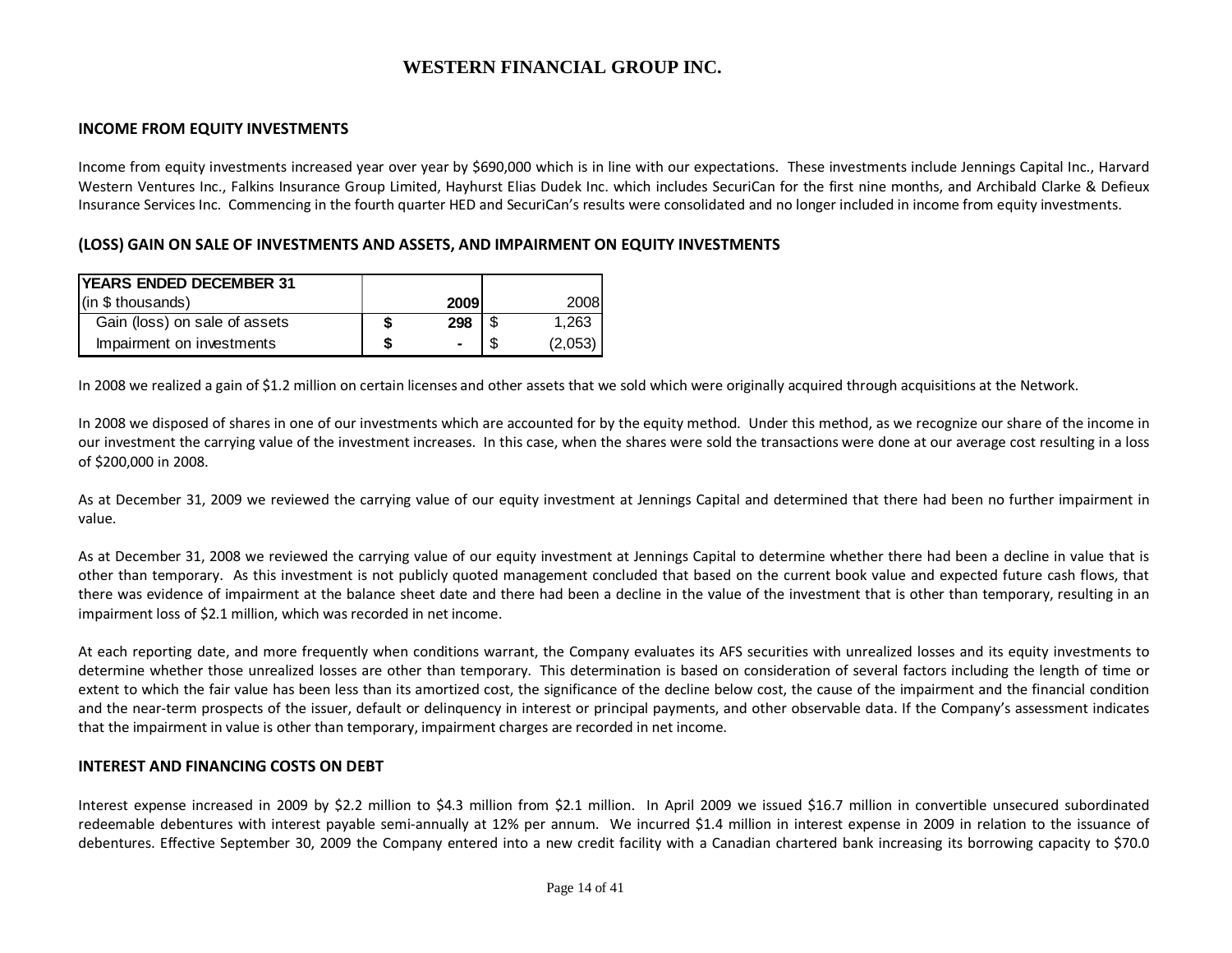million from \$50.0 million. In October the Company drew down an additional \$19.3 million of the facility to fund the acquisition of HED. This increased our interest expense by \$900,000 in 2009.

#### INCOME TAXES

Income taxes have decreased \$1.6 million primarily due to favourable tax treatment we acquired with the acquisition of AgriFinancial. This tax treatment creates a future income tax asset and reduces the future income tax expense.

Subsequent to the acquisition of AgriFinancial in 2009, we now have a reasonable expectation that we will fully use the tax losses that we purchased with Ubiquity detailed in note 21 in the audited financial statements.

#### NET INCOME

| <b>YEARS ENDED DECEMBER 31</b>                        |                     |            |                               |         |
|-------------------------------------------------------|---------------------|------------|-------------------------------|---------|
| (in \$ thousands)                                     | 2009                |            | 2008 Change from 2008 to 2009 |         |
| Revenue                                               | \$<br>166,076<br>\$ | 124,855    | 41,221                        | 33%     |
| Operating income                                      | 23,981              | 18,915     | 5,066                         | 27%     |
| Impairment of available-for-sale securities           |                     | (3,830)    | 3,830                         | $-100%$ |
| Realized gain (loss) on sales of AFS assets           | 392                 | (217)      | 609                           | $-281%$ |
| Income from equity investments                        | 2,859               | 2,172      | 687                           | 32%     |
| Impairment on equity investments                      |                     | (2,053)    | 2,053                         | $-100%$ |
| Gain (loss) on sale of investments and capital assets | 298                 | 1,263      | (965)                         | $-76%$  |
| Interest and financing costs on long-term debt        | (4,308)             | (2, 137)   | (2, 171)                      | 102%    |
| Amortization of intangible assets                     | (3, 163)            | (2,661)    | (502)                         | 19%     |
| Amortization of capital assets                        | (2,088)             | (1,262)    | (826)                         | 65%     |
|                                                       |                     |            |                               |         |
| Income before income taxes                            | 17,971              | 10,190     | 7,781                         | 76%     |
| Income taxes                                          | (2,010)             | (3,642)    | 1,632                         | $-45%$  |
| Net income for the year                               | 15,961<br>S         | 6,548<br>S | 9,413                         | 144%    |

Net income increased \$9.4 million in 2009 compared to 2008. This increase was due to the increase in our operating income, income from equity investments and reduction in tax expense. This increase was reduced by higher interest expense and amortization costs. In 2008 we recorded a loss from the impairment on equity investments and various other asset impairments as a result of the economic conditions that existed at the end of 2008 in our available for sale and equity investments and other non-recurring items in the sales of available for sale and other investments.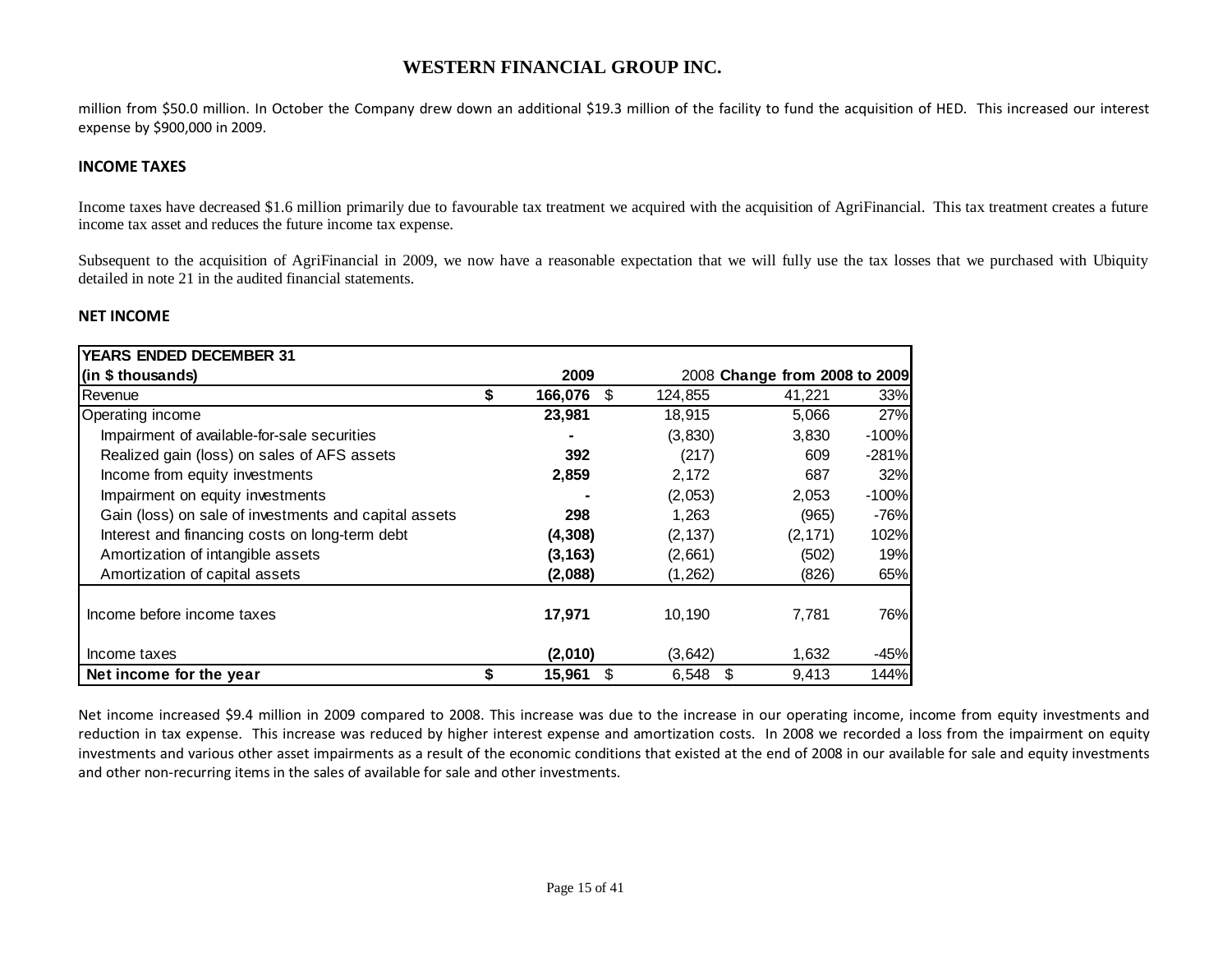#### SELECTED QUARTERLY FINANCIAL INFORMATION

| <b>FOR THE QUARTERS ENDED 2009</b>         |              |     |         |     |              |      |             |
|--------------------------------------------|--------------|-----|---------|-----|--------------|------|-------------|
| (in \$ thousands except per share amounts) | March 31     |     | June 30 |     | September 30 |      | December 31 |
| <b>Total Revenue</b>                       | \$<br>31,381 | \$  | 40,878  | \$  | 40,088       | \$   | 53,728      |
| Income before income tax                   | \$<br>328    | S   | 6,141   | S   | 5,198        | -S   | 6,304       |
| Net income                                 | \$<br>914    | S   | 4,925   | \$  | 4,147        | - \$ | 5,975       |
| Earnings (loss) per share:                 |              |     |         |     |              |      |             |
| <b>Basic</b>                               | \$<br>0.00   | \$  | 0.08    | \$. | 0.06         | \$   | 0.08        |
| <b>Diluted</b>                             | \$<br>0.00   | S   | 0.07    | S   | 0.06         | S    | 0.09        |
|                                            |              |     |         |     |              |      |             |
| <b>FOR THE QUARTERS ENDED 2008</b>         |              |     |         |     |              |      |             |
| (in \$ thousands except per share amounts) | March 31     |     | June 30 |     | September 30 |      | December 31 |
| <b>Total Revenue</b>                       | \$<br>30,102 | \$. | 34,371  | S   | 32,012       | \$   | 32,417      |
| Income before income tax                   | \$<br>3,156  | \$  | 7,918   | \$  | $3,232$ \$   |      | (4, 115)    |
| Net income                                 | \$<br>2,386  | S   | 5,839   | -\$ | 2,100        | -\$  | (3, 777)    |
| Earnings (loss) per share:                 |              |     |         |     |              |      |             |
| Basic                                      | \$<br>0.05   | \$  | 0.08    | \$  | 0.04         | \$   | (0.12)      |
| <b>Diluted</b>                             | \$<br>0.04   | S   | 0.08    | S   | 0.04         | S    | (0.11)      |

In the quarter ended December 31, 2009, our fourth quarter, we generated revenue of \$53.7 million, a net income of \$6.0 million, and earnings per share of \$0.08. This compares to revenue of \$32.4 million, net loss of \$3.8 million and losses per share of \$(0.12) in 2008. Total revenue is increased from on-going operations and acquisitions. We did not have the negative impact from the impairment on our equity investments and available for sale financial instrument in 2009 that was recorded in the fourth quarter of 2008. Net income and earnings per share had a significant adverse impact in the fourth quarter of 2008 from management's decision to record an other than temporary impairment on certain of our available for sale equity and preferred share investments amounting to a loss of \$3.8 million and an impairment loss on one of our equity investments amounting to a loss of \$2.1 million as detailed in the gain on sale of investment and capital assets. In the first quarter of 2009 we recorded a loss of \$900,000 from a realized loss on the sale of available for sale assets and the change in fair value in held-for trading securities and we saw a slower first quarter at the Network. In the first quarter of 2009 we also had a loss of \$300,000 in our income from equity investments compared to a \$1.1 million gain in the second quarter.

#### EARNINGS PER SHARE

In 2009 we recorded \$0.22 basic earnings per share compared to earnings per share of \$0.05 in 2008. Our first preferred Series 2, 3, 4 and 5 shares are entitled to a fixed cumulative preferential cash dividend if as and when declared by our board of directors. The dividend payment is deducted from net income for the calculation of earnings per share. Dividends have been declared since issue and we are accruing for the dividend payment on a quarterly basis. Preferred share dividends for 2009 were \$5.0 million compared to \$3.9 million in 2008.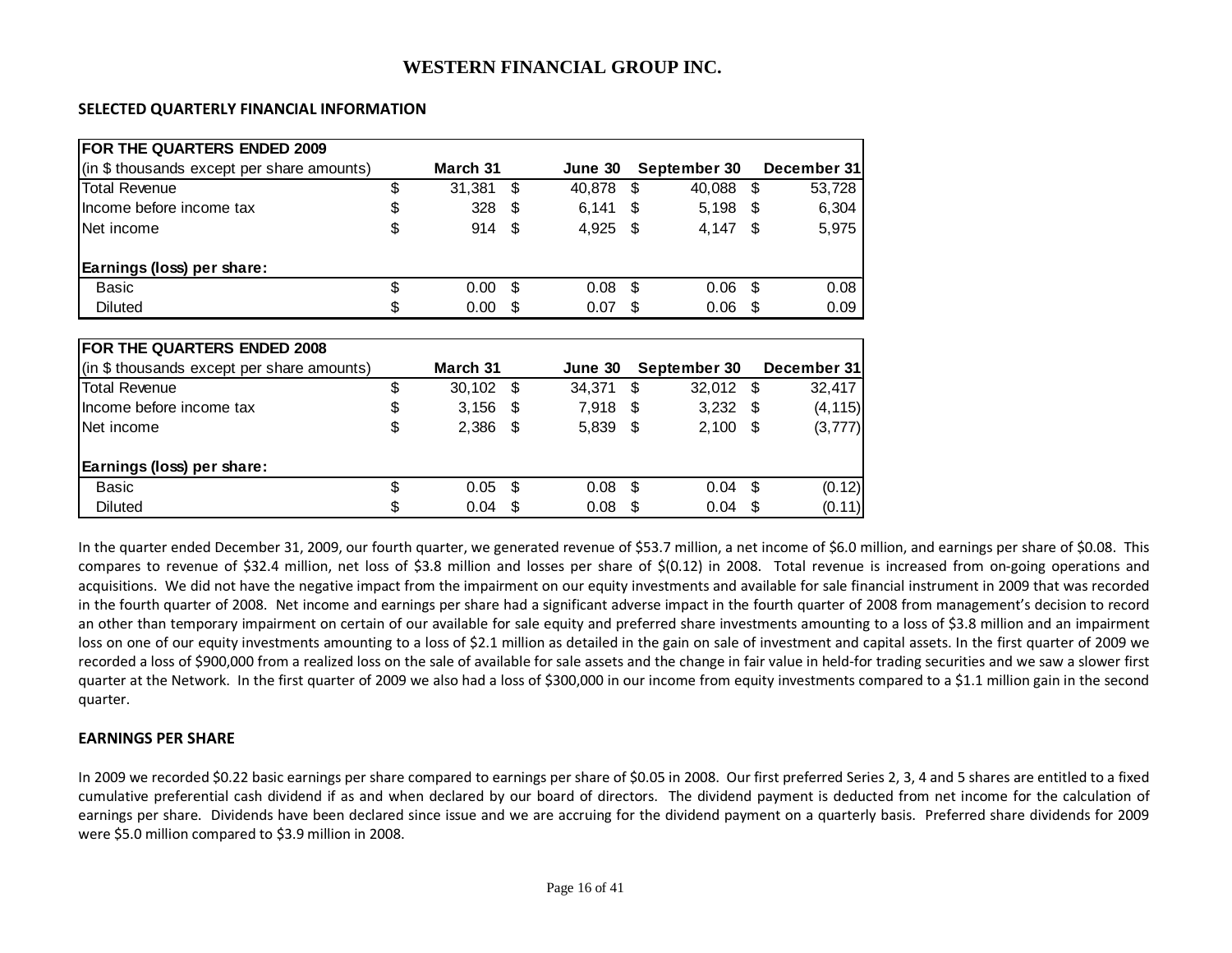#### LIQUIDITY AND CAPITAL RESOURCES

Total shareholders' equity at December 31, 2009 was \$246.6 million compared to \$203.7 million at December 31, 2008. We recorded an increase in share capital of \$33.5 million from the issuance of 355,000 First Preferred Series 5 Shares net of costs, and an increase in retained earnings of \$8.9 million.

We expect our capital resources will be sufficient to satisfy our financial requirements, which include business acquisitions, senior debt, dividends, interest payments and capital expenditures. Capital resources include cash, funds raised through equity financings, available senior bank debt and funds generated from operations.

We have a credit facility to a maximum of \$70.0 million negotiated with a Canadian chartered bank. As at December 31, 2009, \$62.2 million of this facility had been utilized. Pursuant to the terms of this credit facility, we make monthly loan payments of \$774,000 plus interest. Repayment of the credit facility is dependent upon annual renewal. In the event the chartered bank elects not to extend the initial period, the facility will convert to a two-year committed term facility for all amounts due there under. During 2009, the Company entered into two interest rate swap agreements to manage interest rate risk on \$40.0 million of its bank debt. The actual amount of gain or loss on these hedges will fluctuate with current interest rates. The first agreement has a notional amount of \$30.0 million and expires March 2014. Under the terms of this agreement, the variable rate of interest on the underlying debt instrument is swapped for a fixed rate of 6.12% per annum. The second agreement has a notional amount of \$10.0 million and expires November 2014. Under the terms of this agreement, the variable rate of interest on the underlying debt instrument is swapped for a fixed rate of 6.78% per annum. At December 31, the actual interest rate on the underlying debt instrument for both was 5.0% per annum. During 2009, the average interest rate paid (fixed rate) was 5.01% and the average interest rate received (floating rate) was .41%. As part of our credit facility we maintain financial covenants that are reported quarterly with current ratios, debt service coverage, interest coverage, and funded debt to EBITDA. At December 31, 2009, and throughout the year we were in compliance with the financial and non-financial covenants of our senior credit facility.

We have \$10.4 million of our senior credit facility repayable in monthly installments in 2010 that we expect to pay from our operating cash. Further repayments are detailed in note 16 of our audited financial statements.

At December 31, 2009, we had a total of \$1.0 million of unsecured subordinated notes with interest payable semi-annually at 12% per annum. The notes areredeemable by us after March 1, 2010. Subsequent to year end the Company repaid the \$1.0 million unsecured subordinated note.

In April 2009 we issued \$16.7 million in convertible unsecured subordinated redeemable debentures with interest payable semi-annually at 12% per annum. The debentures will not be redeemable on or before April 21, 2012 and mature June 30, 2014.

At December 31 2009, we had cash and cash equivalents of \$58.5 million as compared to \$28.6 million at December 31, 2008. Operations contributed \$17.9 million as compared to \$8.8 million in 2008. We funded the acquisition of insurance brokerages at the Network for \$6.8 million, and we funded the acquisition of AgriFinancial for \$20.1 million and the acquisition of HED for \$36.8 million. We increased our capital assets by \$4.0 million primarily in leasehold improvements and technology. The advances on long-term debt, net of repayments was \$26.4 million which was used for acquisitions and we received \$16.5 million net of financing costs with the issue of our convertible unsecured subordinated debentures and gross proceeds of \$33.5 million with the issuance of our First Preferred Series 5 Shares. The combined change in investments, debt acquired with the acquisition of Agrifinancial, mortgages and customer deposits decreased cash by \$12.7 million. We paid total cash dividends of \$6.1 million on common and preferred shares. All of these factors resulted in an increase in cash in 2009 of \$29.9 million.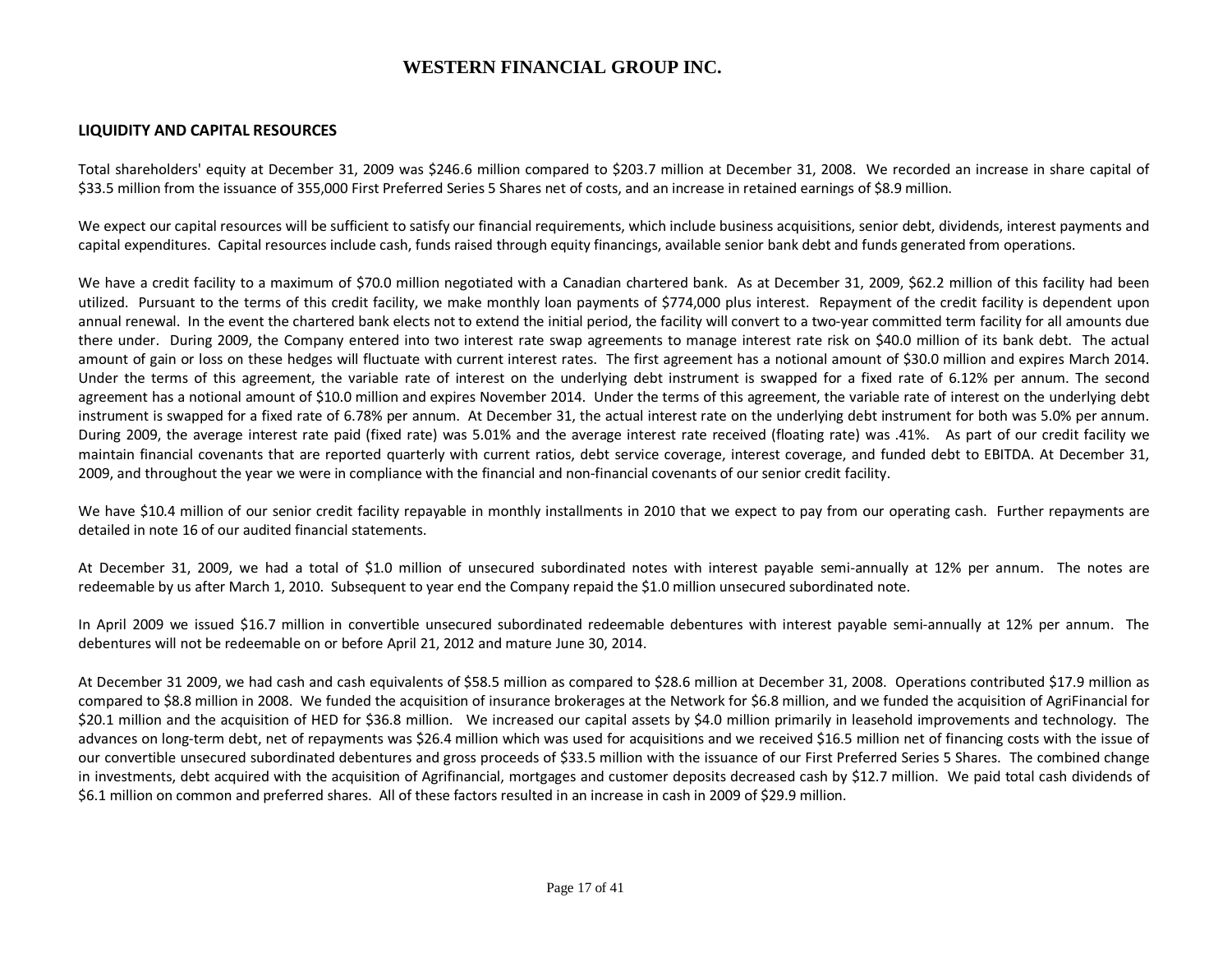#### CONTINGENT OBLIGATIONS

(in thousands, except for per share amounts)

In the normal course of business the Bank issues commitments to extend credit to customers which are not recorded in the financial statements. These commitments which are undrawn at year end are in the form of loans for specific amounts and maturities subject to meeting certain conditions and have no stated expiry dates. The maximum potential amount of future payments under these commitments is \$10.2 million (2008 - \$3.2 million) with \$2.5 million in Agricard products, \$2.4 million in Agrifinance products, \$3.6 million in Commercial products, and \$1.7 million in Dealer finance. We expected that customers will draw on approximately 50% these commitments.

Under the terms of the purchase agreement related to HED additional consideration may be granted in June 2010 and is based on certain financial results, operational success, and management decisions. The amount and outcome of contingent cash consideration related to HED cannot be reasonably estimated and has not beenrecognized in the financial statements at this time it is based on certain financial results, operational success, and management decisions.

Under the terms of the investment agreement with Jennings Capital Inc. additional voting shares can be sold to the Company contingent on certain financial covenants being met by Jennings Capital with certain restrictions on the number of shares to be sold to the Company in any given year. The amount and outcome of contingent consideration related to Jennings Capital Inc. for 2010 and subsequent years cannot therefore be reasonably estimated and has not been recognized in the financial statements.

Under the terms of property leases expiring between 2010 and 2014, the Company is committed to the following annual lease payments:

| 2010                | \$<br>4,373 |
|---------------------|-------------|
| 2011                | \$<br>3,900 |
| 2012                | \$<br>3,436 |
| 2013                | \$<br>3,031 |
| 2014                | \$<br>2,709 |
| 2015 and thereafter | \$<br>6,565 |
|                     |             |

#### RELATED PARTY TRANSACTIONS

(in thousands, except for per share amounts)

Related parties include directors, officers and their related companies. The prices and term of transactions with related parties are in accordance with normal business practice and recorded at the exchange amount. The Company has a 35% ownership in Jennings Capital Inc., and had a 49% ownership of HED prior to October 1, 2009. The following represent our related party transactions.

- Dividend income on preferred shares of \$20 (2008 \$188) and income from equity investments of \$570 (2008 loss of \$920) were recorded with respect to the Company's investment in Jennings Capital Inc.
- Notes receivable of \$1,890 (2008 \$1,680) due from Jennings Capital Inc. These notes receivable are non-interest bearing and due on demand. Repayment of these notes has been postponed and they are subordinated to all other debt offerings.
- Underwriting fees of \$184 (2008 nil) were paid to Jennings Capital Inc., in connection with their participation in the Company's First Preferred Share Offering.
- Premiums of \$128 (2008 \$98) were received from Jennings Capital Inc. for insurance policies placed through the Network.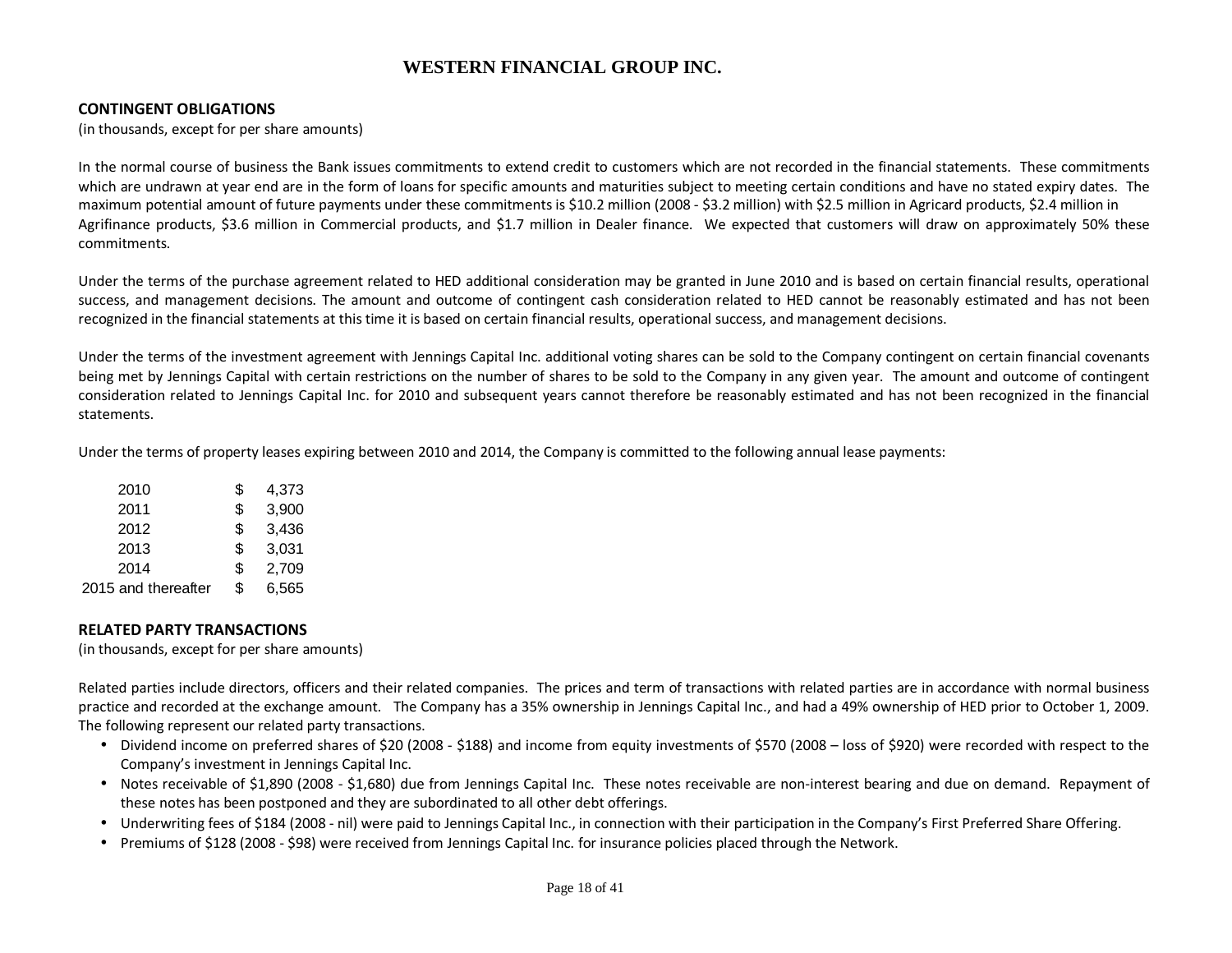- During 2009, short term loans and advances of \$nil (2008 \$300) were made to an officer of the Company supported by a share pledge agreement and a promissory note. The balance of these short term loans and advances at December 31, 2009 was \$225.
- Commissions of \$1,191 (2008 \$225) were paid to Hayhurst Elias Dudek Inc. prior to October 1, 2009.
- Premiums of \$7,188 (2008 \$1,297) were received from Hayhurst Elias Dudek Inc. prior to October 1, 2009.

# OUTSTANDING SHARE DATA

At December 31, 2009 the balance of issued common shares was 49,367,049, for a total value of \$117.2 million compared to \$117.0 million at December 31, 2008. At the date of this report the balance of issued common shares was 49,367,049.

We have a rolling stock option plan under which we may grant options to directors, officers, shareholders and consultants to a maximum of 4% of the issued and outstanding common shares on a non-diluted basis at any time. There were 645,000 options outstanding at December 31, 2009.

In September, we issued 355,000 first preferred shares, Series 5 for gross proceeds of \$35.5 million. Net proceeds from the offering will be used for general corporate purposes and to fund ongoing capital requirements of our subsidiaries. This issue of preferred shares will be entitled to fixed cumulative preferential cash dividends, if, as and when declared by our board of directors at a rate of \$9 per share per annum. The dividends accrue from the date of original issue and are payable in equal installments of \$4.50 per share on March 31 and September 30 of each year until, and including, March 31, 2015. They are convertible into our common shares at any time at the holder's option at a price of \$2.81 per common share. The shares are redeemable by us at our option only after September 30, 2012. Redemption from September 30, 2012 and prior to September 30, 2014 will be at a redemption price equal to \$100 per preferred share plus all accrued or declared and unpaid dividends, provided that the common shares are trading at a price in excess of 135% of the conversion price. On or after September 30, 2014, the preferred shares are redeemable at our option at any time at a redemption price equal to \$100 per preferred share plus all accrued or declared and unpaid dividends. If not redeemed, commencing March 31, 2015, the preferred shares will pay semi-annual a cumulative dividend if, as and when declared by the board of directors, at a rate per annum calculated as at March 31, 2015 and reset on each anniversary of such date in an amount equal to 6.28% above the five year Government of Canada benchmark bond rate.

At December 31, 2009, we had the following preferred equity securities outstanding: 141,327 first preferred Series 2 shares outstanding with a principal value of \$14.1 million and convertible into a maximum of 3,925,750 common shares; 250,000 first preferred Series 3 shares outstanding with a principal value of \$25.0 million and convertible into a maximum of 3,448,276 common shares; 200,000 first preferred Series 4 shares outstanding with a principal value of \$20.0 million, and convertible into a maximum of 2,898,551 common shares; and 355,000 first preferred Series 5 shares outstanding with a principal value of \$35.5 million and convertible into a maximum of 12,633,452 common shares.

# CRITICAL FACTORS AFFECTING RESULTS

The level of revenue and earnings from our operations depends on several factors. At the Network our results are affected by the number and type of P&C insurance products sold impacting premium volumes, basic commission levels paid to us for the sale of P&C insurance products, the amount of contingent commissions paid by our main P&C insurance providers, our ability to sell additional financial products and services to the existing customer base. At Western Life the results are affected by the number and type of insurance products sold impacting premium volumes, our ability to provide competitive products, the diversity of our distribution network, and the valuation of our investment products which back our actuarial liabilities. At Bank West the critical factors are loan volumes and the mix of products, interest margins, credit quality and the level of loan loss provisions, and our ability to offer competitive products through our deposit and loan broker network. At SecuriCan the results are affected by the number and type of insurance products, our ability to provide competitive products, and the valuation of our investment portfolio. At Corporate,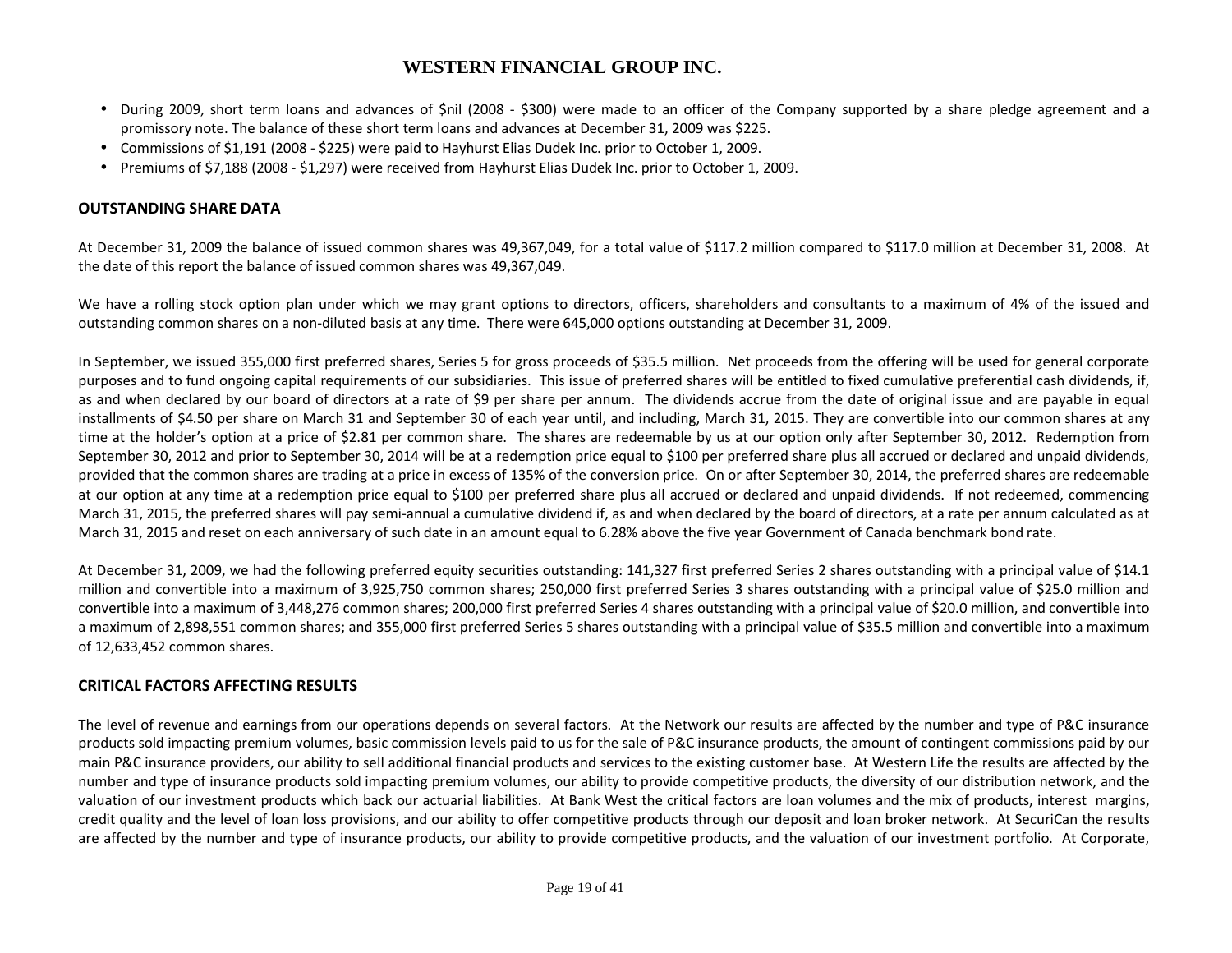critical factors are the returns on our corporate and financial investments and our ability to control and manage expenses. In addition to these factors the current economic environment and market conditions also affect the results of our Company.

# **REVENUE**

A significant element of our revenue is the receipt of basic commissions from our P&C insurance providers. Basic commission levels vary by province and product but generally range from 5.0% to 25.0% of the premiums written and are typically paid at a rate of 12.5% for premiums sold for automobile insurance and 20.0% for premiums sold for property and liability insurance. As part of our overall agreements with our larger P&C insurance providers, we have negotiated various levels of contingent commissions, which are based on previous years' business written with that particular P&C insurer and are usually determined by profitability and volume. Furthermore, the Network's sales of complementary financial products and services such as banking products, life and health insurance products, group benefits, mutual funds and investment products also continue to grow.

In addition we generate revenues from several other sources. Sales of Bank West products and agency banking products such as GICs, loans, and Agricard have been growing steadily and have become a meaningful source of revenue, as are premiums generated through Western Life for group and individual life insurance, group health coverage, and creditor insurance.

A factor that may affect our results is the slow economic recovery but this is not expected to be material other than its potential impact on loan losses should credit conditions in our portfolios deteriorate further.

#### EXPENSES

Our expenses consist primarily of salaries and wages expense (which include benefits and bonuses) as well as overhead and administrative expenses. As our single largest expense is employee salaries and wages, any significant changes in this area will have a meaningful impact on our overall expenses. The largest portion of our expenses relates to operating the Network. We monitor the expenses through local budgets that are set by each of our branch offices and segments. These expense budgets are approved by our senior management and are monitored on an ongoing basis. As the Network is a broker, it does not bear any expense as a result of a customer making an insurance claim. The financial impact of insurance claims is a potential decrease in the contingent commission paid to us. However, as contingent commissions are paid to us based on the aggregate number of policies placed with a P&C insurer, only a very large individual loss could impact the overall contingent commission paid. We are able to manage this risk to a certain extent by placing quality business with the insurance companies but to the extent we have no control over events such as fire and losses related to weather condition we may be at risk of lower contingent commissions.

With the sale of life products actuarial liabilities are computed to properly match policy holder benefits and expenses to revenue. In negative economic conditions we may see an adverse impact from loan losses at Bank West. To mitigate these losses we monitor our loan portfolio and delinquencies weekly.

#### DISCLOSURE CONTROLS AND PROCEDURES

The Chief Executive Officer and Chief Financial Officer evaluated the effectiveness of our disclosure controls and procedures as at the financial year ended December 31, 2009. Based on that evaluation, the Chief Executive Officer and the Chief Financial Officer concluded that the design and operation of these disclosure controls and procedures were effective as at December 31, 2009 to provide reasonable assurance that material information relating to us, including its consolidated subsidiaries, would be made known to them by others within those entities. The Chief Executive Officer and the Chief Financial Officer will certify that the design and operating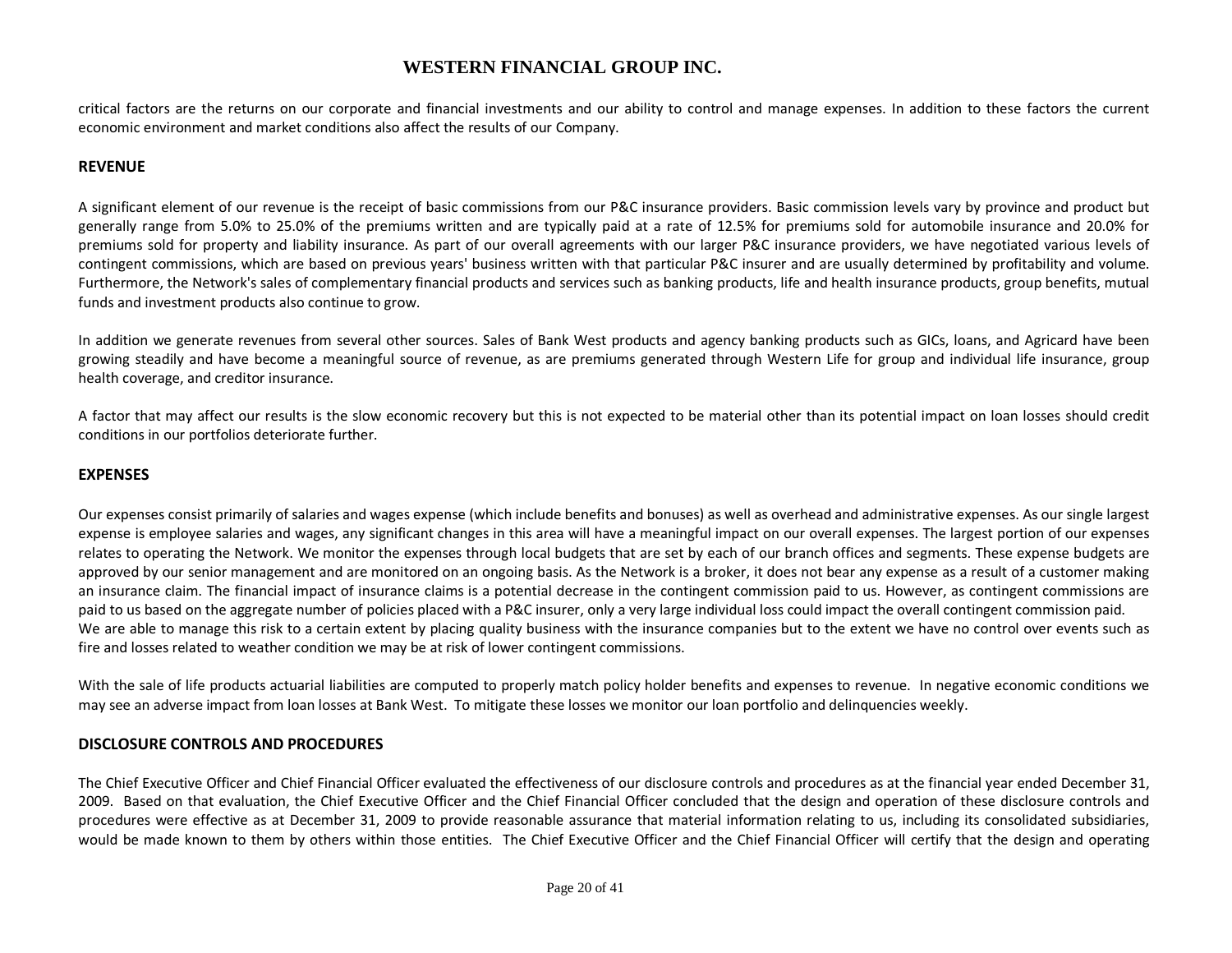effectiveness of those disclosure controls and procedures were effective.

#### INTERNAL CONTROL OVER FINANCIAL REPORTING

As at the financial year ended December 31, 2009, the Chief Executive Officer and Chief Financial Officer evaluated the design of our internal control over financial reporting. Based on that evaluation, the Chief Executive Officer and the Chief Financial Officer concluded that the design and operating effectiveness of internal control over financial reporting was effective as at December 31, 2009 to provide reasonable assurance regarding the reliability of financial reporting and the preparation of financial statements for external purposes in accordance with Canadian GAAP. The Chief Executive Officer and the Chief Financial Officer will certify that the design of internal controls over financial reporting was effective.

There has been no change in our internal control over financial reporting that occurred during the most recent interim period ended December 31, 2009 that has materially affected, or is reasonably likely to materially affect, our internal control over financial reporting.

#### CAPITAL MANAGEMENT

The objective of the Company's capital management policy is to maintain adequate levels of capital in order to meet regulatory capital requirements of its regulated subsidiaries, to support ongoing business growth and safeguard its ability to continue as a going concern so that it can continue to provide services to its customers and provide a return on its investments to its shareholders.

The Company's capital management framework is designed to:

- maintain adequate levels of capital in order to build long-term shareholder value;
- meet regulatory capital requirements of the Company's regulated subsidiaries;
- maintain leverage targets determined by the Board of Directors; and,
- support internal capital needs including funding of future business acquisitions.

Capital is comprised of common share capital, preferred share capital, contributed surplus, other paid in capital, and retained earnings. Regulatory capital includes the addition of subordinated debentures if certain thresholds are met, and is calculated based on the requirements of the regulations that are applicable to the particular business. Distributions of dividends by our regulated subsidiaries are restricted by regulatory capital rules.

The Company maintains capital levels above required needs to take account of normal business growth and increased volatility and uncertainty in current market conditions.

#### Bank West

The Office of the Superintendent of Financial Institutions Canada ("OSFI") requires banks to measure capital adequacy in accordance with instructions for determining risk-adjusted capital and risk-weighted assets, including off-balance sheet commitments. Based on the deemed credit risk of each type of asset, a weighting of 0% to 150% is assigned. The ratio of regulatory capital to risk-weighted assets is then calculated and compared to OSFI's standards for Canadian financial institutions. Offbalance sheet assets, such as the notional amount of derivatives and our credit commitments, are included in the calculation of risk-weighted assets. The credit risk equivalent and the risk-weighted calculations are prescribed by OSFI.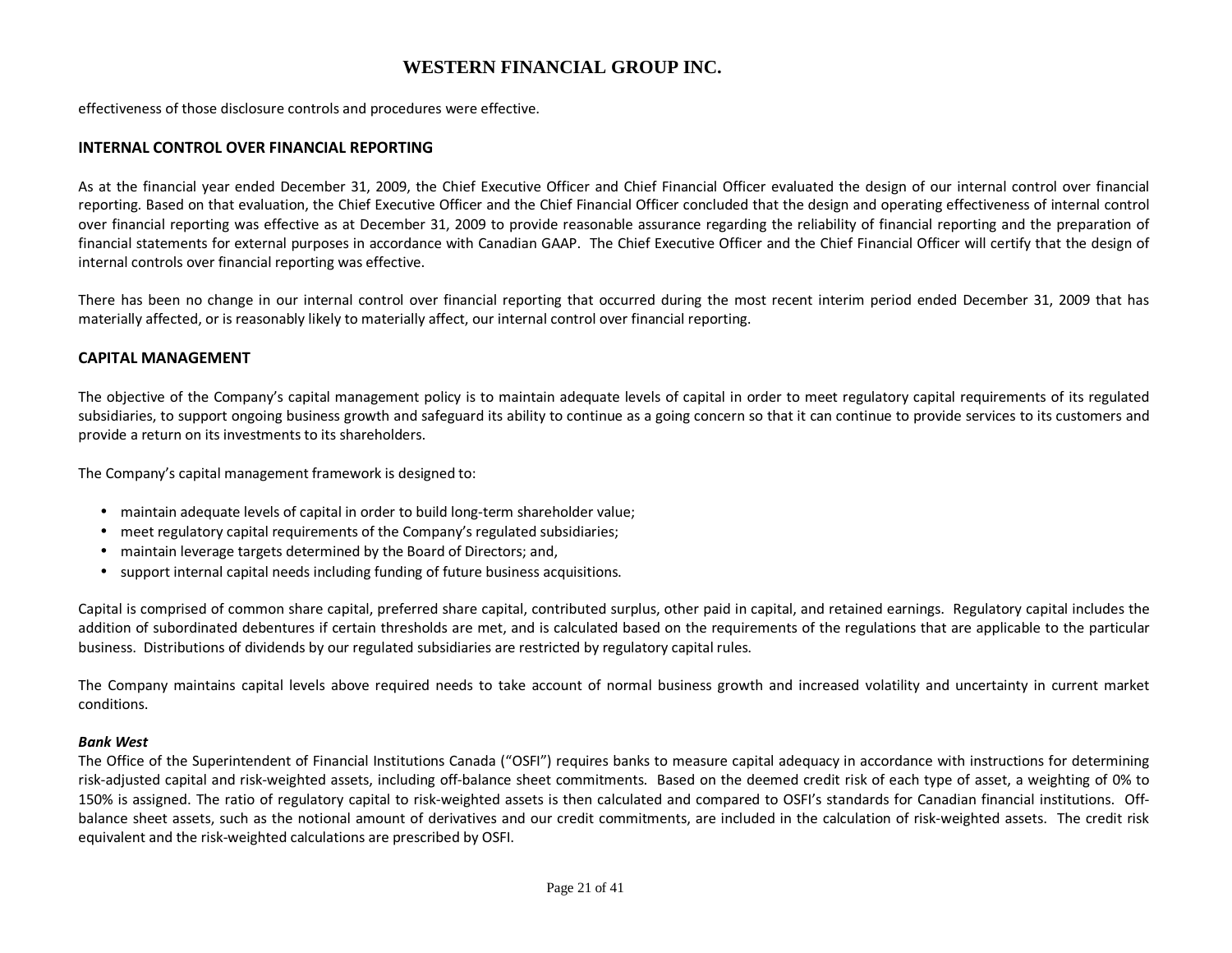The current Basel II regulatory guidelines require banks to maintain a minimum ratio of capital to risk-weighted assets and off-balance sheet items of 8%; 4% of this must be core capital (Tier 1) and the remainder supplementary capital (Tier 2). OSFI has established that Canadian banks need to maintain a minimum total capital adequacy ratio of 10% with a Tier 1 ratio of not less than 7%. OSFI has also established an Asset to Regulatory Capital Multiple, which should not exceed a maximum level prescribed by OSFI, which varies from institution to institution.

|                                                   | 2009               | 2008         |
|---------------------------------------------------|--------------------|--------------|
| <b>Tier 1 Capital</b>                             |                    |              |
| Retained earnings (losses)                        | \$<br>$(1,938)$ \$ | (1,604)      |
| Capital stock                                     | 69,112             | 26,112       |
| Less goodwill                                     | (11,477)           | (3, 578)     |
| Total                                             | 55,697             | 20,930       |
| <b>Tier 2 Capital</b>                             |                    |              |
| Subordinated debentures                           | 3,000              | 10,753       |
| <b>Total Regulatory Capital</b>                   | \$<br>58,697       | \$<br>31,683 |
| <b>Regulatory Capital to Risk-Weighted Assets</b> |                    |              |
| Tier 1 Capital                                    | 17.7%              | $9.9\%$      |
| Tier 2 Capital                                    | 1.0%               | 5.0%         |
| <b>Total Regulatory Capital Adequacy Ratio</b>    | 18.7%              | 14.9%        |
| <b>Assets to Regulatory Capital Multiple</b>      | 6.9                | 11.7         |

During the 4<sup>th</sup> quarter of 2009, the Bank's capital ratio did not meet the internal target capital level agreed with OSFI, although the capital ratio remained in excess of 10%. In December 2009, the Bank issued a subordinated note for \$3.0 million to the Company which qualifies at Tier 2 capital. As at December 31, 2009, the Bank was in compliance with the internal target capital level. The Bank has established a process to ensure that the required capital level is maintained.

The Bank's capital management and regulatory compliance is monitored by the Board through its Audit and Risk Management Committee. The Board reviews and approves the securities portfolio management policies and lending policies and their impact on capital based on the recommendation of the Audit and Risk Management Committee and of ALCO. The investment strategy, holdings, limits and performance are monitored monthly by ALCO. Quarterly, management provides a detailed report of the loan, investment and securities portfolios and their performance and impact on capital. The Audit and Risk Management Committee reviews the securities portfolio and any non-compliance on a quarterly basis.

#### Western Life

The regulatory Minimum Continuing Capital and Surplus Requirements ("MCCSR") rules, set by OSFI, contain detailed instructions for determining the amount of regulatory capital that a life insurance company is required to maintain in respect of its business activities. Companies are required to maintain an MCCSR ratio of at least 150%. Western Life has an MCCSR of 230% and monitors its MCCSR on a monthly basis. Western Life was in compliance with these requirements throughout the year.

Coupled with monitoring its MCCSR, the Company performs a Dynamic Capital Adequacy Test ("DCAT"), as part of the annual business plan and budgeting process. The DCAT tests various financial scenarios and their potential impact on Western Life's capital and solvency. The 2009 DCAT performed by the Appointed Actuary, dated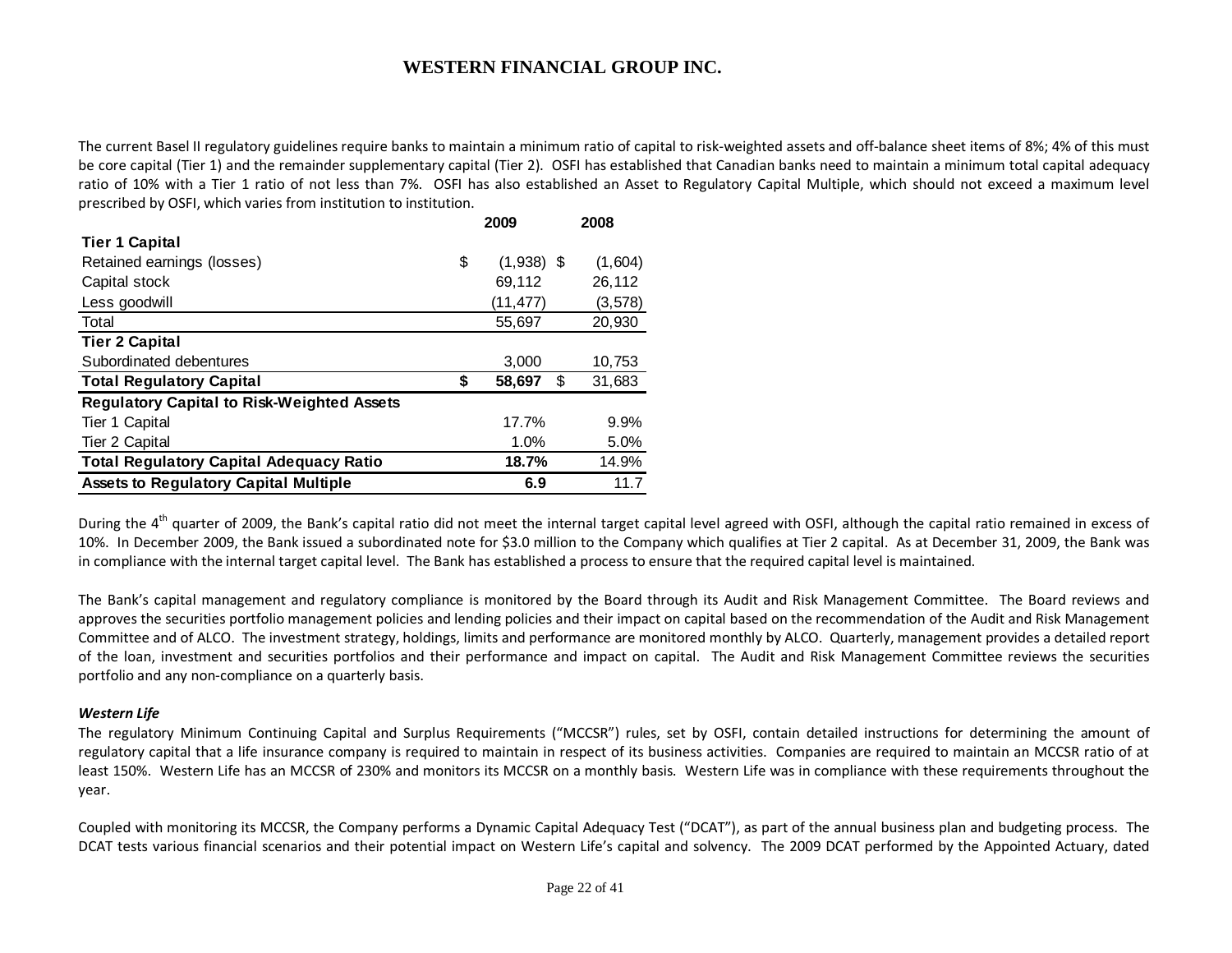October 27, 2009, reported no solvency concerns.

#### SecuriCan

As a result of being a Canadian property and casualty insurance company, SecuriCan is subject to regulation by OSFI. OSFI requires Canadian property and casualty insurance companies to maintain a level of capital sufficient to achieve a target of 150% based on a Minimum Capital Test (MCT) ratio. As at December 31, 2009, SecuriCan had a MCT of 422% and was in compliance with the minimum capital required.

#### REGULATION

The industries in which we operate are regulated Federally and or Provincially for the sale of all P&C insurance, banking products, life and health insurance products, and investments. Changes in these regulations may significantly affect our operations and financial results.

#### CRITICAL ACCOUNTING ESTIMATES AND ASSUMPTIONS

Our consolidated financial statements are prepared in accordance with Canadian GAAP as further described in Note 2 of our audited financial statements. These accounting policies require our management to make estimates and assumptions that affect the reported amount of assets and liabilities as at the date of the financial statements, and income and expenses during the reporting period. Key areas of estimation where management has made difficult, complex or subjective judgments, often as a result of matters that are inherently uncertain, include those relating to impairment of investments, the allowance for loan losses, actuarial liabilities, the valuation of financial instruments measured at fair value, the valuation of goodwill and intangibles, the useful life of intangible assets, the allocation of purchase price to goodwill and intangible assets. Estimates are based on our management's experience, terms of contracts and policies, observation of industry trends and information provided by outside sources. These estimates are more fully discussed below.

#### ALLOWANCE FOR LOAN LOSSES

Bank West has an allowance for loan losses for the portfolio of mortgages and loans that it provides to individuals and businesses, which is management's best estimate of the credit losses inherent in the portfolio at the balance sheet date. Management's estimate will consider but is not limited to:

The size of the portfolio Geographic concentration Underwriting policies Percentage of loan type compared to total portfolio Credit requirements of each loan type Loan to asset value when underwritten Historical losses Current changes in delinquencies Current economic conditions Guarantees, cash security or insurance **Collections**  Credit documentation Risk rating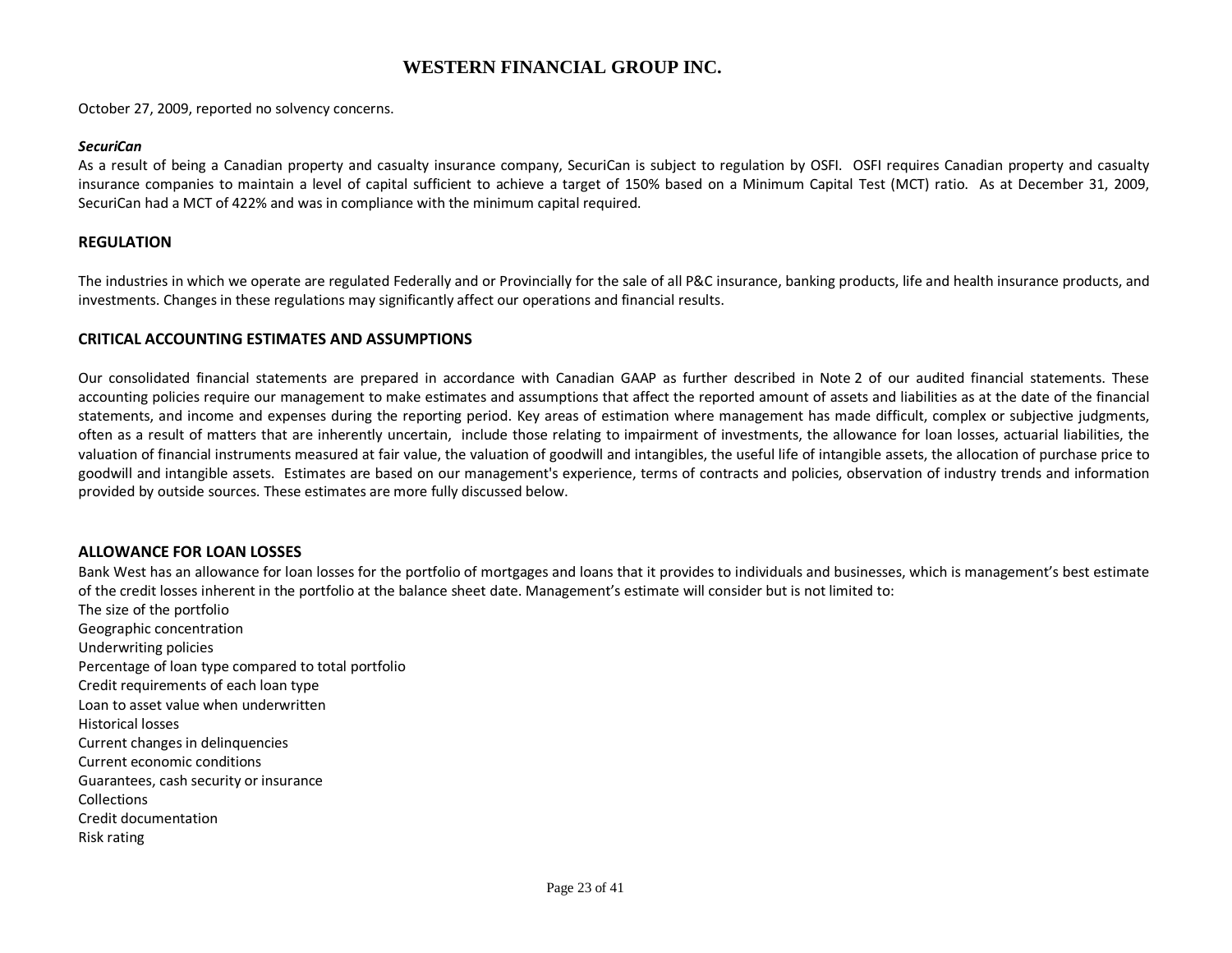Assessing and determining an allowance is challenging due to the number of uncertainties. A general allowance is provided for to address these uncertainties. At December 31, 2009 Bank West had a total allowance for credit losses of \$5.4 million (2008- \$2.0 million) which included a specific allowance of \$2.4 million (2008- \$600,000). The general allowance is re-assessed monthly and fluctuates as a result of various factors including changes in portfolio volumes, concentrations and risk profile and analysis of evolving trends. Changes in this estimate will impact the net interest income portion of revenue reported by Bank West.

#### IMPAIRMENT OF INVESTMENTS

The Company's policy is to assess impairment considering a number of factors such as existing market conditions, what economists are reporting for future market conditions, the type of security held, and the strategy to hold or divest of the investment. In addition management considers the percentage of the decline of fair value below cost and the length of time the investment has shown a decline and other factors listed on page 14.

#### ACTUARIAL LIABILITIES

The actuarial liabilities at Western Life have been determined by the Appointed Actuary using the Canadian Asset Liability Method involving the use of assumptions for such factors as mortality and morbidity rates, future investment yields, future expense levels and rates of withdrawal. The actuarial liabilities at SecuriCan are based on a Selected Claims payment pattern. The process of determining actuarial liabilities necessarily involves the risk that actual results may vary from assumed results. The risk varies in proportion to the length of the period covered by each assumption and the potential volatility of actual results.

#### FINANCIAL INSTRUMENTS MEASURED AT FAIR VALUE

Certain of our financial instruments are carried on the balance sheet at fair value. The initial recognition at fair value of the financial instrument is the consideration paid or received. Subsequent to initial recognition the financial instrument is re-measured at fair value by unadjusted quoted prices in active markets, inputs other than quoted prices that are observable for the asset or liability, either directly or indirectly, or inputs that are not based on observable market data. Management must determine if any impairment of AFS investments is other than temporary. Available for sale securities are assessed regularly to determine whether there is objective evidence that the asset is impaired and the decline in fair value is other than temporary (see "impairment of investments" above).

#### **GOODWILL**

Goodwill represents the excess of consideration paid over the fair value of net tangible and intangible assets acquired in business acquisitions and related costs of acquisition. Goodwill is not amortized, but is tested for impairment at least annually by comparing the fair value of each reporting segment to its book value. The fair value of a reporting segment is estimated using revenue and earnings multiples that have been observed in the relevant industry, and the fair value of the reporting segment to its book value. An independent valuation was performed for the acquisition of AgriFinancial and HED which supported the fair values acquired including goodwill on acquisition. At December 31, 2009 our internal impairment valuation and an independent review of its results, confirmed there was no impairment to goodwill required in the financial statements.

#### INTANGIBLE ASSETS

Intangible assets relate primarily to purchased customer contracts and related customer relationships and are being amortized on a straight-line basis over the estimated life of the asset. For the Network, we have relied on our past experience with respect to customer retention in determining a 30-year average life for purchased customer contracts and the related relationships. Customer retention rates may change over time based on competition in our markets. Any changes in retention rates would result in changes to the useful life and annual amortization expense. For Bank West, intangibles acquired have been conservatively amortized over a 5-year life to reflect the average length of acquired customer contracts. We annually assess whether the life of the intangible asset is appropriate as well as test for impairment by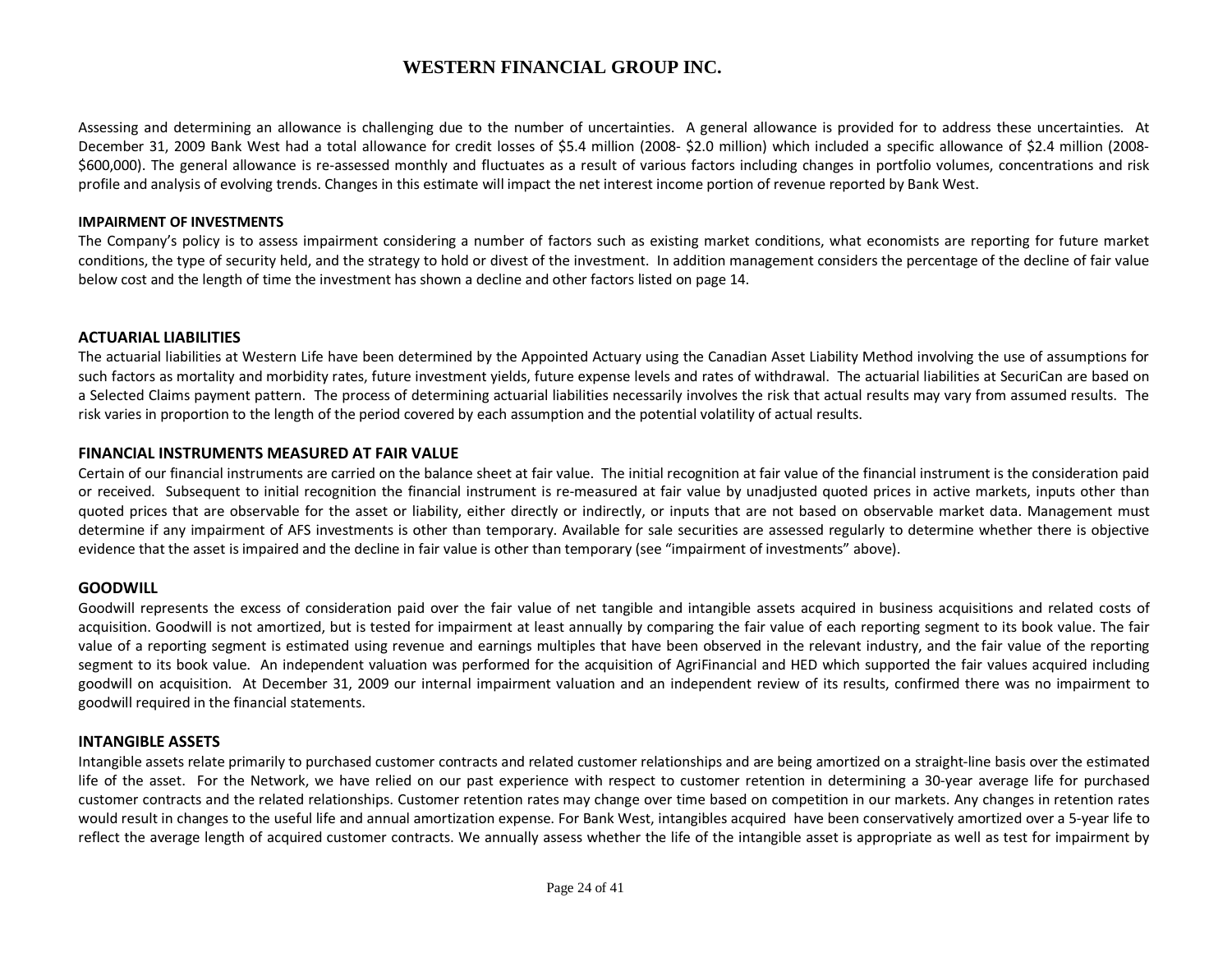comparing the carrying amount to its fair value. Indefinite-life assets are also subject to impairment tests under Canadian GAAP on an annual basis or when events or circumstances indicate a potential impairment. If the carrying value of such assets exceeds the fair values, the assets are written down to fair value. An internal impairment test was performed along with an independent review and it was concluded that as at December 31, 2009 the fair value of the intangible exceeds the book value and has not been impaired.

#### ALLOCATION OF THE PURCHASE PRICE OF AN ACQUISITION

When we acquire a business, the purchase price allocated to the assets acquired and the liabilities assumed are based on their fair values. Any excess of purchase price over identified assets and liabilities is allocated to goodwill. The fair value of assets, including intangible assets, is determined using valuation methods including net realizable value and discounted cash flows. The use of assumptions, which are based on our management's judgment, is inherent in the application of these valuation methods. The use of different judgments, estimates and valuation methods may result in different allocations of the purchase price and, as a result, different results of operations. An independent valuation was obtained to support the valuation and allocation of the purchase price for the acquisition of AgrFinancial and HED.

#### CHANGES IN ACCOUNTING POLICIES

#### Goodwill and Intangibles

Effective January 1, 2009, the Company adopted the Canadian Institute of Chartered Accountants ("CICA") new accounting standard, Section 3064 – Goodwill and Intangibles, replacing section 3062 – Goodwill and Other Intangible Assets. The new standard establishes standards for the recognition, measurement, presentation and disclosure of intangible assets. The adoption of the guidance did not result in a change in the treatment of the Company's intangible assets. This standard has been adopted retrospectively.

#### Credit Risk and Fair Value

Effective January 1, 2009, the Company adopted the CICA's Emerging Issues Committee ("EIC") Abstract 173, Credit Risk and the Fair Value of Financial Assets and Financial Liabilities. The abstract clarifies how the Company's own credit risk and the credit risk of a counterparty should be taken into account in determining the fair value of financial assets and financial liabilities, including derivatives. The new guidance did not have a material effect on the financial position or earnings of the Company.

#### Financial Instruments – Disclosures

Effective January 1, 2009, the Company adopted CICA amendments to Section 3862, Financial Instruments – Disclosures. These amendments require enhanced disclosures over fair value measurements of financial instruments and liquidity risks. The additional disclosures over fair value measurements include categorization of fair value measurements into one of three levels, ranging from those fair value measurements that are determined through quoted market prices in an active market to those fair value measurements that are based on inputs that are not based on observable market data. See note 25 of our audited financial statements. The additional disclosures over liquidity risks require greater clarification over the application of liquidity risk as well as maturity analysis for derivative financial liabilities.

#### Future Impact of Recently Issued Accounting Standards

#### International Financial Reporting Standards ("IFRS")

The CICA will transition Canadian GAAP for publicly accountable entities to IFRS. The Company's consolidated annual and interim financial statements will be prepared in accordance with IFRS for the fiscal year commencing January 1, 2011 and will include comparative information for the prior year.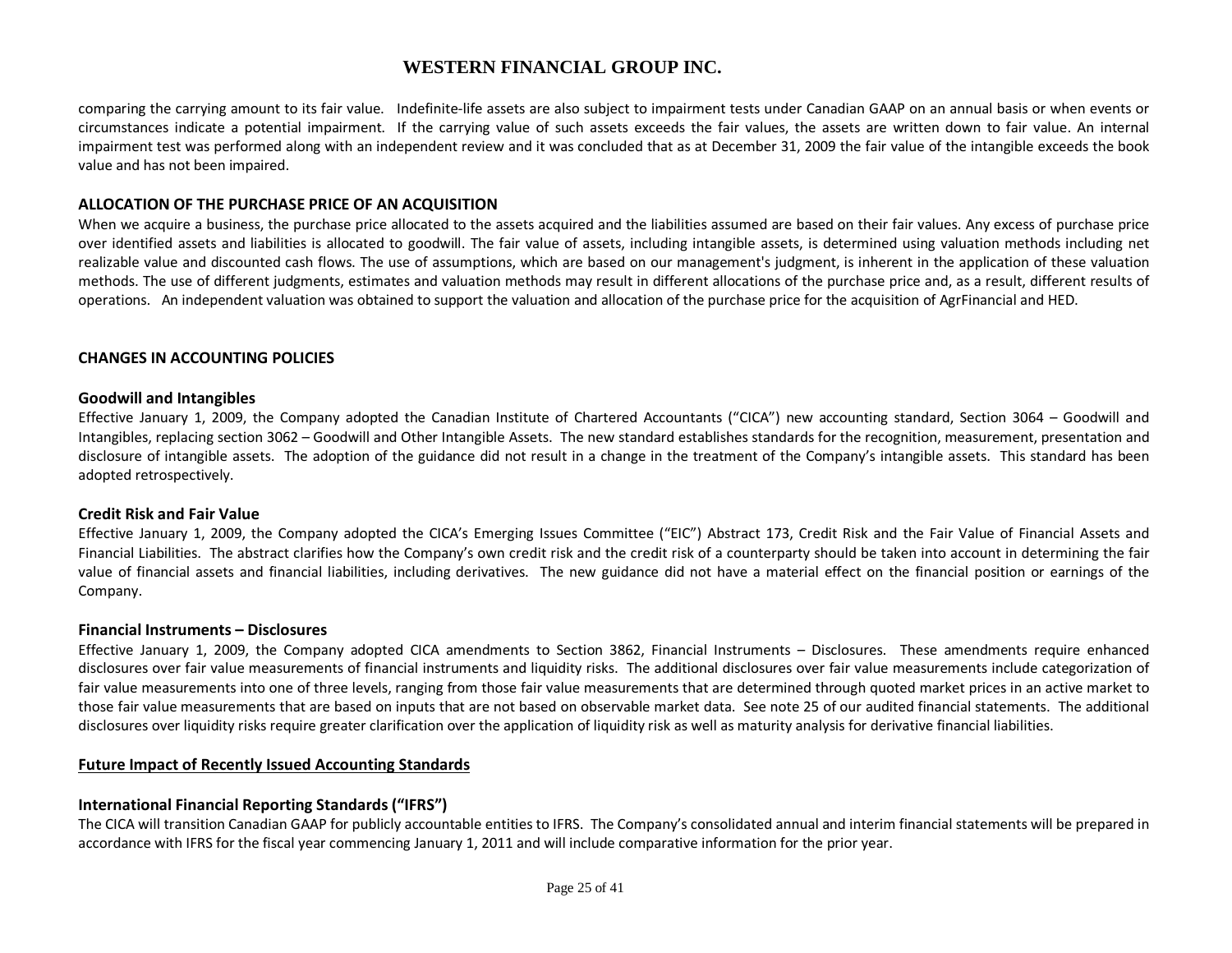The Company has commenced a four phase project to identify and evaluate the impact of the implementation of IFRS on the consolidated financial statements and develop a plan to complete the transition. The project plan includes the following phases:

- Preliminary plan and scoping;
- detailed assessment, conversion planning and development;
- implementation and parallel reporting; and,
- ongoing monitoring and IFRS updates.

The preliminary plan and scoping phase is complete. In the detailed assessment, conversion planning and development phase the Company is in the process of:

- Identifying the significant differences between IFRS and Canadian GAAP;
- assessing the impact of the conversion on business portfolios, processes, systems and policies; and,
- identifying additional disclosure required.

In the detailed assessment, conversion planning and development phase of the project the initial high-level survey of potential impact areas for the Company includes the first time adoption of IFRS, financial statement disclosures and presentation, loan loss provisions, insurance contracts and disclosures, employee future benefits, classification of preferred shares and convertible subordinated debentures, stock based compensation, impairment of long lived assets, intangible assets and goodwill, and business combinations.

Management has focused on the initial analysis assessment on the above impact areas identifying those areas requiring changes to existing processes, systems, and disclosures. The initial evaluation and assessment has been completed and management has also completed its preliminary review of the quantitative impact of each area. We do not see a material impact except in the area of disclosure at this time.

Management is monitoring any corporate changes in financing, acquisitions, and dependencies on third parties for applicability in this review. This would include but is not limited to our key business application providers.

We also continue to monitor and review current external information for possible addition and inclusion of any other policy or statement that would be material to the Company.

We recognize that the IFRS are not static and that the International Accounting Standards Board ("IASB") has been undertaking a significant program to reform many of the existing standards. The Company will need to ensure that it evaluates current standards as well as those standards that the IASB may change during the course of our project.

Although the Company has focused its evaluation and analysis of existing Policies and Statements it is prepared to adopt these changes and if required adapt its systems.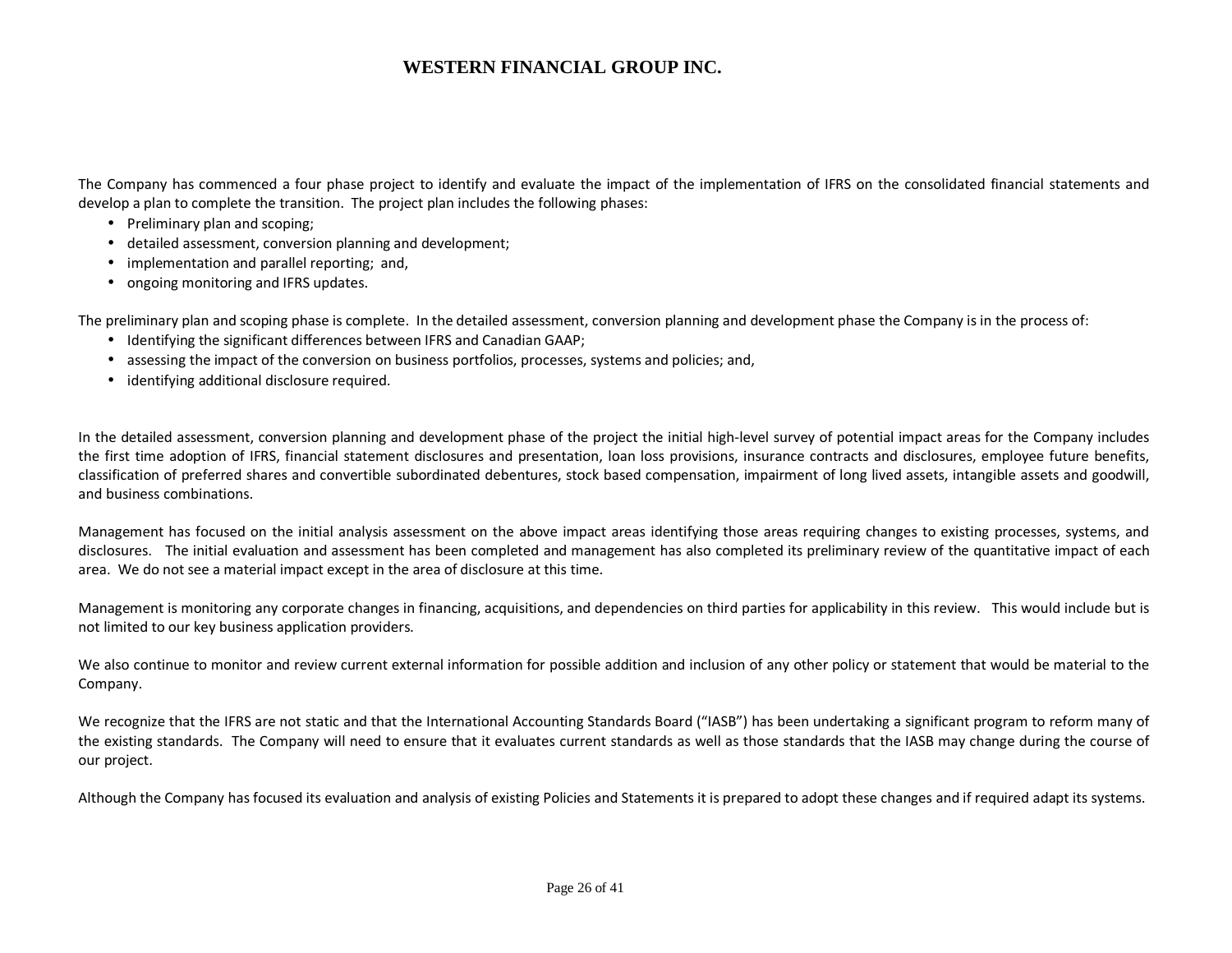#### RISKS INHERENT IN OUR BUSINESS

Effective risk management is fundamental to our ability to protect the interest of our shareholders and is required in order to comply with various regulatory requirements applicable to our operations. Our management oversees and manages our risk along with oversight and advice from both our audit and risk committee and those of Bank West, Western Life, and SecuriCan. We perform an analytical review of our operations during our quarterly reviews and involve every level of our management in our monthly reporting.

#### ACQUISITIONS AND GROWTH RISK

Our growth plans depend in part upon the ongoing acquisition, at reasonable prices, of independent brokers and other businesses. To meet our growth plans an adequate number of acquisition candidates must be available at prices which will allow us to operate on a profitable basis. We may determine that current market or pricing conditions in the P&C insurance brokerage industry make future acquisitions uneconomical, or that the available acquisition opportunities are not sufficiently attractive to us. Moreover, we may not be able to finance such acquisitions as additional capital may not be available or may not be available on commercially acceptable terms.

To manage any future growth effectively, we will need to continue to implement and improve our operational, financial and management information systems and to hire, train, motivate, manage and retain our employees. There can be no assurance that we will be able to manage such growth effectively, that our management, personnel or systems will be adequate to support our operations or that we will be able to achieve the increased levels of revenue commensurate with the increased levels of operating expenses associated with this growth, and failure to do so could have a material adverse effect on our business, financial condition and results of operations.

As part of our growth strategy, we seek to cross-sell multiple lines of business to existing customers. This strategy may not result in achieving our desired growth. Due in part to the decentralized nature of our operations and regulatory rules which we may have difficulty executing with our employees on our sales management program and cross selling strategy. In addition, we may have difficulty integrating acquired operations and newly hired employees into our sales management program and cross selling strategy.

We have identified approximately 100 target communities (that we estimate have 400 brokers) for future expansion in the next two to four years. There is no assurance that we can complete acquisitions in any of these communities within the estimated time frame or at all. With the current market environment we expect our growth strategy to take longer than anticipated. We finance acquisitions through our senior credit facility and financings in the market. If capital is difficult to raise at a price that would make an acquisition accretive it would not be prudent in the current environment for us to proceed. Extending the time frame for the future expansion is not a risk to us.

Although we conduct due diligence in respect of the business and operations of each of the businesses we acquire, we may not have identified all material facts or risks concerning these businesses. Unanticipated events or liabilities relating to these businesses could have a material adverse effect on our financial condition. Furthermore,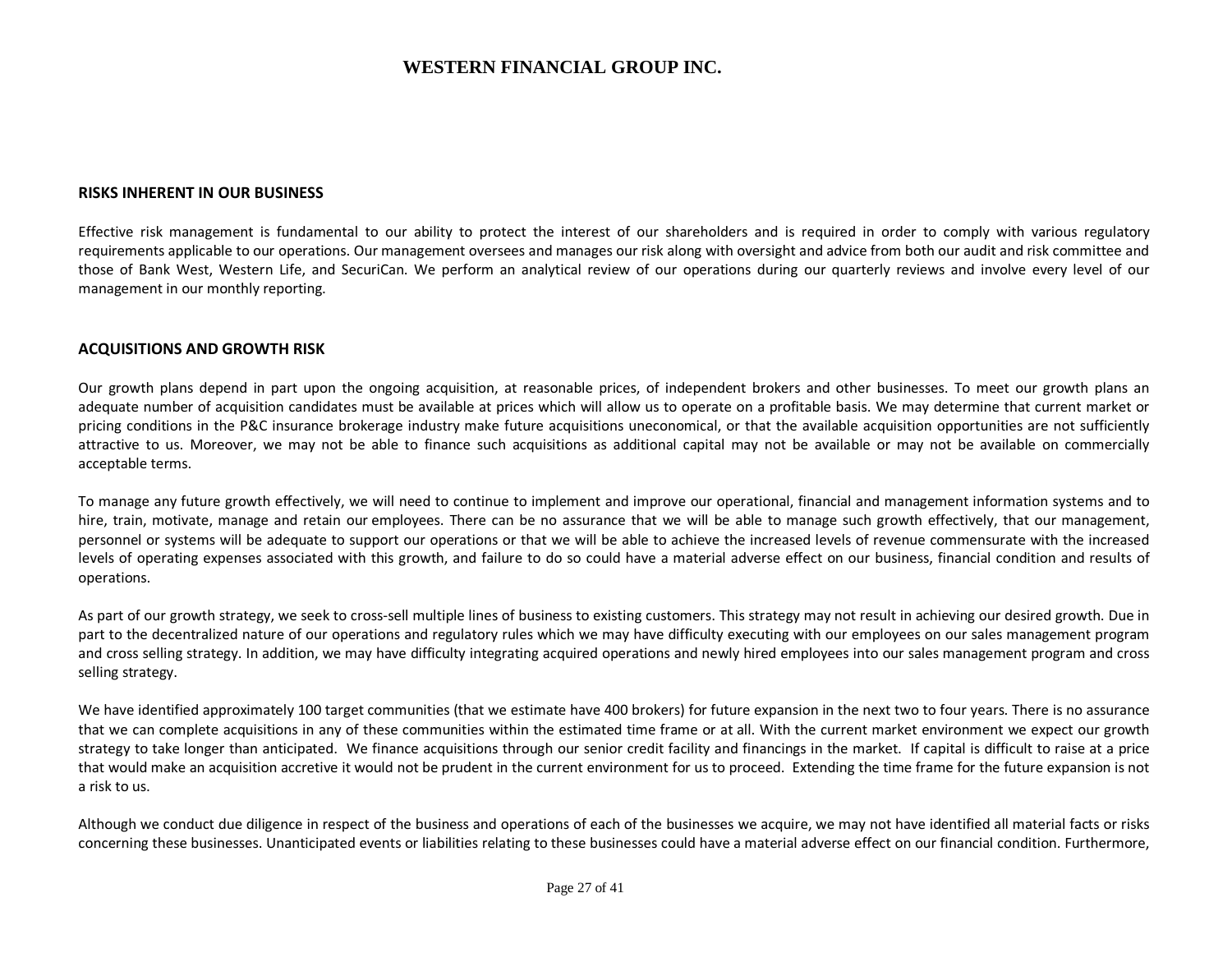once we have integrated an acquired business, it may not achieve levels of revenue, profitability, or productivity comparable to our existing locations, or otherwise perform as expected. Our failure to succeed in our growth strategy or to integrate one or more acquired business so that it achieves our performance goals may have a material adverse effect on our results of operations and financial condition.

#### CAPITAL FUNDING RISK

We will, from time to time, require additional financing to continue to grow our business. Our ability to arrange such financing in the future will depend in part upon the prevailing capital market conditions as well as our business performance. There can be no assurance that we will be successful in our efforts to arrange additional financing, if needed, on terms satisfactory to us. If additional financing is raised by the issuance of common shares from treasury our control may change and our shareholders may suffer additional dilution. In the current economic environment it has become challenging to raise capital that would make an acquisition accretive. In addition, with the negative impact on share prices in the capital markets at this time, any issuance of equity by us could be excessively dilutive to existing shareholders. From time to time we may enter into transactions or expend funds in a manner which may be financed partially or wholly with debt and may increase our debt levels above industry standards.

#### CREDIT RISK

We are exposed to credit risk with respect to certain of our marketable securities, accounts receivable, and mortgages and loans receivable. We only invest in Canadian corporations and institutions with large capitalization to reduce credit risk; however, changing economic conditions or the change in the financial condition of the issuer of the securities can result in increased defaults by the issuer whose securities we own. Credit risk associated with our accounts receivable is minimized by our large and diverse customer base, which covers all consumer and business sectors in Western Canada. However, we cannot ensure that our debtors will pay our accounts receivable on a timely basis or at all which could have a material adverse effect on our results of operations and financial condition.

Credit risk associated with Bank West's mortgages and loans is mitigated through conservative underwriting policies, charges against real property and mortgage insurance; however, we cannot ensure that Bank West's borrowers will pay these loans or mortgages on a timely basis or at all or that any associated security held will be sufficient to cover the amount of any indebtedness. At December 31, 2009 approximately 3% of Bank West's loans and mortgages were cash secured or government guaranteed. In 2009 we have increased our allowance for loan losses to reflect the current credit and market conditions along with the deterioration in creditworthiness of some of our borrowers. As a result, failure to repay these amounts could have a material adverse effect on our results of operations or financial condition.

Credit risk is the risk that the counterparty to a financial asset will default resulting in a financial loss. The most significant assets giving rise to credit risk is the mortgage, loan and lease portfolio. The Company's maximum exposure to credit risk at December 31 is summarized in the following table, in \$ thousands.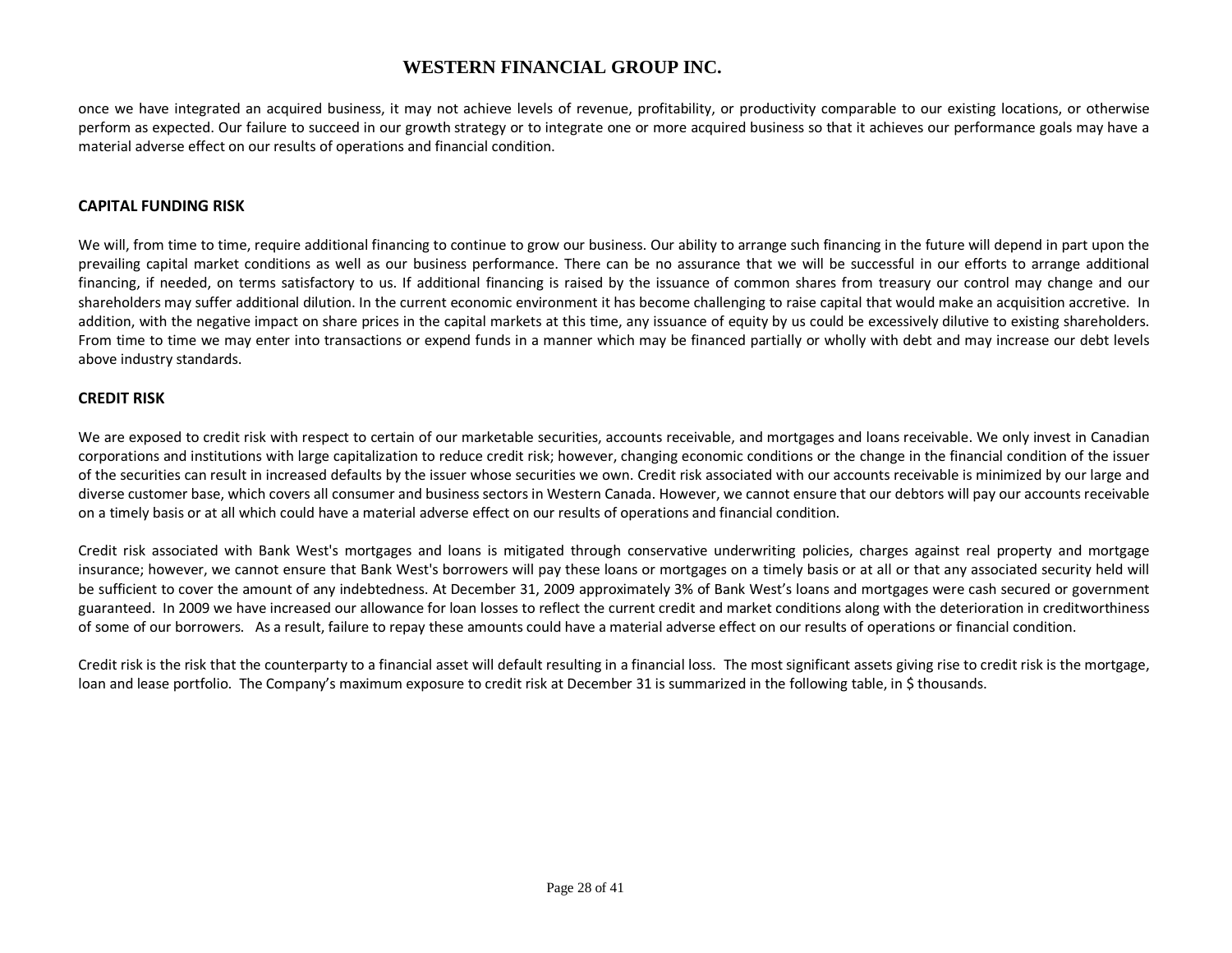|                                             |    | 2009    | 2008         |
|---------------------------------------------|----|---------|--------------|
| Cash and cash equivalents                   | \$ | 58,463  | \$<br>28,563 |
| Securities - held-for-trading               |    | 61,373  | 53,091       |
| Securities - available-for-sale             |    | 30,901  | 103,808      |
| Mortgages, loans and leases                 |    | 355,621 | 272,135      |
| Interest rate swaps                         |    | 90      |              |
| Accounts receivable                         |    | 51,114  | 23,999       |
| Total balance sheet maximum credit exposure |    | 557,562 | 481,596      |
| Bank West credit commitments (Note 7)       |    | 10,155  | 3,235        |
|                                             |    |         |              |
| Maximum credit exposure                     | S. | 567,717 | 484.831      |

Restricting both the type and the term of investments mitigates securities risk. To reduce credit risk, the Company only invests in Canadian corporations and institutions with large capitalization and acceptable liquidity. Investments are reviewed monthly by management and reviewed quarterly by the Investment Committee and management.

The credit quality of the Company's securities at December 31 is described in the following table, in \$ thousands.

|                               |                         |      | 2009                      |                         |   | 2008                      |
|-------------------------------|-------------------------|------|---------------------------|-------------------------|---|---------------------------|
|                               | <b>Held For Trading</b> |      | <b>Available For Sale</b> | <b>Held For Trading</b> |   | <b>Available For Sale</b> |
| Securities:                   |                         |      |                           |                         |   |                           |
| Bonds - AAA rating            | \$<br>15,432            | - \$ | 6,230                     | \$<br>$12,552$ \$       |   | 2,513                     |
| Bonds - AA rating             | 26,526                  |      | 2,506                     | 23,682                  |   | 3,416                     |
| Bonds - A rating              | 16,906                  |      | 4,081                     | 13,718                  |   | 513                       |
| Bonds - below A rating        |                         |      | 209                       |                         |   |                           |
| Bonds - BBB rating            | 204                     |      |                           |                         |   |                           |
| Pooled funds                  |                         |      | 3,630                     |                         |   |                           |
| Fixed income exchange funds   |                         |      | 2,994                     |                         |   |                           |
| Equity pooled funds           |                         |      |                           |                         |   | 9,882                     |
| Preferred shares - P-1 rating |                         |      |                           |                         |   | 2,836                     |
| Term deposits                 |                         |      | 7,574                     |                         |   |                           |
| Subordinated debentures       |                         |      | 500                       |                         |   |                           |
| Treasury bills                | 2,305                   |      | 3,177                     | 3,139                   |   | 84,648                    |
|                               | \$<br>61,373            | S    | 30,901                    | \$<br>53,091            | S | 103,808                   |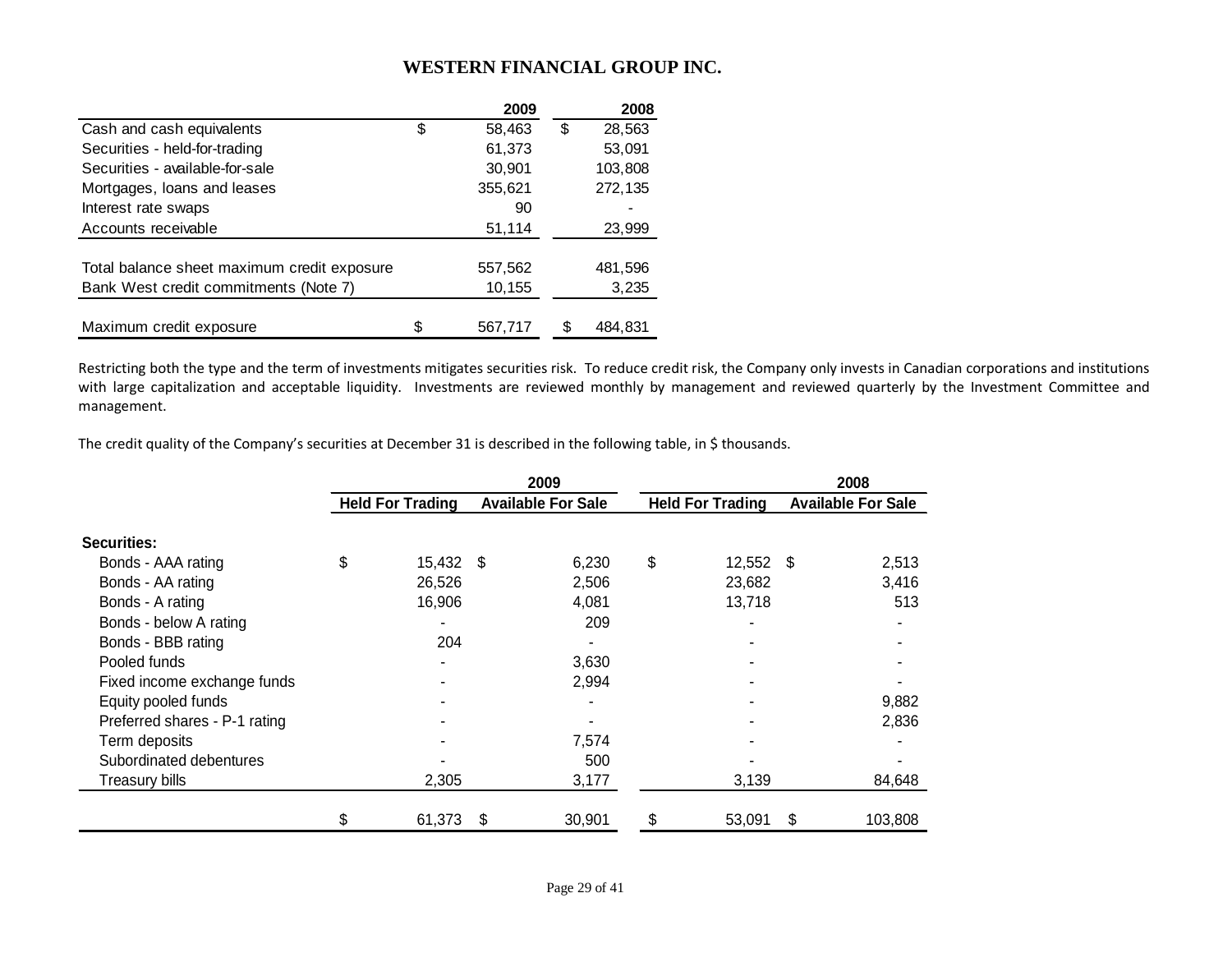Income pooled funds are funds that invest in Canadian bonds, preferred shares, trusts and common stock. Fixed income exchange funds are funds that invest in Canadian government and high grade bonds. Equity pooled funds are funds for long-term capital gain and dividend income from larger Canadian companies. The term deposits are held at major Canadian financial institutions.

The credit quality of the Company's mortgage, loan and lease portfolio at December 31 is described in the following table, in \$ thousands.  **Residential** 

|                                              | <b>Residential</b><br>and<br>commercial<br>mortgages | <b>Consumer</b><br><b>loans</b> |    | Commercial<br>loans | <b>Credit cards</b> | Leases |      | Total   |
|----------------------------------------------|------------------------------------------------------|---------------------------------|----|---------------------|---------------------|--------|------|---------|
| <b>Mortgages and loans</b>                   |                                                      |                                 |    |                     |                     |        |      |         |
| Neither past due nor impaired                | \$<br>55,685                                         | \$<br>184,807                   | -S | 23,944 \$           | $30,395$ \$         | 48,169 | - \$ | 342,999 |
| Past due but not impaired                    |                                                      |                                 |    |                     |                     |        |      |         |
| Past due less than 90 days                   | 1,530                                                | 1,330                           |    | 981                 | 4,204               | 2,422  |      | 10,467  |
| Past due 90 to 179 days                      |                                                      | 196                             |    |                     |                     | 58     |      | 254     |
| Non-performing loans (past due greater than  |                                                      |                                 |    |                     |                     |        |      |         |
| 90 days and other identified impaired loans) | 2,768                                                | 1.701                           |    | 268                 | 263                 | 2,275  |      | 7,275   |
| Gross carrying value                         | 59,983                                               | 188,034                         |    | 25,193              | 34,862              | 52,924 |      | 360,996 |
| Specific provision                           | 225                                                  | 850                             |    | 263                 | 96                  | 920    |      | 2,354   |
| General provision                            |                                                      |                                 |    |                     |                     |        |      | 3,021   |
|                                              |                                                      |                                 |    |                     |                     |        |      |         |
| Net carrying value at December 31, 2009      |                                                      |                                 |    |                     |                     |        | S    | 355,621 |
| Net carrying value at December 31, 2008      |                                                      |                                 |    |                     |                     |        | S    | 272,135 |

\$283 of the past due mortgages, loans and leases were renegotiated during 2009.

During 2009, loans with a carrying value of \$7.3 million were determined to be impaired based on uncertainty as to the full repayment of the outstanding principal balance.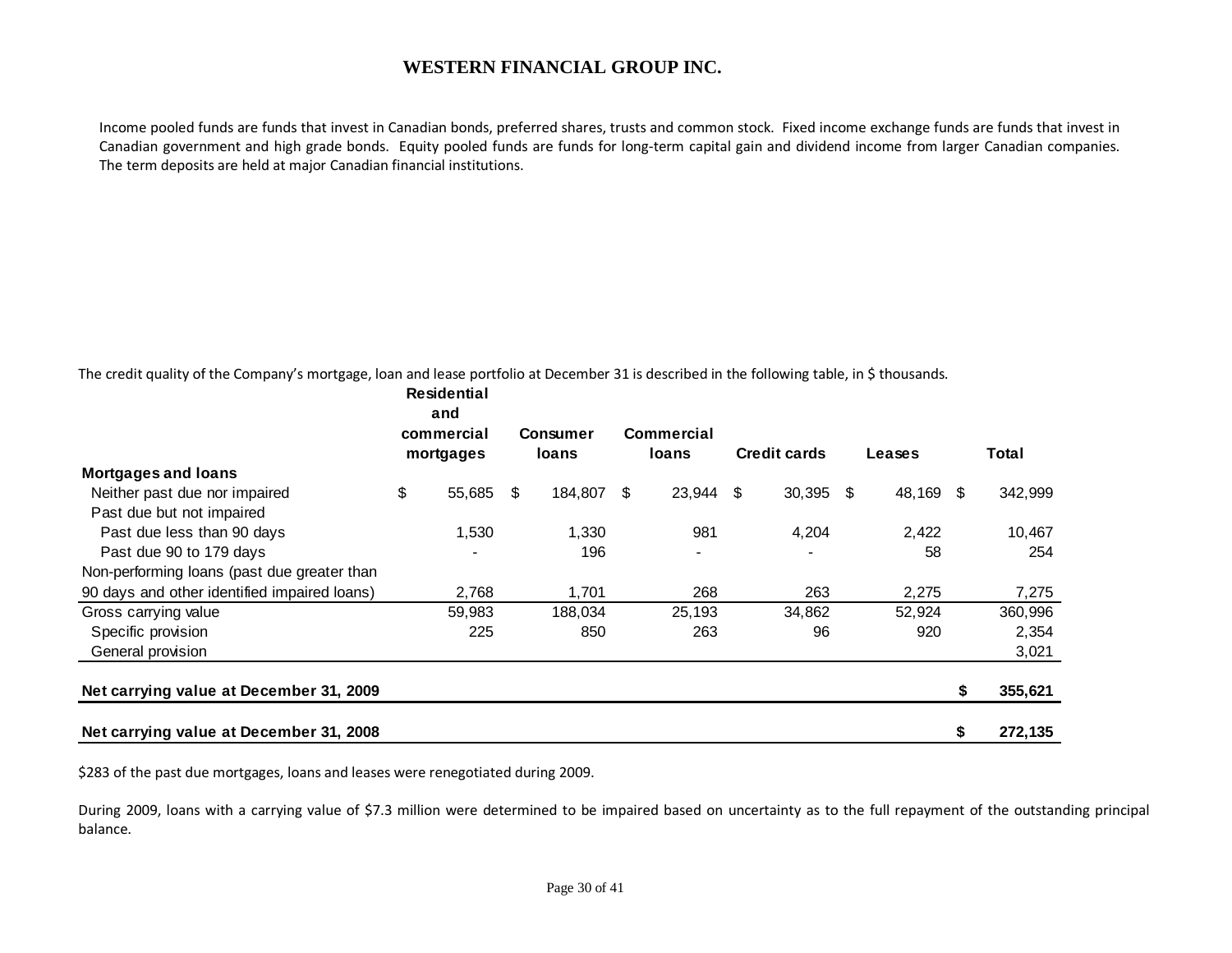Credit risk with respect to mortgages, loans and leases is mitigated through conservative underwriting policies and charges against real property that reduce the Company's risk exposure on these loans. To diversify this risk, the Company limits exposure to a single borrower or associated borrowers, unless approved by the board of directors, to a specific maximum. The Company employs and is committed to a number of important principles to manage credit exposures, which include:

- a Credit & Risk Subcommittee whose duties include the approval of lending policies, establishment and delegation of lending limits;
- delegated lending authorities, clearly communicated to all personnel engaged in the credit granting process, a defined approval process for loans in excess of those limits and the review of larger credits by a senior management group prior to recommendation to the Credit & Risk Subcommittee;
- credit policies, guidelines and directives, which are communicated to all branches and officers whose activities and responsibilities include credit granting and risk assessment;
- $\bullet$  a standardized credit risk rating classification established for all credits and reviewed not less than annually;
- annual reviews of individual credit facilities (except consumer loans and single-unit residential mortgages);
- quarterly review of risk diversification by geographic area, industry sector and product measured against assigned portfolio limits;
- •early recognition of problem accounts and immediate implementation of steps to protect safety of Bank funds; and
- completion of a watch list report recording accounts with evidence of weakness and an impaired loan report covering loans that show impairment to the point where a loss is possible.

The Company holds security related to mortgages, loans and leases in the form of real property, mortgage insurance, and liens on equipment and vehicles. Mortgages are fully collateralized by real property. Certain of the residential mortgages are insured through Canada Mortgage and Housing Corporation amounting to \$9.9 million (2008 - \$18.8 million).

Credit risk with respect to accounts receivable is minimized by the Company's large customer base, which covers all consumer and business sectors in BC, AB, MB and SK. The Company follows a program of credit evaluations of customers and limits the amount of credit extended when deemed necessary.

Concentrations of credit risk arise from exposures to a single debtor, a group of related debtors or groups of debtors that have similar credit risk characteristics arising from factors such as economic or geographic regions or similar industries. The Company mitigates this risk through diversification requirements.

#### Western Life

Reinsurance risk is defined as the failure of reinsurers to honour their obligations resulting in losses to the Company. Maximum benefit amount limits per insured (which vary by line of business) are established for life and health insurance and reinsurance is purchased for amounts in excess of those limits. Reinsurance contracts do not relieve Western Life from its obligations to policyholders. Western Life has agreements with a number of reinsurers and evaluates the ratings of reinsurers to minimize its exposure to significant losses from reinsurer insolvencies. As a result of reinsurance, actuarial liabilities have been reduced by \$19.6 million (2008 - \$16.7 million). At December 31, reinsurance companies assuming more than 10% of ceded liabilities were (in \$ thousands):

|                                                                    |      | 2009                   | 2008            |
|--------------------------------------------------------------------|------|------------------------|-----------------|
| Optimum Reassurance Inc.<br>RGA Life Reinsurance Company of Canada | - \$ | $11.373$ \$<br>7.640 S | 11.014<br>4.629 |

The following table summarizes the receivables due from Canadian reinsurers as at December 31 by risk rating in \$ thousands.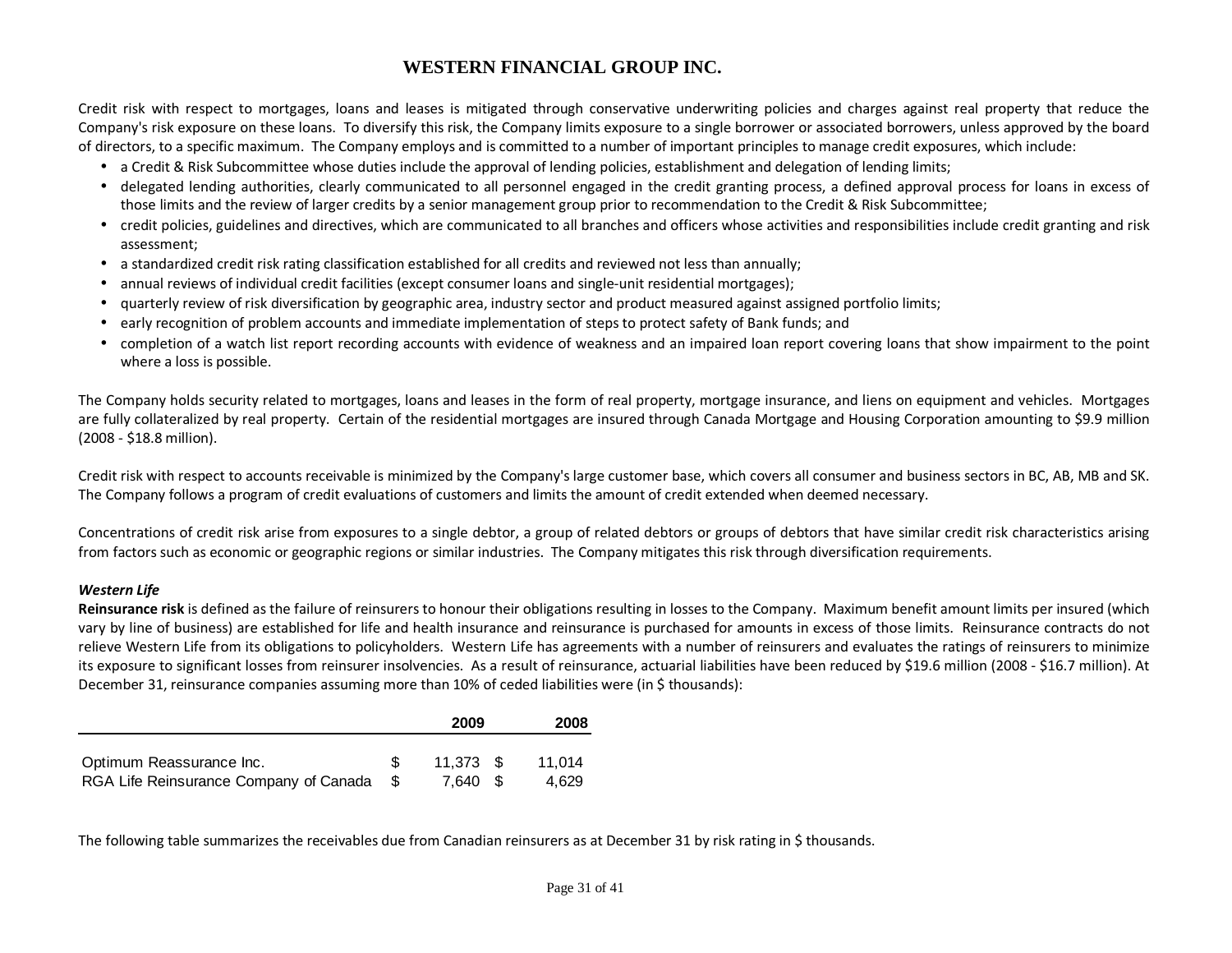| <b>Credit Rating</b> |    | <b>Reinsurance Receivable</b> |      |
|----------------------|----|-------------------------------|------|
|                      |    | 2009                          | 2008 |
| A- (Excellent)       | \$ | 1,318                         | 409  |
| A+ (Superior)        |    | 725                           | 209  |
| A++ (Superior)       |    | 50                            | -    |
|                      | S  | 2,093                         | 618  |

Western Life has guidelines and a review process in place to ascertain the credit worthiness of the companies to which it cedes. Western Life places its current new business with registered reinsurers. The group of reinsurers that Western Life cedes to has an A.M. Best rating from A- (Excellent) to A++ (Superior). No information has come to management's attention indicating weakness or failure of any of its current reinsurers therefore no provision has been made in the accounts for doubtful collection.

#### Liquidity Risk

Liquidity risk is the risk that the Company will not be able to fund all cash outflow requirements as they fall due.

The Company manages this risk through management of cash flows as well as its concentration and maturities of assets and liabilities. Operating liquidity needs of the Company are evaluated daily and projected forward 30 days. Long term liquidity needs are managed through cash flow analysis of assets and liabilities – forecasting earned and required yields, to ensure future cash flows to support obligations.

Based on the Company's historical cash flows and financial performance, management believes that the Company's cash flows from operations will continue to provide sufficient liquidity to satisfy its obligations.

The mandate of the Bank's Asset and Liability Committee ("ALCO") is to ensure proper and prudent liquidity management in accordance with industry and regulatory guidelines and Board policy. In order to actively manage liquidity risk, ALCO meets on a weekly basis to:

- construct and assess the probability of various scenarios involving shocks to liquidity and interest rates, and position the Bank to handle such scenarios and contingencies at minimum cost, while maintaining profitability;
- set lending and deposit rates from time to time;
- monitor current and projected Treasury cash flows and modify deposit/loan flows as appropriate to maintain liquidity;
- on an ongoing basis review policies established for investment and securities portfolio management; evaluate investment holdings performance for their support of investment strategy, and recommend revisions, where appropriate, to the Board through the Audit and Risk Management Committee;
- evaluate, on an ongoing basis, the mix and balance of the Bank's assets and liabilities, including capital, and adjust as appropriate to Board policy;
- report at each meeting of the Audit and Risk Management Committee (and through it to the board of directors) on the status of risk and liability management matters.
- approve terms, amortization, interest rates, commitment periods, early repayment privileges and other options for new asset and liability products which may impact liquidity or interest rate risks of the Bank.

Western Life's and SecuriCan's Investment Committees along with senior management ensures that prudent cash management and investment practices are followed in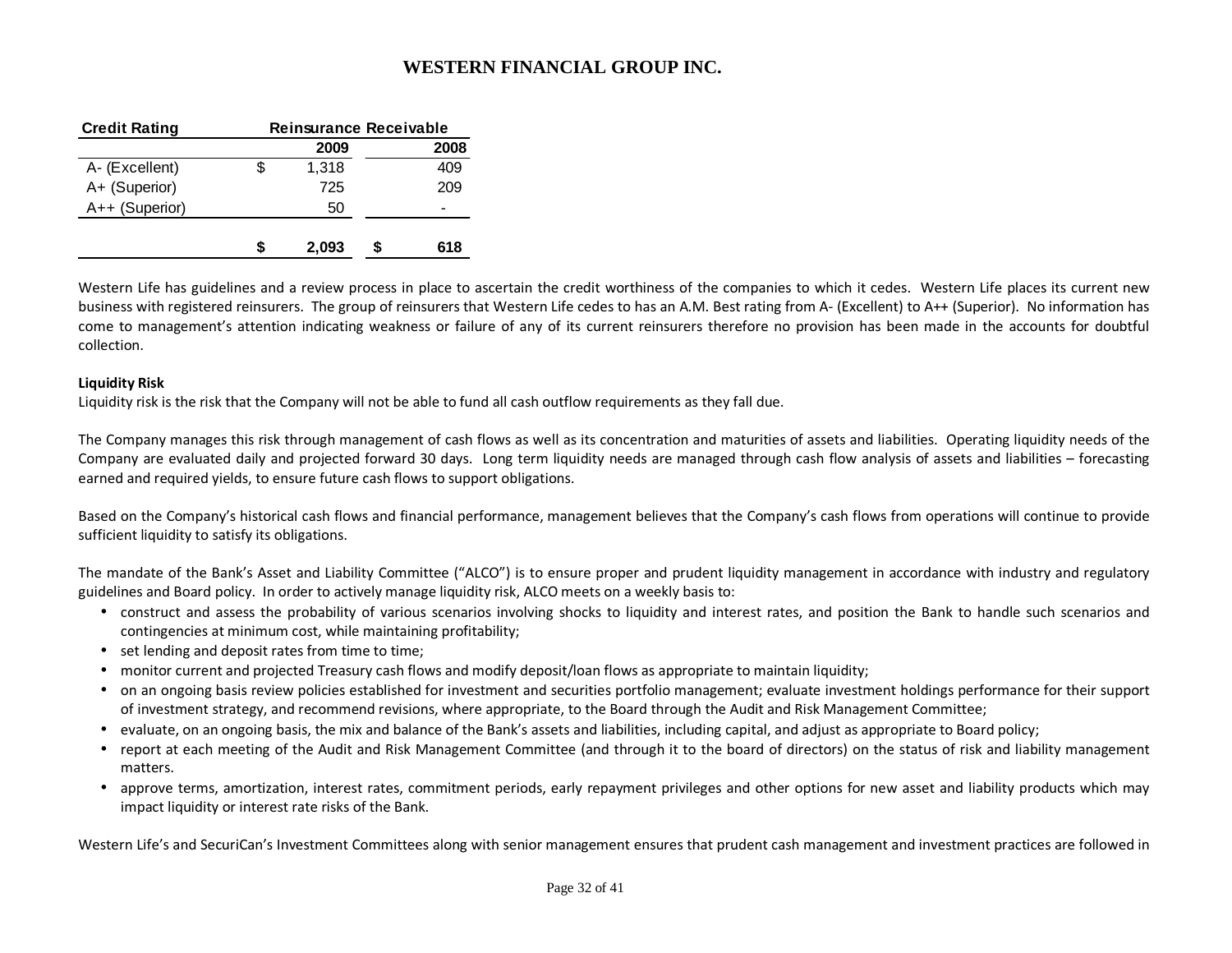accordance with Board policy and statutory requirements.

The following table presents the contractual maturities of the Company's financial assets and liabilities, at December 31, in\$ thousands.

|                                            | Within 1<br>year |    | Over 1 to 2<br>years | Over 2 to 4<br>years |    | Over 4 to<br>10 years |   | Over 10<br>years         | Total   |
|--------------------------------------------|------------------|----|----------------------|----------------------|----|-----------------------|---|--------------------------|---------|
| Cash and cash equivalents                  | \$<br>58,463     | \$ |                      | \$                   | \$ |                       | S |                          | 58,463  |
| <b>Securities</b>                          | 21,420           |    | 12,196               | 13,362               |    | 16,130                |   | 29,166                   | 92,274  |
| Mortgages, loans and leases                | 118,292          |    | 40,022               | 107,224              |    | 93,693                |   |                          | 359,231 |
| Interest rate swap                         |                  |    |                      |                      |    | 90                    |   | $\overline{\phantom{a}}$ | 90      |
| Accounts receivable                        | 51,114           |    |                      |                      |    | $\blacksquare$        |   |                          | 51,114  |
|                                            | 249,289          |    | 52,218               | 120,586              |    | 109,913               |   | 29,166                   | 561,172 |
| Customer deposits                          | 136,536          |    | 95,424               | 85,796               |    | 197                   |   |                          | 317,953 |
| <b>Actuarial liabilities</b>               | 221              |    | 723                  | 1,954                |    | 5,430                 |   | 31,704                   | 40,032  |
| Provision for unpaid and unreported claims | 10,813           |    | 1,555                | 1,034                |    | 517                   |   |                          | 13,919  |
| Accounts payable and accrued liabilities   | 82,700           |    |                      |                      |    | -                     |   | $\blacksquare$           | 82,700  |
| Debt                                       | 10,417           |    | 9,406                | 18,821               |    | 41,127                |   |                          | 79,771  |
| Due to policyholders                       |                  |    |                      |                      |    |                       |   | 20,392                   | 20,392  |
|                                            | 240,687          |    | 107,108              | 107,605              |    | 47,271                |   | 52,096                   | 554,767 |
| At December 31, 2009                       | \$<br>8,602      | 5  | $(54, 890)$ \$       | 12,981               | S  | 62,642                | 5 | $(22,930)$ \$            | 6,404   |

See note 7 in our audited financial statements for cash flow commitments related to property leases.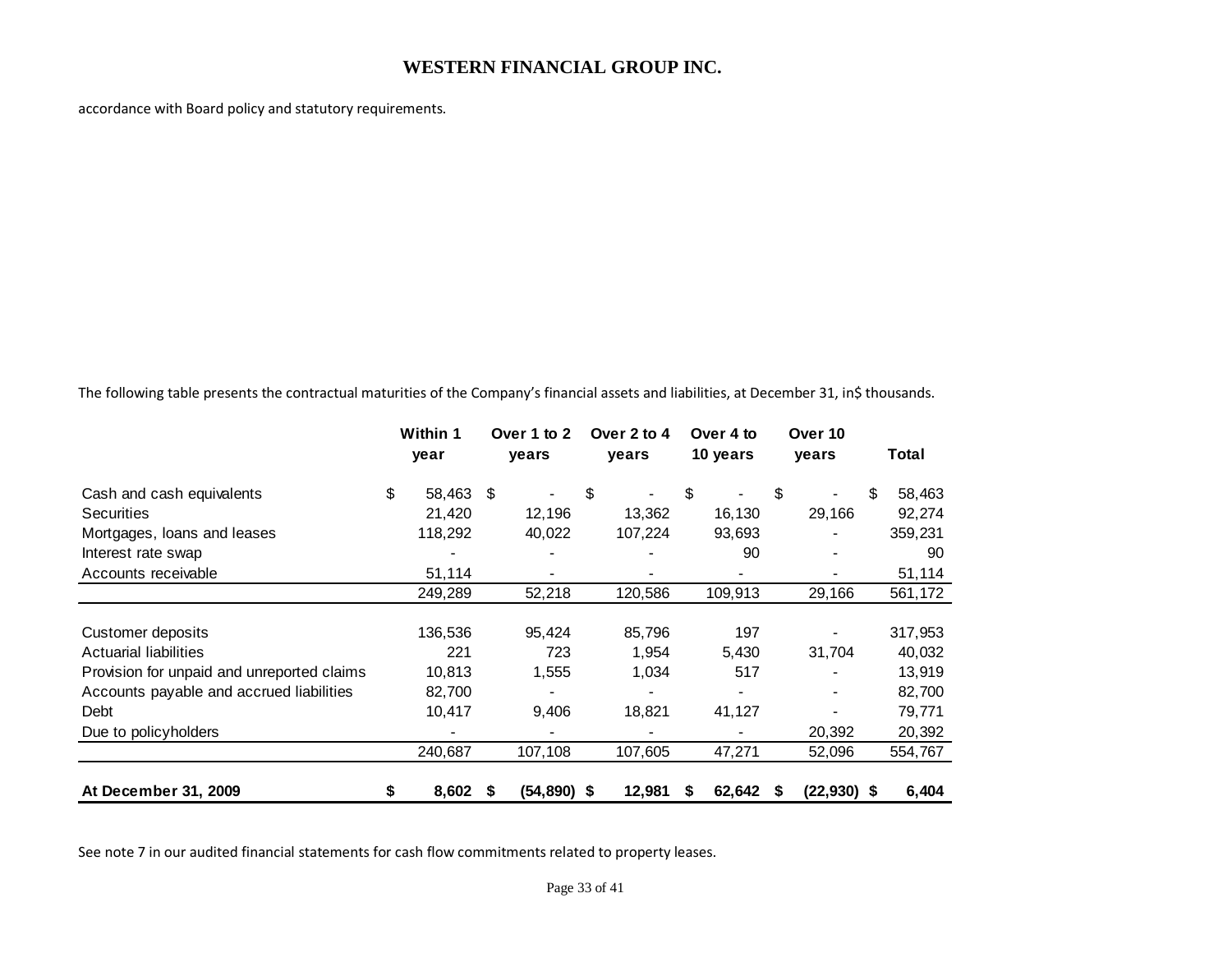#### Market Risk

Market risk is the risk that the fair value or future cash flows of a financial instrument will fluctuate because of changes in market prices. Market risk includes currency risk, interest rate risk, and other price risk.

The Company has no material exposure to foreign currency risk.

Interest rate risk, or sensitivity, is defined as the impact on net income, both current and future, resulting from a change in market interest rates. This risk and potential variability in earnings arises primarily when cash flows associated with interest sensitive assets and liabilities have different repricing dates.

Interest rate risk is managed by effectively matching portfolio investments with liability characteristics. The Company's policy is to invest in quality rated bonds and short term investments, providing liquidity and appropriate asset matching.

The Company enters into interest rate swaps from time to time in order to reduce the impact of fluctuating interest rates on its debt. See note 16 in our audited financial statements. These swap agreements require the periodic exchange of payments without the exchange of the notional principal amount on which the payments are based. The Company accounts for swaps as a cash flow hedge for accounting purposes. The effective portion of the change in value of the hedging derivative is recognized in OCI, net of tax, and any ineffective portion is recognized in net income. The amounts accumulated in OCI are reclassified to net income in the periods in which net income is affected by the variability in the cash flows of the hedged item.

During 2009, the Company entered into two interest rate swap agreements to manage interest rate risk on \$40.0 million of its bank debt. The actual amount of gain or loss on these hedges will fluctuate with current interest rates.

The first agreement has a notional amount of \$30.0 million and expires March 2014. Under the terms of this agreement, the variable rate of interest on the underlying debt instrument is swapped for a fixed rate of 6.12% per annum. The second agreement has a notional amount of \$10.0 million and expires November 2014. Under the terms of this agreement, the variable rate of interest on the underlying debt instrument is swapped for a fixed rate of 6.78% per annum. At December 31, the actual interest rate on the underlying debt instrument for both was 5.0% per annum. As a result, the Company has recorded \$1.1 million as interest expense for the year, related to these agreements. During 2009, the average interest rate paid (fixed rate) was 5.01% and the average interest rate received (floating rate) was .41%

The Company is exposed to interest rate risk arising from fluctuations in interest rates on certain of its bank term loans payable. The Company is also exposed to interest rate risk arising from the mismatch, or gap, between the assets and liabilities of the Bank that are scheduled to mature or re-price on particular dates. The Bank uses gap analysis to measure this risk. To manage interest risk, the ALCO establishes policy guidelines for interest rate gap positions and meets regularly to monitor the Bank's position and to decide future strategy. The goal is to manage the interest rate risk within prudent guidelines. Interest rate risk policies are reviewed at least annually by the Board, with quarterly reporting to the Board as to the gap position.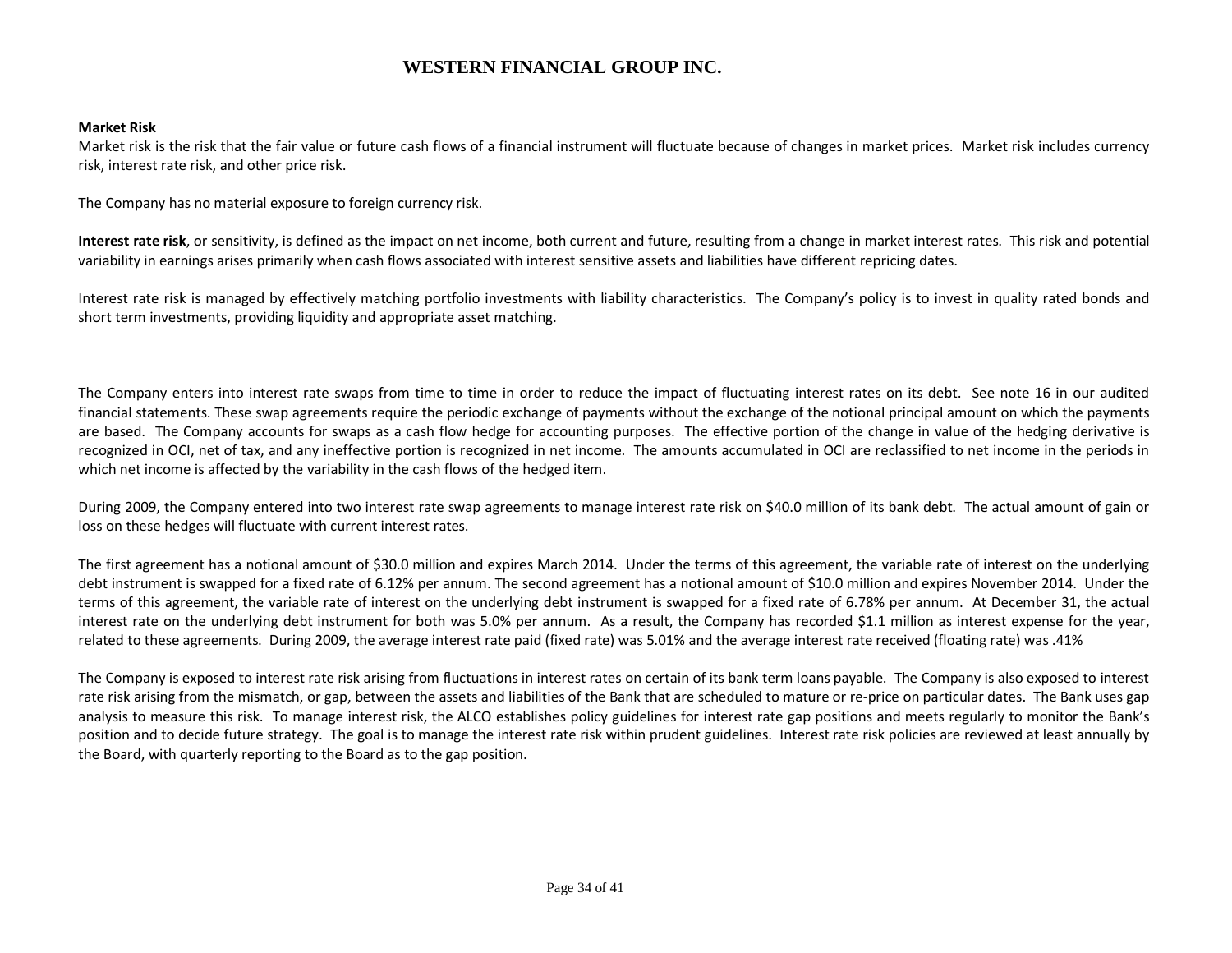The gaps which existed, for the Bank, at December 31 based on the maturity date of interest rate sensitive instruments are detailed as follows, in \$ thousands: **As at December 31, 2009**

|                                                   | <b>Floating</b><br>Rate | Within 1<br>year    |     | years          |       | Over 1 to 2 Over 2 to 3 Over 3 to 4 Over 4 to 5<br>years |                | years          |       | years                    |                            | Over 5<br>years |                          | Non-<br>interest<br>rate<br>sensitive |                           | <b>Total</b>      |
|---------------------------------------------------|-------------------------|---------------------|-----|----------------|-------|----------------------------------------------------------|----------------|----------------|-------|--------------------------|----------------------------|-----------------|--------------------------|---------------------------------------|---------------------------|-------------------|
| Assets                                            |                         |                     |     |                |       |                                                          |                |                |       |                          |                            |                 |                          |                                       |                           |                   |
| Cash and securities                               | \$<br>14,815            | \$<br>5,004         | \$  |                | \$    | 500                                                      | $\mathfrak{S}$ |                | \$    |                          | \$                         |                 | \$                       |                                       |                           | 20,319            |
| Mortgages, loans and leases                       | 21,718                  | 96,034              |     | 40,022         |       | 59,213                                                   |                | 48,011         |       | 44,479                   |                            | 39,540          |                          | 6,064                                 |                           | 355,081           |
| Other assets<br>Total assets                      | \$<br>36,533            | \$101,038           | \$  | 40,022         | \$    | 59,713                                                   | \$             | 48,011         | \$    | 44,479                   | \$                         | 39,540          | \$                       | 22,345<br>28,409                      | $\overline{\mathfrak{s}}$ | 22,345<br>397,745 |
|                                                   |                         |                     |     |                |       |                                                          |                |                |       |                          |                            |                 |                          |                                       |                           |                   |
| <b>Liabilities and Equity</b>                     |                         |                     |     |                |       |                                                          |                |                |       |                          |                            |                 |                          |                                       |                           |                   |
| <b>Current liabilities</b>                        | \$                      | \$                  | \$  |                | \$    |                                                          | \$             |                | \$    | $\overline{\phantom{a}}$ | \$                         |                 | \$                       | 16,077                                | \$                        | 16,077            |
| Deposits                                          | 351                     | 132,730             |     | 95,424         |       | 77,460                                                   |                | 8,336          |       | 197                      |                            |                 |                          |                                       |                           | 314,498           |
| Shareholders' equity                              |                         |                     |     |                |       |                                                          |                |                |       |                          |                            |                 |                          | 67,170                                |                           | 67,170            |
| Total liabilities and equity                      | \$<br>351               | \$132,730           | -\$ | 95,424         | -\$   | 77,460                                                   | \$             | 8,336          | \$    | 197                      | $\boldsymbol{\mathsf{\$}}$ |                 | \$                       | 83,247                                |                           | \$397,745         |
| Interest rate sensitive gap                       | \$<br>36,182            | \$<br>$(31,692)$ \$ |     | $(55, 402)$ \$ |       | $(17, 747)$ \$                                           |                | 39,675         | \$    | 44,282                   | \$                         | 39,540          | \$                       | $(54,838)$ \$                         |                           |                   |
| <b>Cumulative gap</b>                             | \$<br>36,182            | \$<br>4,489         | \$  | $(50, 912)$ \$ |       | $(68, 659)$ \$                                           |                | $(28, 984)$ \$ |       | 15,298                   | \$                         | 54,838 \$       |                          | $\blacksquare$                        |                           |                   |
| Cumulative gap as a<br>percentage of total assets | 9.10%                   | 1.13%               |     | $-12.80%$      |       | $-17.26%$                                                |                | $-7.29%$       |       | 3.85%                    |                            | 13.79%          |                          | 0.00%                                 |                           |                   |
| As at December 31, 2008                           | <b>Floating</b><br>Rate | Within 1<br>year    |     | years          | years | Over 1 to 2 Over 2 to 3 Over 3 to 4 Over 4 to 5          | years          |                | years |                          | Over 5<br>years            | sensitive       | Non-<br>interest<br>rate | <b>Total</b>                          |                           |                   |
| <b>Cumulative gap</b>                             | \$123,150               | \$<br>24,704<br>\$  |     | 1,396<br>\$    |       | $(30,078)$ \$                                            |                | $(8, 100)$ \$  |       | 19,652 \$                |                            | 964 \$          |                          |                                       |                           |                   |
| Cumulative gap as a<br>percentage of total assets | 32.65%                  | 6.55%               |     | 0.37%          |       | $-7.97%$                                                 |                | $-2.15%$       |       | 5.47%                    | 5.47%                      |                 | 0.00%                    |                                       |                           |                   |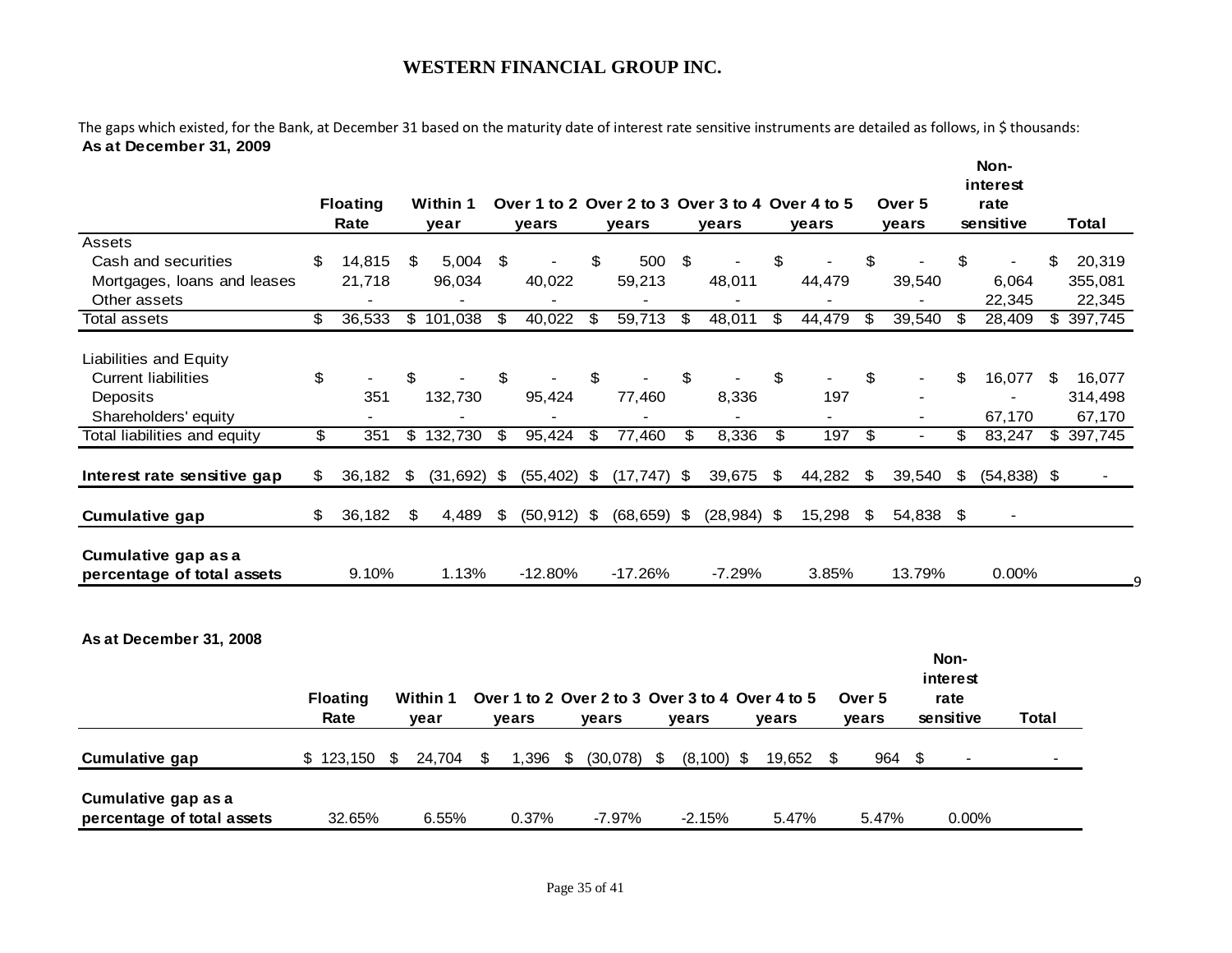Mortgage, loan and lease prepayments are assumed to be nil and the gap is sensitive to this assumption.

The effective, weighted average interest rates for each class of financial asset and liability are shown in the following table.

#### **As at December 31, 2009**

**Interest rate sensitive gap**

|                             | <b>Floating</b><br>Rate | Within 1<br>year | 2 years | Over 1 to Over 2 to Over 3 to Over 4 to<br>3 years | 4 years | 5 years | Over 5<br>years | Non-<br>interest<br>rate<br>sensitive | Total |
|-----------------------------|-------------------------|------------------|---------|----------------------------------------------------|---------|---------|-----------------|---------------------------------------|-------|
| Assets                      |                         |                  |         |                                                    |         |         |                 |                                       |       |
| Cash and securities         | 0.0%                    | 0.1%             | 0.0%    | 11.9%                                              | 0.0%    | 0.0%    | $0.0\%$         | 0.0%                                  | 1.8%  |
| Mortgages, loans and leases | 2.8%                    | 8.6%             | 7.3%    | 7.6%                                               | 7.5%    | 7.3%    | 5.6%            | 0.0%                                  | 6.6%  |
| Other assets                | 0.0%                    | $0.0\%$          | 0.0%    | 0.0%                                               | 0.0%    | 0.0%    | $0.0\%$         | 0.0%                                  | 0.0%  |
| Total assets                | 2.8%                    | 8.2%             | 7.3%    | 7.7%                                               | 7.5%    | 7.3%    | 5.6%            | 0.0%                                  | 6.6%  |
| Liabilities                 |                         |                  |         |                                                    |         |         |                 |                                       |       |
| <b>Current liabilities</b>  | 0.0%                    | 0.0%             | 0.0%    | 0.0%                                               | 0.0%    | 0.0%    | 0.0%            | 0.0%                                  | 0.0%  |
| Deposits                    | 0.8%                    | 3.1%             | 4.3%    | 4.0%                                               | 4.6%    | 3.8%    | $0.0\%$         | 0.0%                                  | 2.9%  |
| <b>Total liabilities</b>    | 0.8%                    | 3.1%             | 4.3%    | 4.0%                                               | 4.6%    | 3.8%    | $0.0\%$         | 0.0%                                  | 2.9%  |
| Interest rate sensitive gap | 2.1%                    | 5.1%             | 3.0%    | 3.6%                                               | 2.9%    | 3.4%    | 5.6%            | 0.0%                                  | 3.7%  |
| As at December 31, 2008     |                         |                  |         |                                                    |         |         |                 |                                       |       |
|                             |                         |                  |         |                                                    |         |         |                 | Non-<br>interest                      |       |
|                             | <b>Floating</b>         | Within 1         |         | Over 1 to Over 2 to Over 3 to Over 4 to            |         |         | Over 5          | rate                                  |       |
|                             | Rate                    | year             | 2 years | 3 years                                            | 4 years | 5 years | years           | sensitive                             | Total |
| Total assets                | 3.1%                    | 3.4%             | 6.3%    | 6.9%                                               | 7.6%    | 7.3%    | 6.3%            | 0.0%                                  | 5.0%  |

Total liabilities 0.8% 4.1% 4.5% 4.7% 4.8% 2.0% 0.0% 0.0% 3.3%

Based on the current interest rate gap position, it is estimated that a 100 basis point increase in all interest rates would increase net interest income by approximately 5.5% or \$485,000 (2008 – 14.4% or \$868 increase to net interest income) and decrease other comprehensive income \$36,000 (2008 - \$8,000) net of tax, respectively over the following twelve months. A 100 basis point decrease in all interest rates would increase net interest income by approximately 80% or \$7.2 million (2008 – 48% or \$2.9 million decrease to net interest income) and decrease other comprehensive income \$33,000 (2008 - \$180,000) net of tax.

2.4% -0.8% 1.9% 2.2% 2.7% 5.3% 6.3% 0.0% 1.7%

 $3.3%$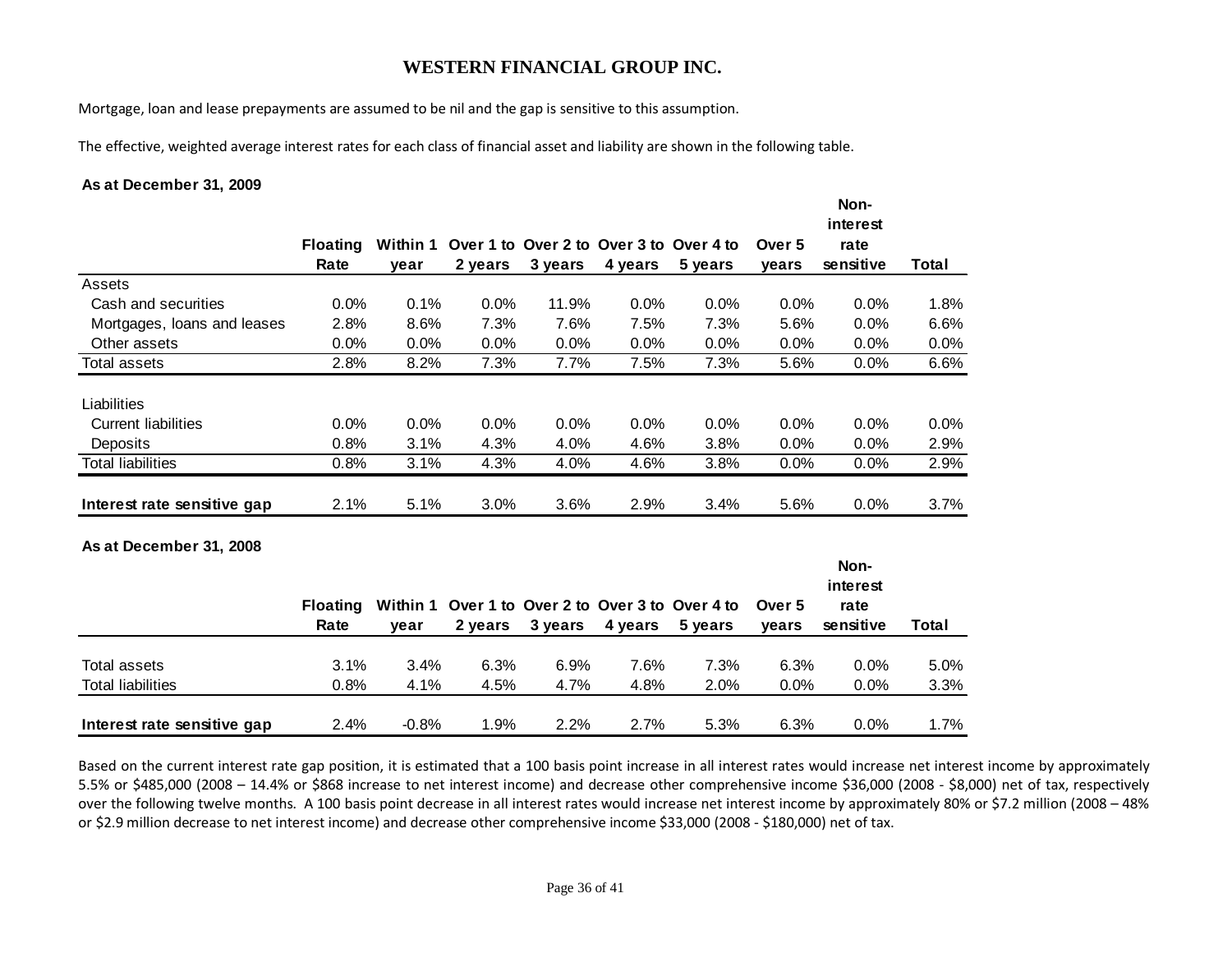#### Western Life

The actuarial assumption most susceptible to change in the short run is future investment returns. Under the prescribed valuation method, CALM, alternate interest rate scenarios are tested producing alternate policy liabilities for Individual Life insurance. The liability that is held is based on the interest rate scenario that produces the highest liability. The sensitivity to interest rate changes is, therefore, reflected in the development of the policy liabilities.

The liability produced for the base scenario is \$31.4 million (2008 - \$30.4 million) compared to the highest liability produced of \$34.1 million (2008 - \$32.2 million) – an increase of \$2.7 million (2008 - \$1.8 million). The highest liability results from a temporary 2.0% reduction from current rate.

Based on the current interest rate gap position, it is estimated that a 100 basis point increase in all interest rates would decrease net income by (\$816,000) and decrease other comprehensive income by (\$333,000), net of tax. A 100 basis point decrease in all interest rates would increase net income by \$940,000 and increase other comprehensive income by \$375,000.

#### **SecuriCan**

Because most of SecuriCan's securities portfolio is comprised of fixed income securities, changes in interest rate levels generally impact the financial results to the extent that reinvestment yields are different than the original yields on maturing securities. In addition, changes in interest rates will affect the market value of the fixed income securities. During periods of rising interest rates, the market value of the existing fixed income securities will generally decrease. During periods of declining interest rates the opposite is true. Because investments are classified as available-for-sale, these increases and decreases in fixed income securities will result in corresponding increases and decreases in other comprehensive income until the securities are sold and any gain or loss is realized. The primary technique for measuring interest rate risk related to fixed income securities is duration analysis.

Changes in interest rates also have an impact on the rate used to discount unpaid claims and adjustment expenses. Consequently, changes in interest rates will affect the carrying value of the unpaid claims and adjustment expenses. During periods of rising interest rates, the carrying value of unpaid claims and adjustment expenses will generally decrease and net income will increase. During periods of declining interest rates the opposite is true.

The approximate impact of an increase of 100 basis points in the interest yields would decrease the unpaid claims and adjustment expenses provision and increase the income (pre-tax) of the Company by \$3,000 (2008 - \$3,000) and decrease investments and other comprehensive income before income taxes of the Company by \$198,000 (2008 - \$80,000). The approximate impact of a decrease of 100 basis points in the interest yields would increase the unpaid claims and adjustment expenses provision and decrease the income before income taxes of the Company by \$3,000 (2008 - \$3,000) and increase investments and other comprehensive income before taxes of the Company by \$180,000 (2008 - \$80,000).

Other price risk is the risk that the fair value and/or future cash flows of the Company's pooled fund holdings fluctuate because of changes in market prices. Investments are reviewed monthly by management and reviewed quarterly by the Investment Committee and management. The Company monitors its pooled fund holdings relative to equity market conditions and reviews the performance of pooled fund investments against relative benchmarks. A 5% change in price equates to an impact of \$182,000 on the fair value, with an offsetting amount recorded in OCI (pre-tax).

In addition to credit risk, liquidity risk and market risk, the Company is also exposed to product and pricing risk and underwriting and liability risk through its subsidiary, SecuriCan.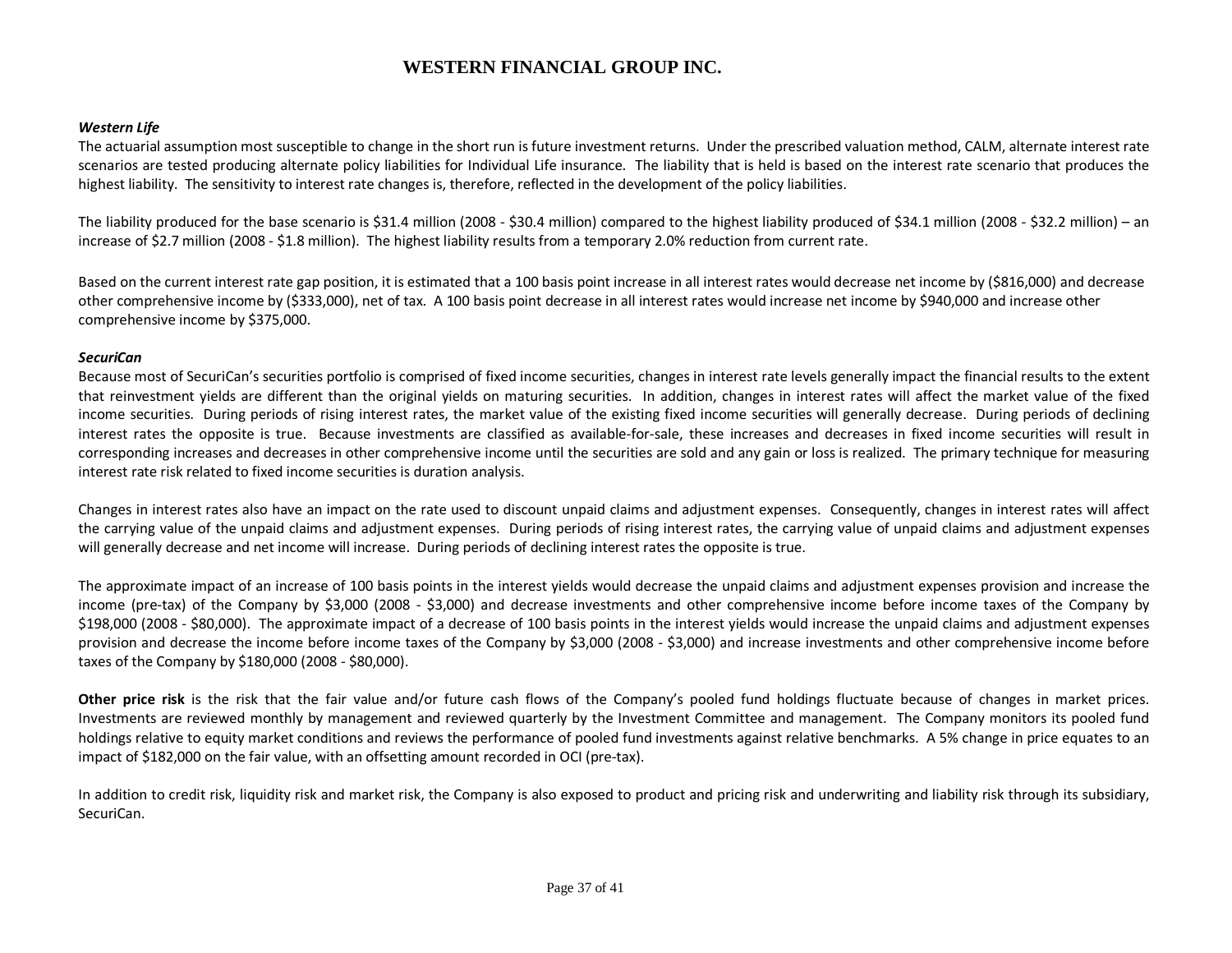Product and pricing risk is the risk of financial loss from entering into insurance contracts when the liabilities assumed exceed the expectation reflected in the pricing of the insurance product. SecuriCan prices its products by taking into account several factors including claims frequency, severity trends, product line expense ratios, special risk factors, capital requirements and investment income. These factors are reviewed and adjusted as needed on a regular basis to ensure they are reflective of current trends and market climate.

SecuriCan may choose to adjust pricing below what it feels is acceptable to maintain a competitive position. However, SecuriCan strives to maintain a pricing level that ensures it is able to produce an acceptable return.

Underwriting and liability risk is the exposure to financial loss resulting from the selection and approval of risks to be insured, the adjudication of claims, and the management of contractual and non-contractual product options.

SecuriCan has specific underwriting guidelines for declining to issue, terminating, or refusing to renew a contract in all jurisdictions. These guidelines are developed in consideration of provincial underwriting rules. SecuriCan continually reviews its underwriting rules and compliance with evolving provincial regulation on restricted criteria. SecuriCan considers stability, fairness and the expectations of its existing and potential policyholders when making deliberate changes to its underwriting rules.

#### CONTINGENT COMMISSIONS

Many P&C insurance companies pay us contingent commissions for achieving profitability and premium volume goals set by them and/or based on the loss experience of the insurance we place with them. We generally receive contingent commissions in the first and second quarters of each year in respect of contingent commissions earned in the previous year. We are able to estimate the contingent commissions throughout the year based on the losses we incur in the year and our premium volumes. We are able to manage this risk to a certain extent by placing quality business with the insurance companies but to the extent we have no control over events such as fire and losses related to weather conditions we may be at risk of lower contingent commissions. We have no control over the ability of P&C insurance companies to estimate loss reserves, which is a factor that affects the amount of contingent commissions that we will ultimately receive. In addition, because no significant incremental operating costs are incurred when contingent commissions are realized, a significant decrease in contingent commissions can cause a corresponding decrease in net income and would consequently have a negative impact on our financial results. This could limit our ability to incur and service debt and comply with financial covenants in our existing credit facility and could have a material adverse effect on our business, financial condition and result of operations.

#### REGULATION

Our businesses are highly regulated through various Federal, Provincial, and Securities regulators.

Our insurance and investment operations depend on our continued good standing under the licenses and approvals pursuant to which we operate. In all jurisdictions, the applicable licensing laws and regulations are subject to amendment or interpretation by regulatory authorities, and generally such authorities are vested with relatively broad and general discretion as to the granting, renewing and revoking of licenses and approvals. There can be no assurance that we will be able to obtain or retain all required licenses or that the cost of complying with these regulations will not increase. Any increase in the cost of complying with government regulation will have a negative effect on our operating results, as will the loss or inability to obtain any material license required to operate the business.

Changes to laws or regulations, including the adoption of generous consumer protection measures or other initiatives regarding contingent or other commissions or rates charged for automobile insurance or claims handling procedures, could materially adversely affect our business, results of operations and financial conditions.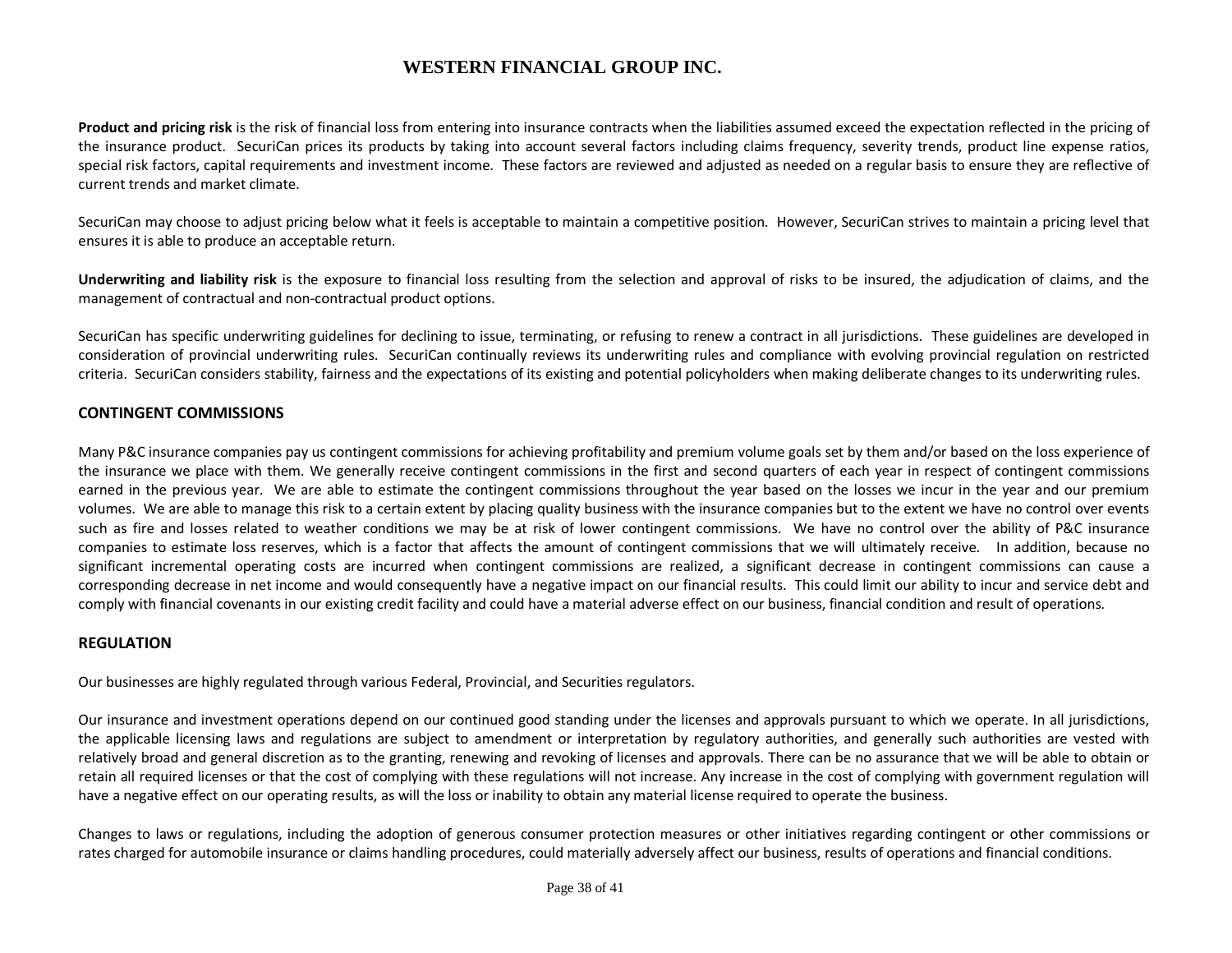Bank West, Western Life, and SecuriCan could be subject to regulatory actions, sanctions and fines if a regulatory authority believed they had failed to comply with any applicable law or regulation. Our businesses are required to comply with Anti-Money Laundering and Terrorist Financing (AMLATF) regulations. There are various levels of compliance and reporting dependent on the business of the subsidiary.

Where the Office of the Superintendent of Financial Institutions (OSFI) is concerned about an unsafe course of conduct or an unsound practice in conducting the business of a bank or a federal insurance company, the Superintendent may direct the bank or insurance company to refrain from a course of action or to perform acts necessary to remedy the situation. The Superintendent may, in certain circumstances, take control of the assets of a bank or insurance company or take control of the bank or insurance company. With the current events in the economy all regulated financial institutions have seen increased communication from OSFI primarily with monitoring of our liquidity and capital requirements. For 2009 we are in compliance with all capital requirements with Western Life and SecuriCan. During the  $4<sup>th</sup>$  quarter of 2009, the Bank's capital ratio did not meet the internal target capital level agreed with OSFI, although the capital ratio remained in excess of 10%. In December 2009, the Bank issued a subordinated note for \$3.0 million to the Company which qualifies at Tier 2 capital. As at December 31, 2009, the Bank was in compliance with the internal target capital level.

More restrictive laws, rules or regulations may be adopted in the future that could make compliance more difficult and/or expensive. Specifically, recently adopted legislation addressing privacy issues, among other matters, is expected to lead to additional regulation of the insurance industry in the coming years, which could result in increased expenses or restrictions on our operations.

#### INSURANCE PRODUCTS

Our operations and success depend in part upon access to products sold by Canadian and international insurance companies. Our existing brokerage contracts with certain insurance companies do not have a set term or expiry date, but may be terminated by either party with between 90-120 days' written notice, depending on the specific contract. To reduce this risk, we have entered into business development agreements with a number of major Canadian insurance companies. Our ability to carry on business is dependent on our continuing ability to attract and maintain relationships with these insurance companies. However, other than pursuant to these agreements, there can be no assurance that we will continue to have access to such insurance products.

An inability to maintain or obtain access to insurance products would have a negative impact on us. Although we can obtain replacement business for departing insurance companies, the loss of such business, particularly of a major current provider, could have a material adverse effect on our business, financial condition and results of operations.

Further, any significant decrease in the premium rates, volume, or basic or contingent commissions paid in the segments of the insurance industry in which we operate can adversely impact us.

#### **COMPETITION**

Our performance is impacted by the level of competition in the markets in which we operate. Each of our businesses operate in highly competitive markets. Customer retention may be influenced by many factors, including relative service levels, the prices and attributes of products and services, changes in products and services, and actions taken by competitors.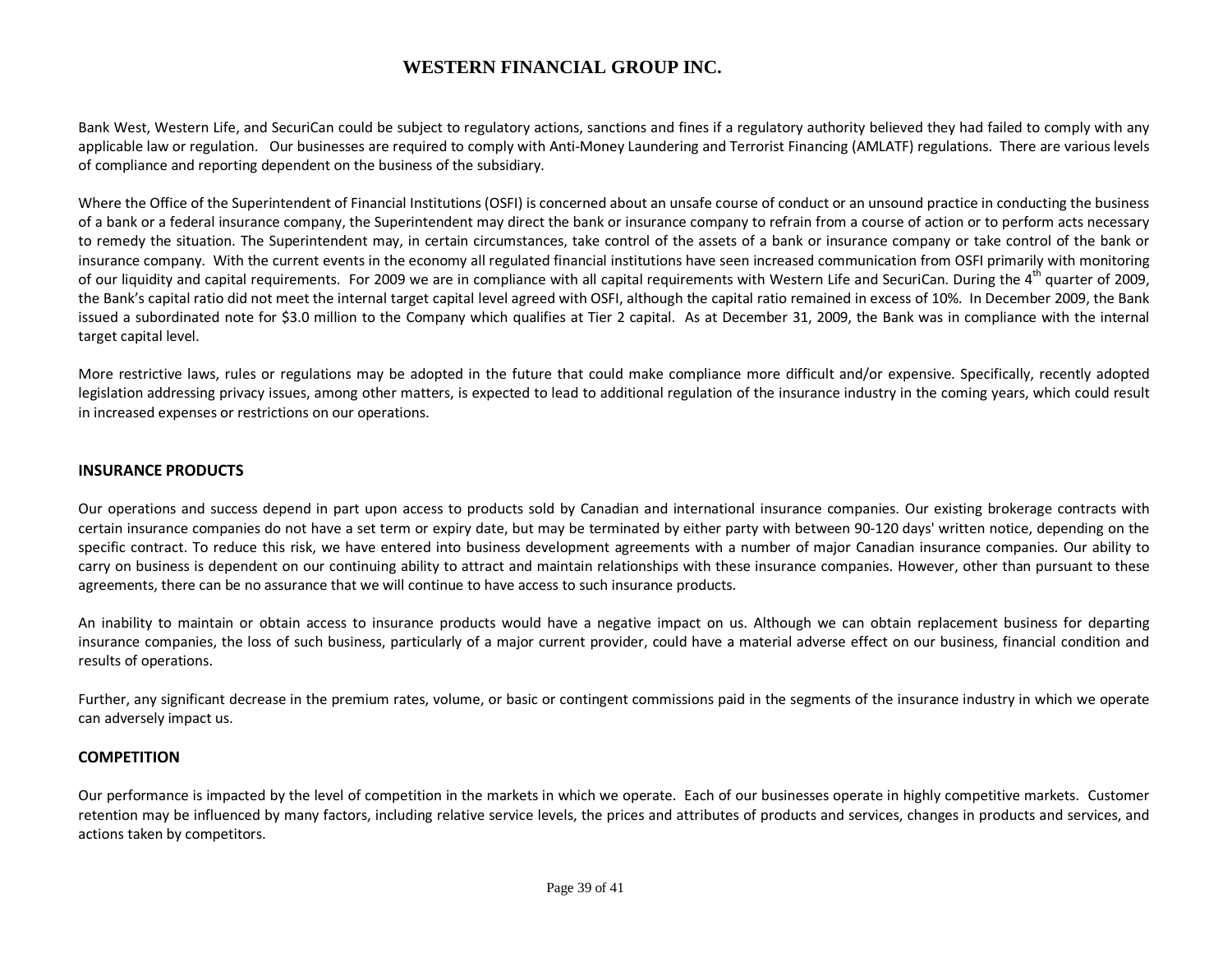#### DEPENDENCE ON KEY PERSONNEL

Our success is largely dependent on the performance of our key employees and senior management. Failure to retain our key employees or to attract and retain additional key employees with necessary skills could have a materially adverse impact on our growth and profitability. There can be no assurance that we will be able to engage the services of such personnel or retain our current personnel.

#### ERRORS AND OMISSIONS CLAIMS

We have extensive operations and are subject to claims and litigation in the ordinary course of business resulting from alleged errors and omissions in placing insurance and handling claims. The placement of insurance and the handling of claims involve substantial amounts of money. Since errors and omissions claims against us may allege our potential liability for all or part of the amounts in question, claimants may seek large damage awards and these claims can involve significant defence costs. Errors and omissions could include, for example, our employees or sub-agents failing, whether negligently or intentionally, to place coverage or file claims on behalf of customers, to appropriately and adequately disclose insurer fee arrangements to our customers, to provide insurance providers with complete and accurate information relating to the risks being insured or to appropriately apply funds that we hold for our customers on a fiduciary basis. It is not always possible to prevent or detect errors and omissions, and the precautions we take may not be effective in all cases.

Our business, financial condition and/or results may be negatively affected if in the future our errors and omissions insurance prove to be inadequate or unavailable. In addition, errors and omissions claims may harm our reputation or divert management resources away from operating our business.

#### UNPREDICTABLE CATASTROPHIC EVENTS

Catastrophes can be caused by various natural and unnatural events. Natural catastrophic events include hurricanes, windstorms, earthquakes, hailstorms, explosions, severe winter weather and fires. Unnatural catastrophic events include hostilities, terrorist acts, riots, crashes and derailments. The incidence and severity of catastrophes are inherently unpredictable. Most catastrophes are restricted to small geographic areas; however, hurricanes, windstorms and earthquakes may produce significant damage in large, heavily populated areas. Catastrophes can cause losses in a variety of P&C insurance lines, including business interruption, business personal property and workers' compensation. It is possible that a catastrophic event or multiple catastrophic events could have a material adverse effect upon contingent commissions which we would expect to receive from a P&C insurer who experienced significant losses, the result of which could have a material adverse effect on our net income and financial condition. Catastrophes could also cause loss of life where the actuarial liabilities calculated are not sufficient to meet the expenses from the loss. Catastrophes could also impact loan portfolio by way of our methodology for loan loss provisioning and specific write-downs.

#### CHANGES IN THE BUSINESS AND ECONOMIC ENVIRONMENT

Our business and results can be significantly affected by changes in the business and economic environment, including: changes in the level of demand for P&C insurance, life products and banking products. We operate primarily in Western Canada and changes in the business and economic environment in the four provinces could have an impact on our business along with the current economic down-turn and the prolonged economic uncertainty. This would include increases in the supply of P&C insurance as a result of new capital provided by recent or future market entrants or by existing P&C insurers; volatile and unpredictable developments (including catastrophes), fluctuations in short-term and long-term interest rates, price competition, credit quality and capital needs. The challenges with the economic down-turn